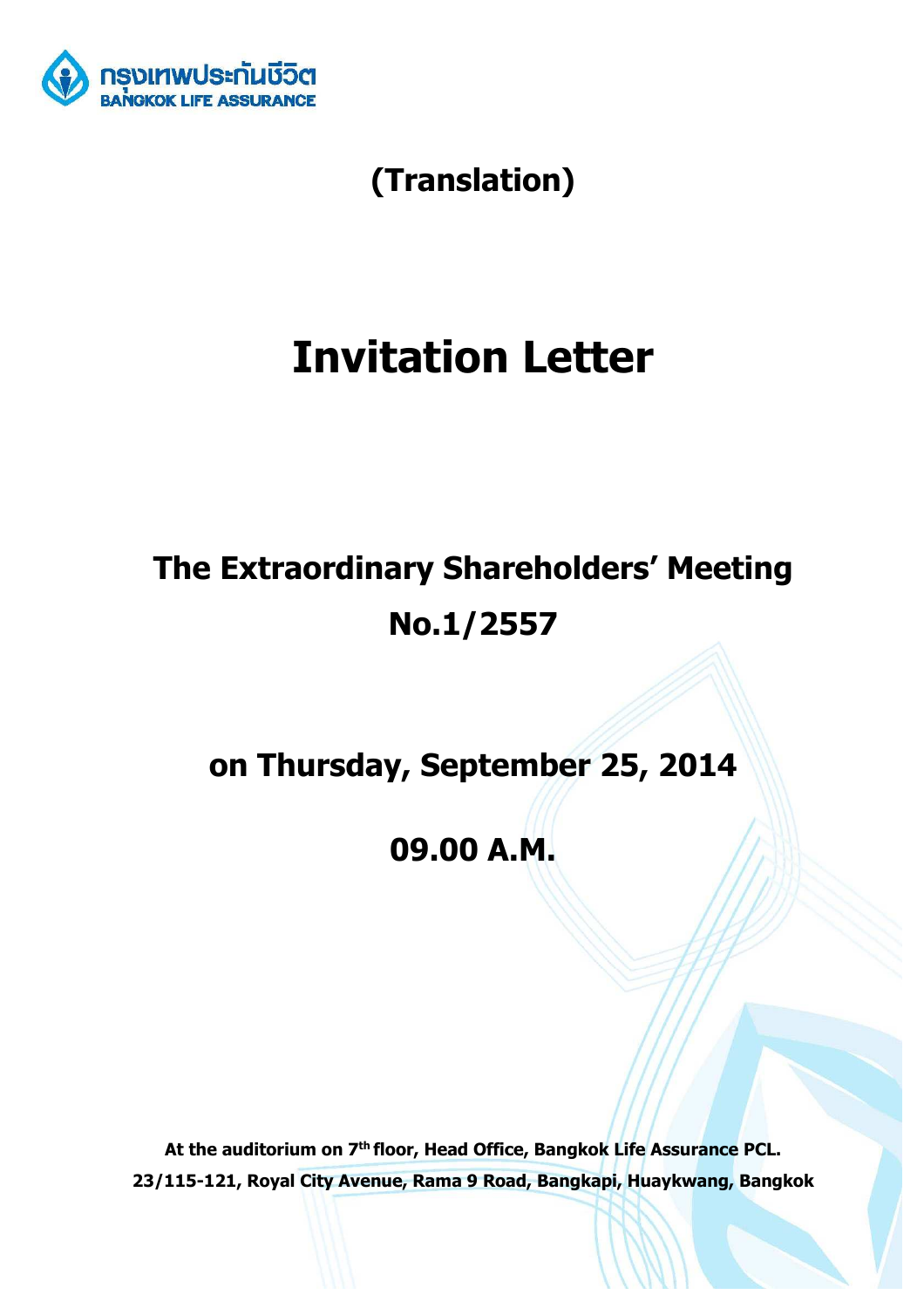

# **CONTENTS**

| Documents for the Extraordinary Shareholders' Meeting No.1/2557 |                                                                                             | page |
|-----------------------------------------------------------------|---------------------------------------------------------------------------------------------|------|
|                                                                 | $\ddot{\bullet}$ A Copy of the minutes of the 2014 Annual General Meeting of Shareholders   | 7    |
| ж.                                                              | Capital Increase Report Form                                                                | 24   |
|                                                                 | ← Articles of Association relating to the Extraordinary Shareholders' Meeting               | 26   |
|                                                                 | $\ddag$ Conditions, Rules and Procedures in Attending the Meeting, Authorization and Voting | 28   |
|                                                                 | $\downarrow$ List of Independent Director for proxy case                                    | 31   |
|                                                                 | $\bullet$ Proxy form A, B and C                                                             | 33   |
|                                                                 | $\leftarrow$ Map of the Extraordinary Shareholders' Meeting venue                           | 42   |

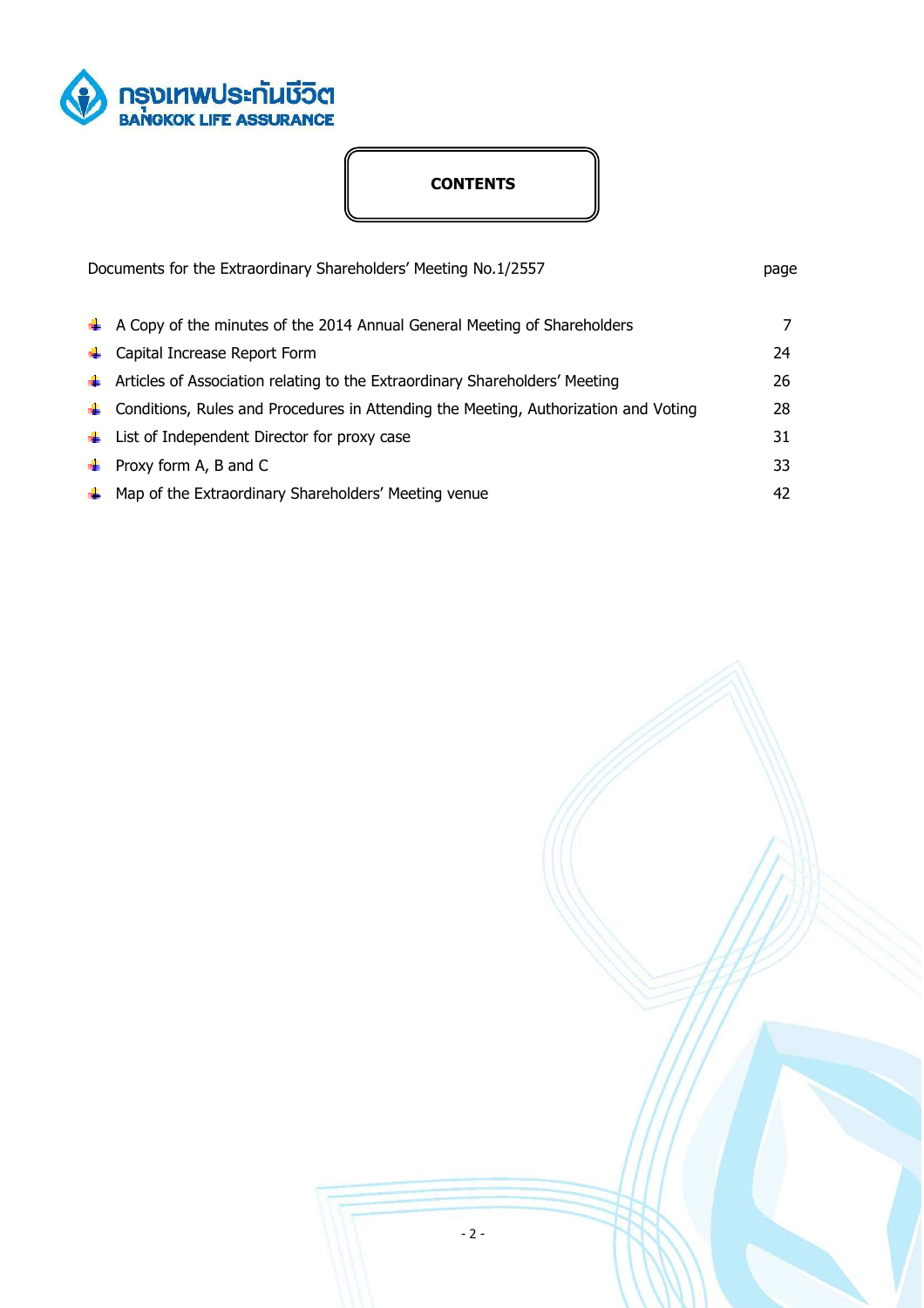

# **(Translation)**

REF. BLA 34/2557

August 25, 2014

Subject: Notice of the Extraordinary Shareholders' Meeting No.1/2557

To: Shareholders of the Company

- Attachment: 1) A Copy of the minutes of the 2014 Annual General Meeting of Shareholders
	- 2) Capital Increase Report Form
	- 3) Articles of Association relating to the shareholders' meeting
	- 4) Conditions, Rules and Procedures in Attending the Meeting, Authorization and Voting
	- 5) List of Independent Directors for proxy case
	- 6) Prosy Form, A, B and C
	- 7) Map of the Annual General Shareholders' Meeting venue
	- 8) The prepaid envelope

The Board of Directors of Bangkok Life Assurance Public Company Limited has resolved to summon the Extraordinary Shareholders' Meeting No.1/2557 **on Thursday, September 25, 2014, at 09.00 a.m., at the auditorium on the 7th floor, Head Office, Bangkok Life Assurance Public Company Limited**  No. 23/115-121, Royal City Avenue, Rama 9 Road, Bangkapi, Huaykwang, Bangkok, to consider several matters according to the following agendas:-

**Agenda 1: To certify the Minutes of the 2014 Annual General Meeting of Shareholders Objective and Reason:** The company held the 2014 Annual General Meeting of Shareholders, on Wednesday 30, April 2014 and the Minutes of the Meeting has been recorded accordingly and submitted to the Stock Exchange of Thailand and the Ministry of Commerce within the timeframe as prescribed by relevant laws. It was also disclosed on the Company's website, according to the details appeared in Attachment 1.

> **The Board of Directors' comment:** The Minutes of Meeting is correct and deemed appropriate to propose the 2014 Annual General Meeting of Shareholders to certify such minutes.

> **Voting:** To approve this matter, a resolution must be passed by a majority of the shareholders who attended the meeting and were entitled to vote.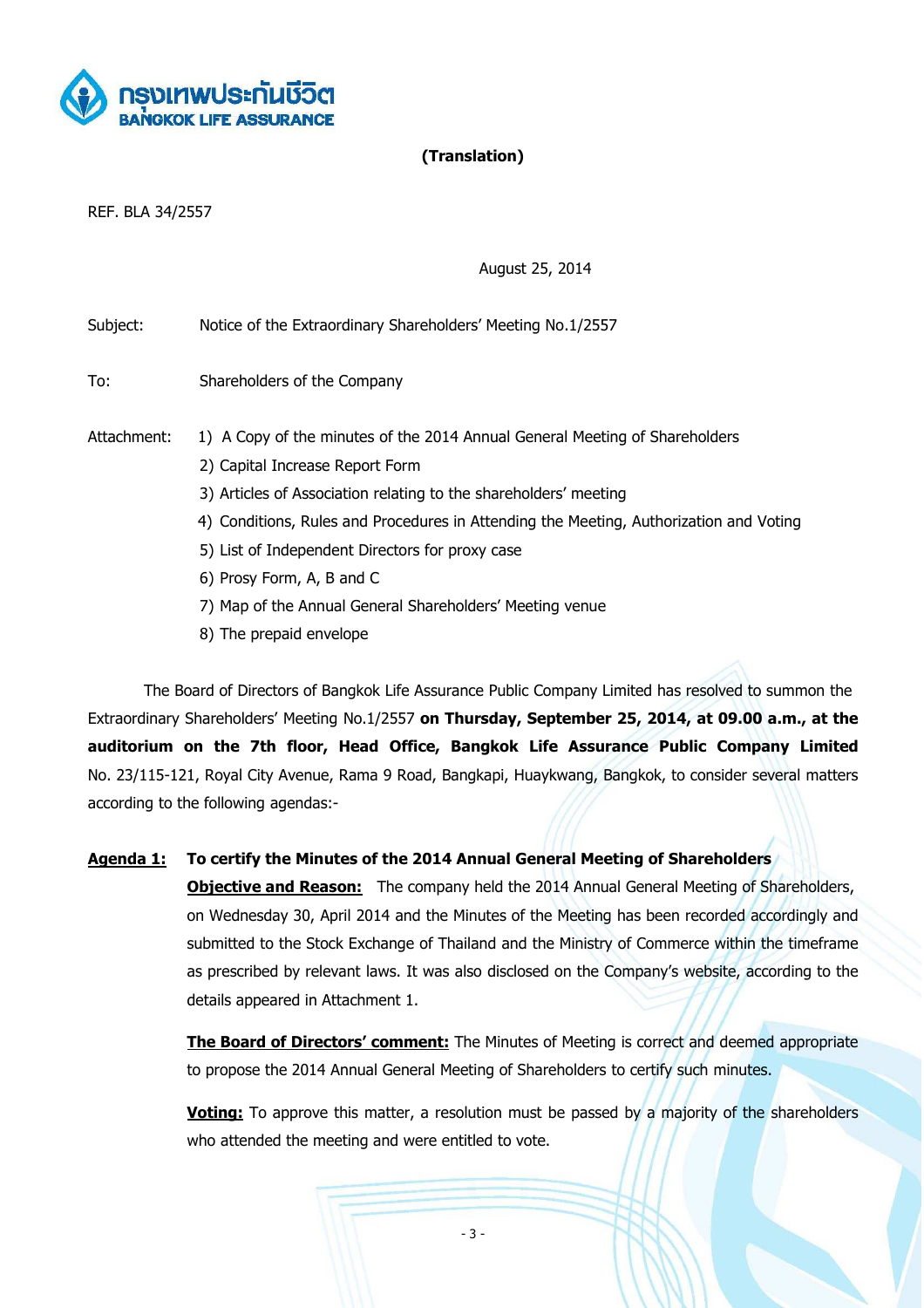

**Agenda 2**: **To approve the interim dividend payment by means of stock and cash dividend Objective and Reason:** the Board of Directors' Meeting No. 5/2557 had resolved to approve the interim dividend payment by means of stock and cash dividend. Approval by The Office of Insurance Commission is required before the dividend can be paid

> **The Board of Directors' comment:** To propose the Extraordinary Shareholders' Meeting No.1/2557 to approve the interim dividend payment for the operating period January 1 - June 30, 2014 at the rate of baht 0.45 per share, by paying in cash dividend at the rate of baht 0.05 per share and paying stock dividend at the rate of 5 existing shares to 2 shares of stock dividend or baht 0.40 per share, equivalent to the total 485,059,200 shares with par value of baht 1. In case fraction of a share, the company will pay dividends in cash at the rate of bath 0.40 per share. Remaining shares after allocated for stock dividend (if any) will be offered to Bangkok Life Assurance Pcl. Employee Provident fund at par value. The dividends to be paid shall be taken from retained earnings which are taxed at 30% until they are used up. Then the remaining dividend payout shall be taken from retained earnings which are taxed at 25%. Record date for the right to receive stock and cash dividend payment will be on October 10, 2014 and the closing date of register book will be on October 13, 2014.

> Nevertheless, the above dividend payment still uncertain depending on the resolution of the Extraordinary Shareholders' Meeting. Approval by The Office of Insurance Commission is required before the dividend can be paid.

> **Voting:** To approve this matter, a resolution must be passed by a majority of the shareholders who attended the meeting and were entitled to vote.

# **Agenda 3: To approve the increase of registered capital**

**Objective and Reason:** To correspond with the interim dividend payment by means of stock dividend and reserve for the exercise of Company's warrants, the Meeting was thus proposed to approve the increase of registered capital from formerly 1,220,000,000 baht to 1,708,000,000 baht by issuing 488,000,000 ordinary shares, each of 1 baht to support the interim dividend payment by means of stock dividend and reserve for the exercise of Company's warrants.

**The Board of Directors' comment:** It is deemed appropriate to propose the Extraordinary Shareholders' Meeting No.1/2557 to consider and approve the increase of registered capital from formerly 1,220,000,000 baht to 1,708,000,000 baht by issuing 488,000,000 ordinary shares, each of 1 baht to support the interim dividend payment by means of stock dividend and reserve for the exercise of Company's warrants. Remaining shares after allocated for stock dividend (if any) will be offered to Bangkok Life Assurance Pcl. Employee Provident fund at par value, according to the details appeared in Attachment 2.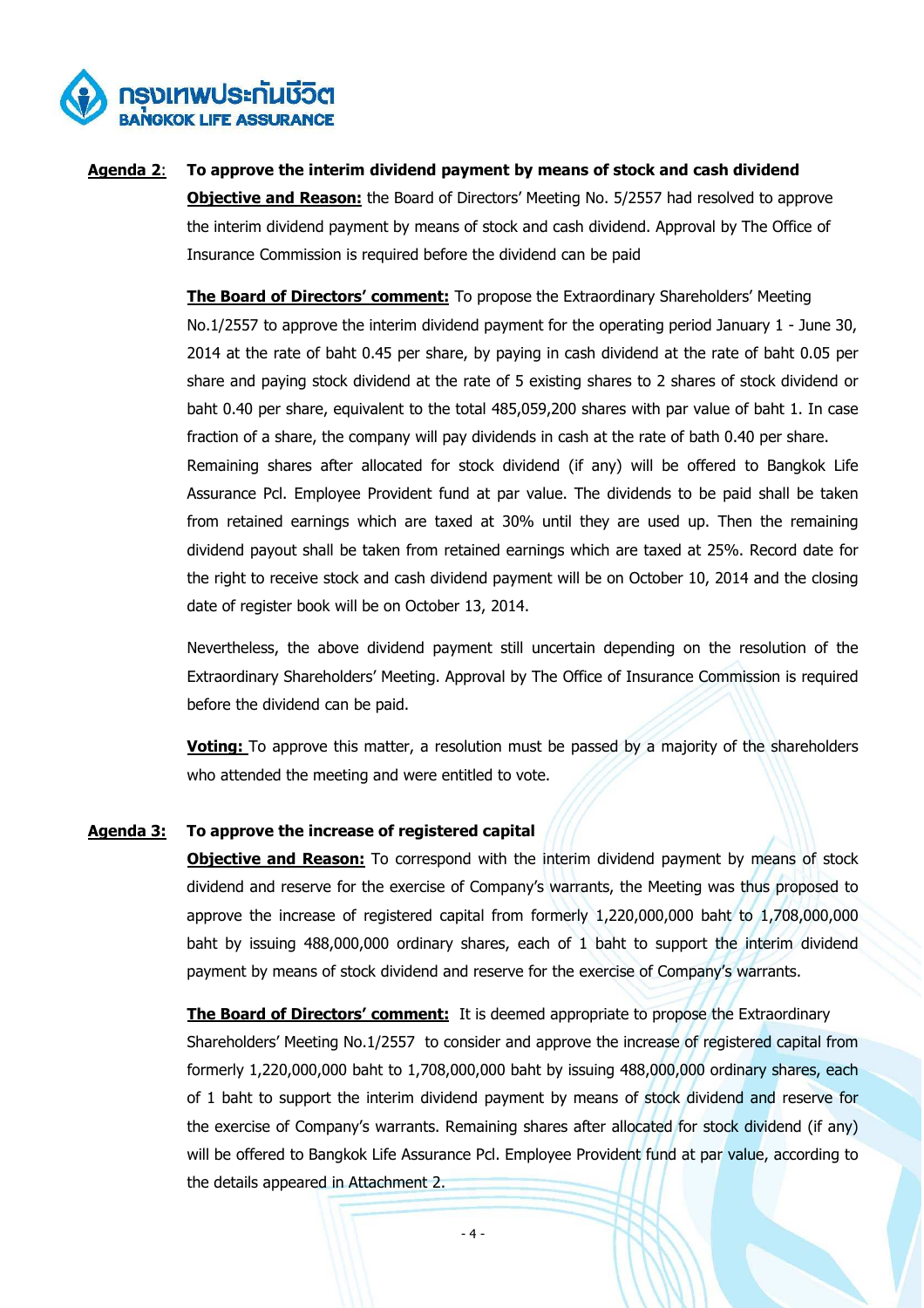

**Voting:** To approve this matter, a resolution must be passed by not less than two-thirds of votes of shareholders who attended the meeting and were entitled to vote.

# **Agenda 4: To approve the amendment of Company's memorandum**

**Objective and Reason:** To be in consistent to the increase of registered capital, the Meeting is thus proposed to approve the amendment of company's Memorandum of Association clause 4 as follows:

#### Present

| Clause 4: The registered capital is 1,220,000,000 baht |   |       | (One thousand two hundred twenty                     |
|--------------------------------------------------------|---|-------|------------------------------------------------------|
|                                                        |   |       | million baht only)                                   |
| Divided into                                           |   |       | 1,220,000,000 share (One thousand two hundred twenty |
|                                                        |   |       | million shares)                                      |
| Par value per share                                    | 1 | baht  | (one baht only)                                      |
| Separated as:-                                         |   |       |                                                      |
| Ordinary shares                                        |   |       | 1,220,000,000 share (One thousand two hundred twenty |
|                                                        |   |       | million shares)                                      |
| Preferred shares                                       | - | share | (zero)                                               |
|                                                        |   |       |                                                      |

To be amended to read as follows:-

| Clause 4: The registered capital is 1,708,000,000 baht |                     |             | (One thousand seven hundred eight                     |
|--------------------------------------------------------|---------------------|-------------|-------------------------------------------------------|
|                                                        |                     |             | million baht only)                                    |
| Divided into                                           |                     |             | 1,708,000,000 share (One thousand seven hundred eight |
|                                                        |                     |             | million shares)                                       |
| Par value per share                                    | 1                   | <b>baht</b> | (one baht only)                                       |
| Separated as:-                                         |                     |             |                                                       |
| Ordinary shares                                        | 1,708,000,000 share |             | (One thousand seven hundred eight)                    |
|                                                        |                     |             | million shares)                                       |
| Preferred shares                                       |                     | share       | (zero)                                                |

**The Board of Directors' comment:** It is deemed appropriate to propose the Meeting to approve the amendment of company's memorandum clause 4 to be in consistent to the increase of registered capital of the company

**Voting**: To approve this matter, a resolution must be passed by not less than two-thirds of votes of shareholders who attended the meeting and were entitled to vote.

#### **Agenda 5: Others (if any)**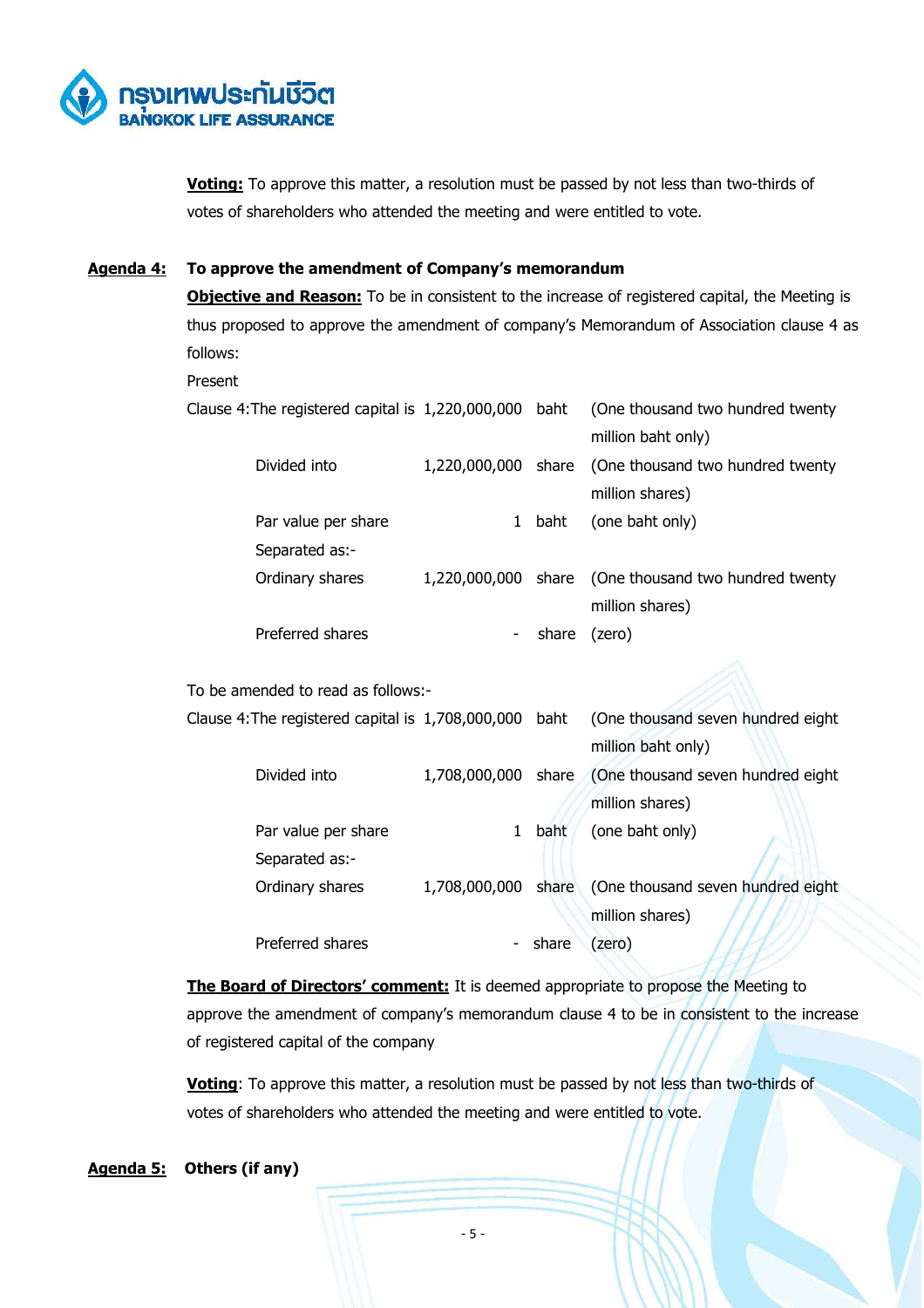

Record date for the right to attend the meeting was on August 22, 2014. The closing date of the register book for preparing list of the eligible shareholders under Section 225 of the Securities and Exchange Act was on August 25, 2014.

This is to cordially invite all shareholders to please attend the Meeting according to the date, time and place as mentioned above. Should you are unable to personally attend the Meeting, please appoint other person or independent director of the company as your proxy. The profile of independent director who appointed to be the proxy to attend and vote in this Meeting is appeared in Attachment 5.

The company do herewith attach the proxy form A, B and C as appeared in Attachment 6. Please select one type of the form, complete all details and sign and attach relevant supporting evidence and deliver to the company in advance before the Meeting date, of which, the company has attached an envelope for your convenience (Please deliver the proxy form in advance not less than 1 day before the Meeting).

Yours sincerely,

 (Mr.Sanor Thampipattanakul) Company Secretary

 Authorized by the Board of Directors Bangkok Life Assurance Public Company Limited

Investor Relations

Tel: 0 2777 8681, 0 2777 8672 Fax: 0 2777 8680

Note: Bangkok Life Assurance Public Co., Ltd. has posted the invitation letter of the Extraordinary Shareholders' Meeting No.1/2557 on the Company's website, www.bangkoklife.com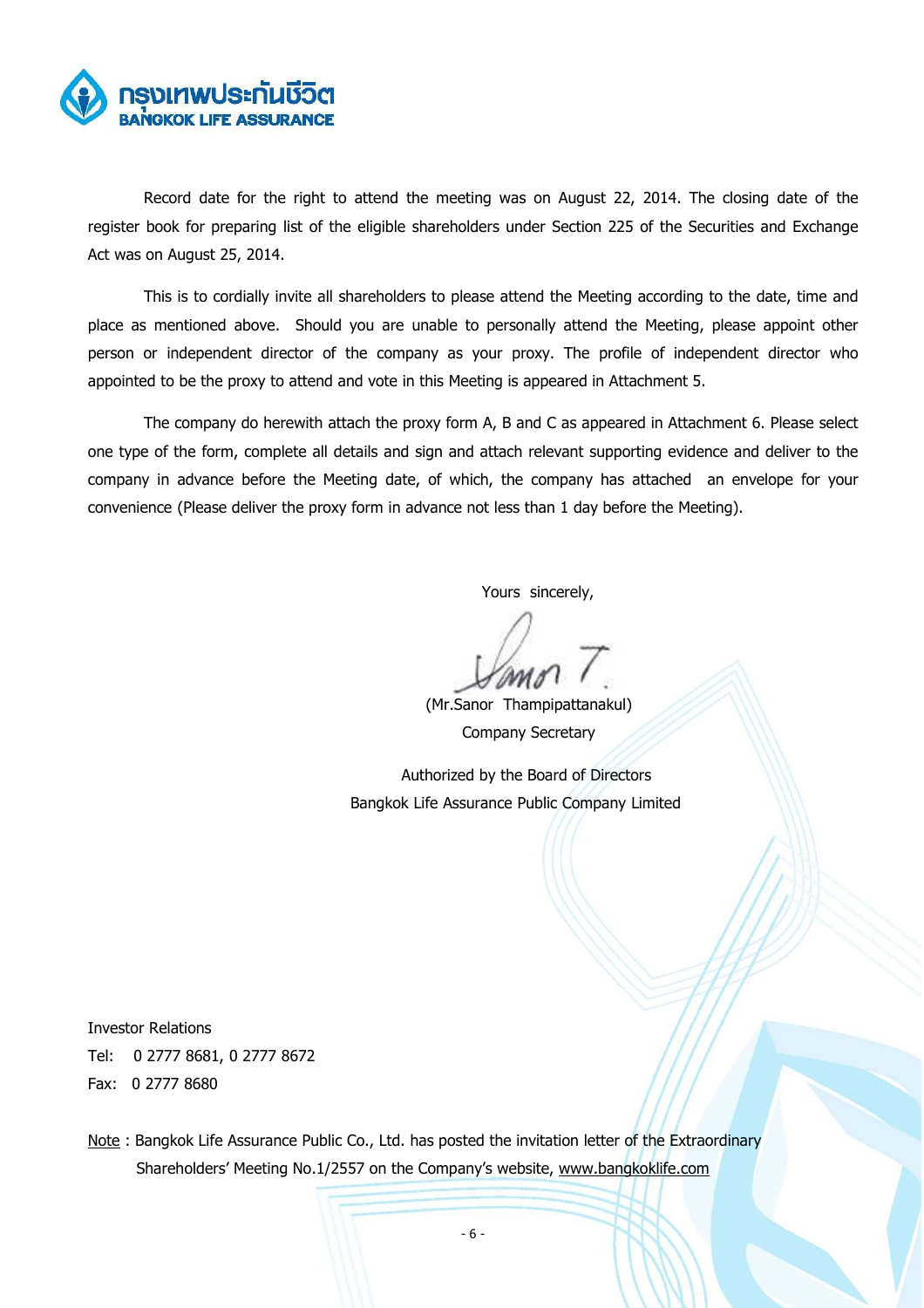



# **(Translation)**

# **Minutes of the 2014 Annual General Meeting of Shareholders of Bangkok Life Assurance Public Co., Ltd.**

# **Date, Time & Place**

The meeting was held on Wednesday, 30<sup>th</sup> April, 2014 at 09.00 hrs. at the 7<sup>th</sup> floor auditorium, Head Office No. 23/115-121 Royal City Avenue, Rama 9 Road, Bangkapi Sub-District, Huaykwang District, Bangkok.

# **Directors in Attendance**

| 1. Khun Choedchu Sophonpanich  | Chairman/Chairman of the Executive Board of Directors              |  |  |
|--------------------------------|--------------------------------------------------------------------|--|--|
|                                | Chairman of the Investment Committee                               |  |  |
| 2. Khun Sunthorn Arunanondchai | Chairman of the Audit Committee/ Independent Director              |  |  |
| 3. Dr. Siri Ganjarerndee       | Chairman of the Nomination and Remuneration                        |  |  |
|                                | Committee/ Independent Director / Executive Director/Member of the |  |  |
|                                | <b>Investment Committee</b>                                        |  |  |
| 4. Khun Pramote Pasuwat        | Chairman of the Risk Management Committee/Member of the Audit      |  |  |
|                                | Committee/Independent Director                                     |  |  |
| 5. Khun Komkai Tusaranont      | Chairperson of the Good Corporate Governance                       |  |  |
|                                | Committee/Independent Director/Executive Director                  |  |  |
| 6. Khun Chai Sophonpanich      | Director/Member of the Nomination and Remuneration Committee       |  |  |
| 7. Khun Pradit Rodloytuk       | Independent Director/Member of the Audit Committee                 |  |  |
| 8. Khun Ruchanee Nopmuang      | Director/Member of the Nomination and Remuneration Committee       |  |  |
| 9. Khun Savitri Ramayarupa     | Director/Executive Director                                        |  |  |
| 10. Khun Prapaivan Limsong     | Director                                                           |  |  |
| 11. Khun Naoki Ban             | Director                                                           |  |  |
| 12. Khun Kazuhide Toda         | Director                                                           |  |  |
| 13. Khun Takeshi Fukuda        | Director/Executive Director/Member of the Risk Management          |  |  |
|                                | Committee/Member of the Nomination and Remuneration                |  |  |
|                                | Committee/Member of the Good Corporate Governance                  |  |  |
|                                | Committee                                                          |  |  |
| 14. Khun Chone Sophonpanich    | Director/Executive Director/Member of the Investment               |  |  |
|                                | Committee/President                                                |  |  |

# **Directors in Absence**

1. Khun Pojjanee Kongkalai Unable to attend the meeting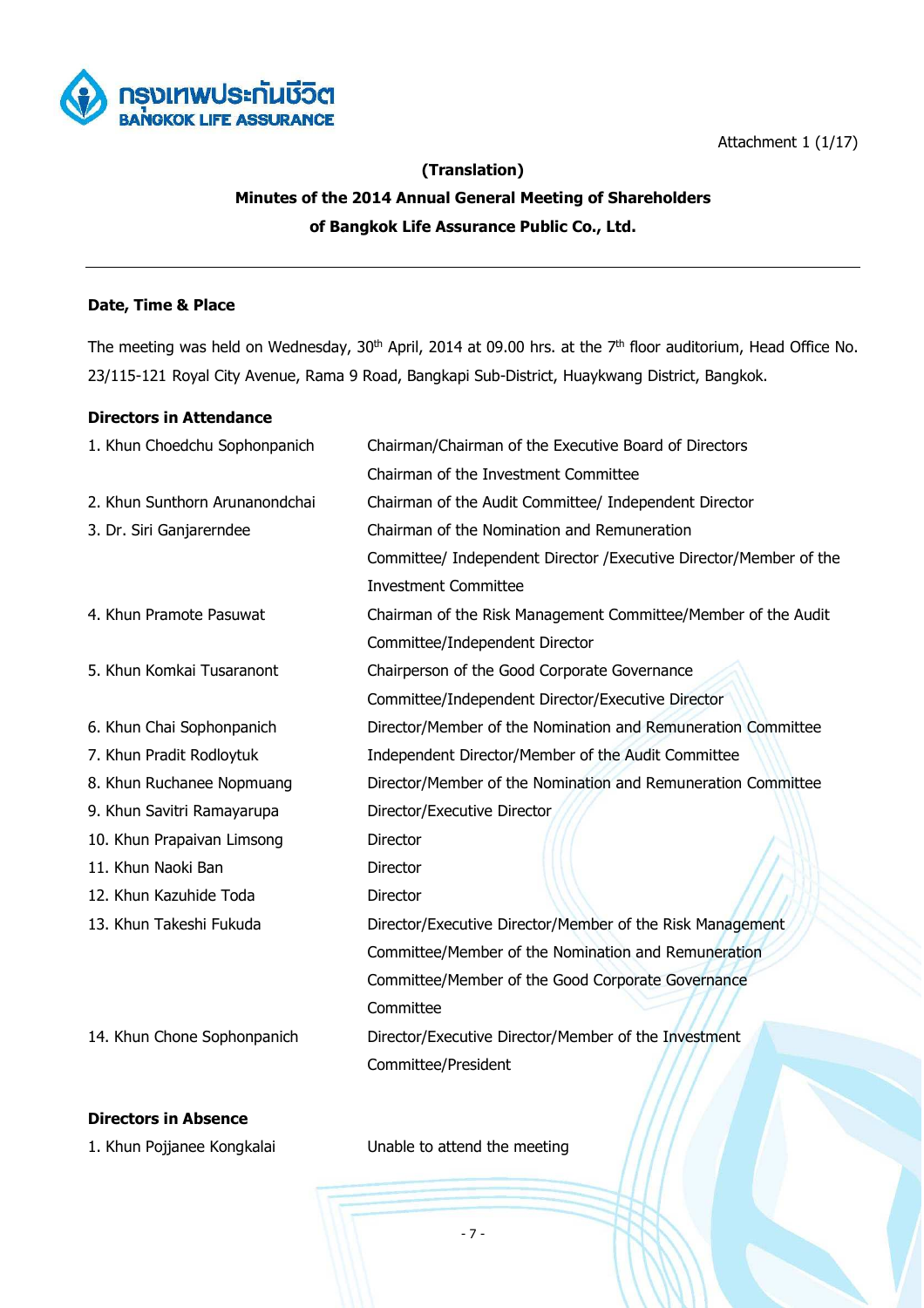

# Attachment 1 (2/17)

#### **Management in Attendance**

| 1. Khun Ruangsak Panyabodegun    | Senior Executive Vice President, Marketing Division    |
|----------------------------------|--------------------------------------------------------|
| 2. Khun Sanor Thampipattanakul   | Senior Executive Vice President, Investment Division   |
|                                  | and Company Secretary                                  |
| 3. Khun Suchinda Lertkiatmongkol | Senior Vice President, Information Technology Division |
| 4. Khun Jaruwan Limkhunnadhammo  | Senior Vice President, Finance and Accounting Division |
| 5. Khun Oranuch Samranrit        | Vice President, Life Operations Division               |
| <b>Auditor</b>                   |                                                        |
| 1. Khun Ratchada Yongsawatwanit  | CPA, Ernst & Young Office Ltd.                         |
|                                  |                                                        |

#### **Observers**

| 1. Khun Lertsak Suthampond | Legal Adviser, Kanung & Partners Law Offices Co., Ltd. |
|----------------------------|--------------------------------------------------------|
|----------------------------|--------------------------------------------------------|

# **The meeting started at 09:10 hrs.**

The Company Secretary explained the voting procedure on each agenda by showing an audio clip with the details as follows:

# **Voting Procedure**

- 1. The meeting will consider all agendas, following the order of the agendas presented in the invitation to the meeting. After each agenda is presented, the shareholders will be asked to raise any questions they may have and to cast their vote after. In the event that the shareholders or proxies would like to ask questions or express their opinions, they must raise their hands and state their full name first. Proxies must also state name of the shareholder whom they represent.
- 2. Each shareholder is entitled to one vote per share. If votes on a matter are equal, the Chairman shall have a second or casting vote.
- 3. The shareholders cannot divide their vote or cast partial vote.
- 4. In the event that the shareholders disapprove of an agenda or would like to abstain from voting, please tick the 'disapprove' or 'abstain' box, and the Company's staff will collect the ballot. The Company will deduct such disapproval and abstention from the total eligible votes and assume the rest of the votes as approval of such agenda. If no objection to the result is raised by any shareholders, it shall be deemed that the meeting approves of such agenda.
- 5. For the agenda of appointing directors, the Company will collect the ballots from all shareholders, regardless of their vote being approval, disapproval or abstention. The shareholders must tick either 'approve', 'disapprove' or 'abstain'. The Company's staff will collect all ballots and count the votes. For proxies who do not receive any ballots at the registration desk, it means that the shareholders they represent have already casted their vote in a proxy form, and the resolution will be in accordance with their vote stated in the proxy form.
- 6. The vote result of each agenda will be presented on the screen for acknowledgement.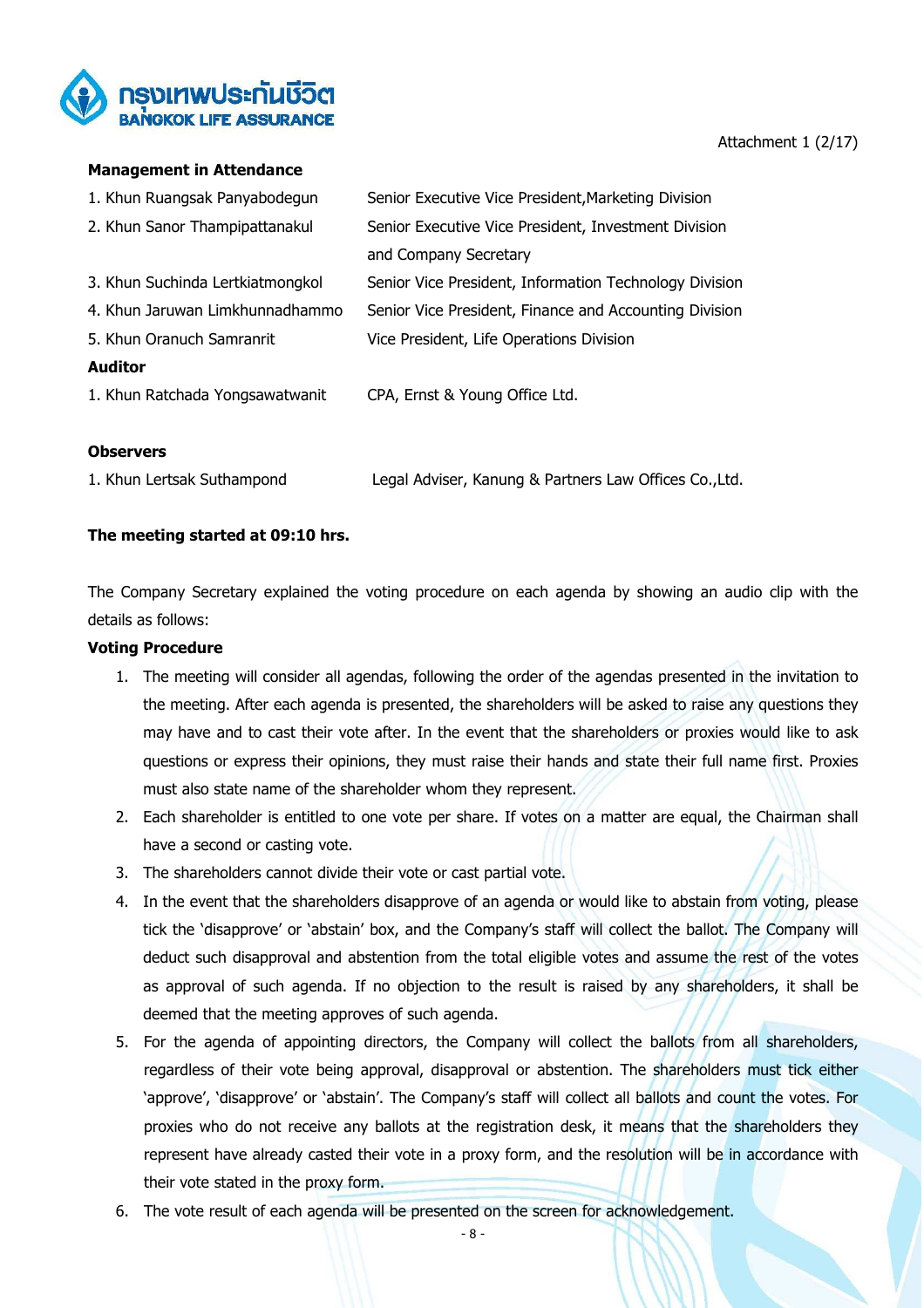

# Attachment 1 (3/17)

The Company Secretary further explained that the Company had given an opportunity for minor shareholders to propose meeting agendas and candidates for the position of director from 1<sup>st</sup> October until 31<sup>st</sup> December, 2013 by informing them via the Stock Exchange of Thailand's electronic news and the Company's website. However, there was no proposal for any matters or candidates.

The Company Secretary informed the meeting of amendments in the invitation to the 2014 Annual General Meeting of Shareholders. On page 4, agenda 3 net premium for 2013 should be changed to 38,795 million baht from 34,128 million baht. Net investment income should be changed to 7,601 million baht from 6,263 million baht.

 Presiding over the meeting, Chairman Choedchu Sophonpanich welcomed all shareholders and summarized number of shareholders who attended the meeting and were entitled to vote as follows:

| Personally attended shareholder: | 116 persons, | equaled to | 67,784,922 shares    |
|----------------------------------|--------------|------------|----------------------|
| Proxies:                         | 324 persons, | eaualed to | 989,211,991 shares   |
| Total:                           | 440 persons, | equaled to | 1,056,996,913 shares |

They accounted for 87.2249% of the total shares sold of 1,211,806,650 which constituted a quorum, according to the Articles of Association. The Chairman then declared the meeting open in order to consider the following agendas:

#### **Agenda 1**: **To Approve the Minutes of the 2013 Annual General Meeting of Shareholders**

The Chairman proposed the meeting consider the minutes of the 2013 Annual General Meeting of Shareholders. A copy of which was sent to all shareholders in advance along with the invitation to the meeting.

The Chairman subsequently gave the shareholders an opportunity to ask questions and provide comments. Since no questions were raised, he then proposed the meeting to vote on the resolution to approve the minutes of the 2013 Annual General Meeting of Shareholders.

**Resolution:** The meeting by the majority of the total votes casted by shareholders present and entitled to vote resolved to approve the minutes of the 2013 Annual General Meeting of Shareholders, based on the following:

| - Approved    | 1,065,763,770           | votes, or | 100.0000%  |
|---------------|-------------------------|-----------|------------|
| - Disapproved |                         | votes, or | 0.0000%    |
| - Abstained   | 500                     | votes, or | $0.0000\%$ |
| Total         | 1,065,764,270 votes, or |           | 100.0000%  |

#### **Agenda 2: To Acknowledge Company's 2013 Operation Result**

The Chairman assigned President Chone Sophonpanich to report to the meeting on the Company's 2013 operation result. The details were as follows:

 The Company's performance of its premium earned in 2013 was satisfactory. The first year premium hit ten billion baht; it amounted to 10,534 million baht, a 20.1% increase. This was because the products were developed to meet the needs of customers, and the sales teams performed efficiently. Most of the first year premium was from bancassurance channel in which endowment products are in demand. The renewal year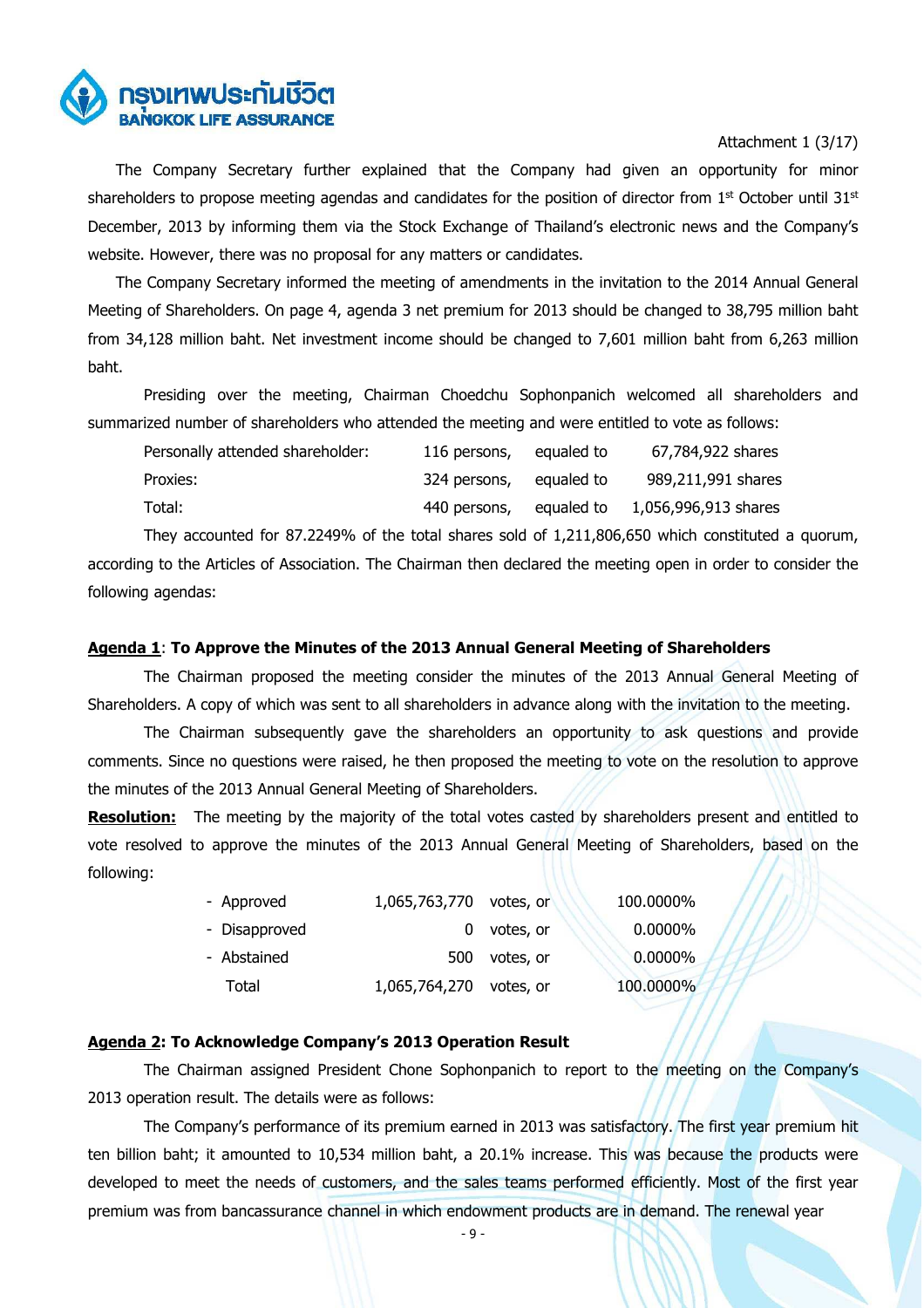

### Attachment 1 (4/17)

premium summed to 28,545 million baht, a 10.3% growth over the previous year. The premium collection rate was 93.2%, higher than the industry's average. In 2013, the Company earned 39,079 million baht in total premium or a 12.8% growth over the previous year.

The Company maintained its good position in the industry's market share rankings. Compared to the industry, the Company hold an 8.8% market share for total premium and was ranked  $5<sup>th</sup>$  in the industry. Its first year premium had a 7.1% market share, which increased from the previous year's 6.7% and was ranked 6<sup>th</sup>. Industry total premium growth was 13.1%, while industry first year premium growth was 13.5%.

 Regarding expenditure, the Company managed to control expenditure effectively. The life policy reserve increased over the previous year. In 2013, it amounted to 25,357 million baht, a 10.9% increase. It was 65.4% of the net premium – a decline from 67.0% or 22,873 million baht in 2012. Such decline was because a number of policies matured. Most of them that matured were the agent channel's 12/1 endowment product. In addition, the product mix was different from 2012. For example, first year premium of the single-premium whole life  $1<sup>st</sup>$ 175, which requires high reserve decreased by 34.0% in 2013, compared to the previous year.

 Claims and benefits payments amounted to 10,851 million baht, a 36.1% increase over the previous year. They were 28.0% of net premium, which were higher than the previous year's percentage. In 2013, policy benefits payments rose by 46.7%, compared to the previous year. They were 24.7% of net premium. The majority of expenses in this category were maturity benefits. Compared to the previous year, maturity benefits increased by 461%. However, claims payments, amounting to 1,252 million baht decreased by 12.4%.

 The commission summed to 2,705 million baht, a 1.9% decrease over the previous year. Sales promotion was 352 million baht, a 5.3% increase over the previous year. Other underwriting expenses were 31 million baht, a slight increase of 2.6% over the previous year. The total expenses for commission, sales promotion and other underwriting expenses were 3,088 million baht, 8.0% of the net premium – a decrease over the previous year's 9.1%.

 The operating expenses amounted to 1,828 million baht, a 15.6% increase. The ratio of operating expenses to net premium went up to 4.7% from the previous year's 4.6%. The expense items that considerably increased were advertising and public relations expenses, summing to 200 million baht, a 70.1% increase over the previous year. Advertising was done to enhance the Company's image and access more customers. Compared to the industry, however, the Company's advertisement expenses were still relatively low.

 In 2013, the Company's total assets amounted to 172,235 million baht which increased from 143,567 in 2012, a 20.0% increase. Most of the assets were investment assets summing to 165,983 million baht, 96.4% of total Company assets. This was close to the previous year's percentage.

 The Company used the same asset allocation approach as that of the previous year. It mainly invested in long-term and short-term bonds i.e. government bonds, state enterprise bonds, the Bank of Thailand's bonds and creditworthy corporate debentures in a high percentage, 86.7%. The Company's investments in common stocks, unit trusts and loans accounted for 7.8%, 3.4% and 2.1% of the total investment assets respectively.

 The majority of the Company's investment income came from interest and purchase discount which were highly stable. The Company's gain from selling securities was 592 million baht. The total investment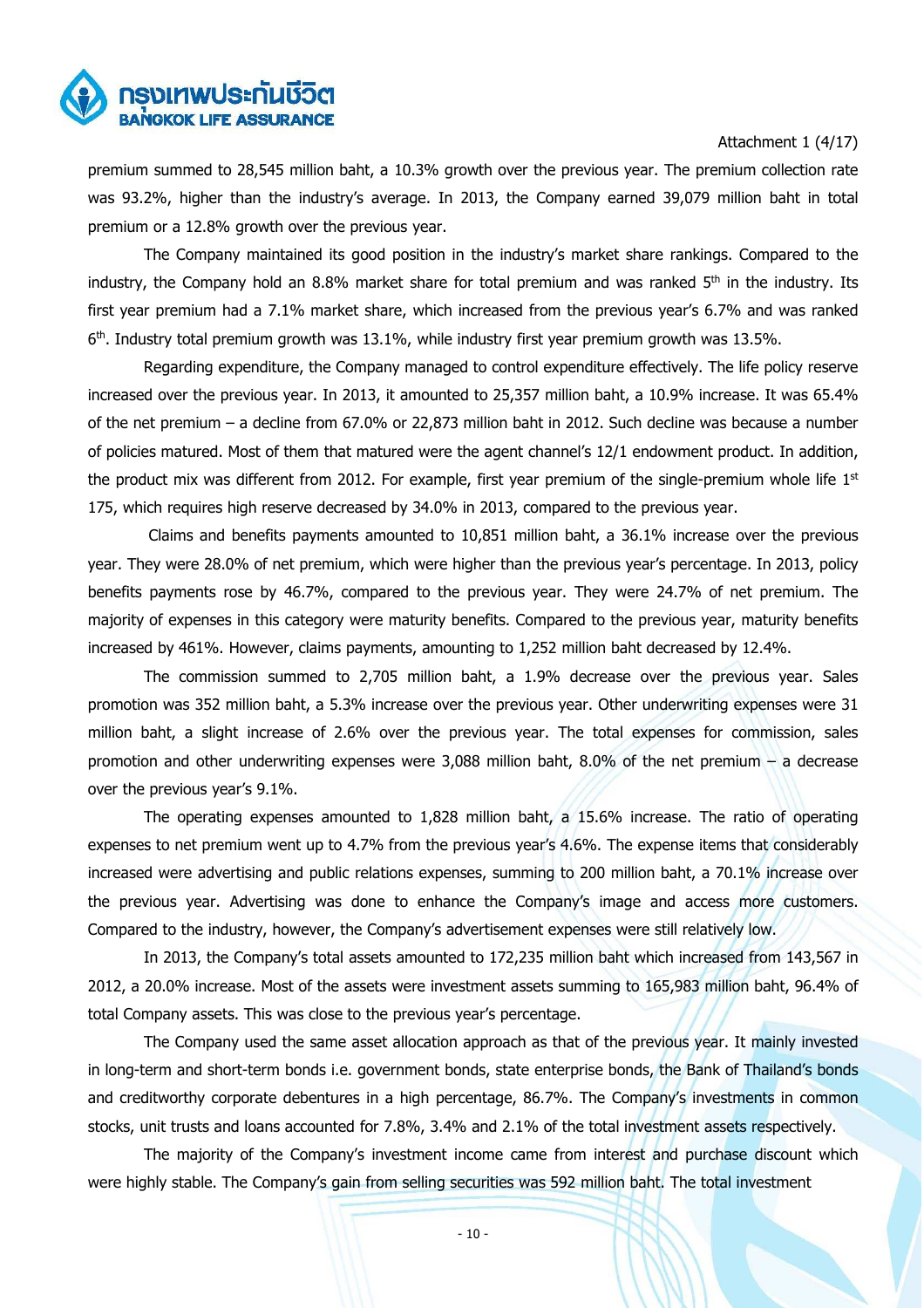

Attachment 1 (5/17)

income amounted to 7,702 million baht. It increased from 6,234 million baht in 2012, a 23.4% increase. The rate of return on investment was 5.0%, a slight decrease from the previous year's 5.1%.

 The Company incurred loss of 519 million baht when taking into account mark-to-market value of its available-for-sale securities. It was because the Stock and Exchange of Thailand index dropped as it was impacted by political problems and capital outflow. As a result, when offsetting this loss against the actual investment income, the value of the investment income went down to 7,183 million baht, a 29.5% decrease over the previous year. The rate of return on investment including unrealized gain was 4.7%, a decrease from the previous year's 8.3%.

 The net profit for 2013 amounted to 4,381 million baht, a 17.6% increase over the previous year. It was as a result of expenditure and tax reserve management. Plus, the corporate income tax rate was adjusted down to 20% from 23%. Consequently, the profit for 2013 increased. The return on equity for 2013 was 21.0%.

 The Company's comprehensive gain for 2013 dropped by 47.5% over the previous year. It was 3,618 million baht. The ratio of comprehensive gain to income was 7.9%. The comprehensive gain decreased because the value of mark-to-market gain (loss) declined.

 The Company's reserve increased to 136,616 million baht. It increased from 111,259 million baht in 2012, a 22.8% increase. Shareholders' equity has grown continually. It summed to 22,264 million baht, a 14.4% increase from the previous year's 19,465 million baht.

 In 2013, the Company managed tax expenses well. As a result, the effective tax rate was at 22.9%, lower than the previous year's 31.1%.

 The capital adequacy ratio (CAR) has fluctuated due to interest rate change. The Company tried to reduce CAR volatility by lessening the duration gap continually. The CAR in 2013 was 243.6%, higher than 140%, which is OIC requirement. From the information shown, at the end of 2013 the CAR declined from the third quarter, because the Company changed its assumptions in evaluating liabilities to be more conservative in order to better reflect the actual value.

 The average duration of assets was 8.8 years, while that of liabilities was 11.7 years. The duration gap was 2.9 years, smaller than the previous year's 3.5 years. It is also likely to become smaller continually.

 In 2013, the Company still places the emphasis on "building financial stability through integrated financial planning" by customizing financial building plans for customers' financial status and value of life. This is a continued campaign from the "BLA…Ready" campaign in 2012. The Company has continually provided the public with knowledge about creating financial stability and has joined hands with its alliance to organize various services and activities. For example, Bangkok Life together with its bank partners and Bangkok bank carried out the Bualuang Family project.

 In terms of operations and management, the Company has established BLA Insurance Broker in 2013 to provide integrated insurance brokerage service. It also gives a wide range of support to financial advisers' teams, in addition to support in selling mutual funds provided by the existing brokerage operations unit. Moreover, the Company has expanded more types of service to its nationwide branches which include policy issuance, policy-related services and claims, for example. At the same time, the Company has also managed its

- 11 -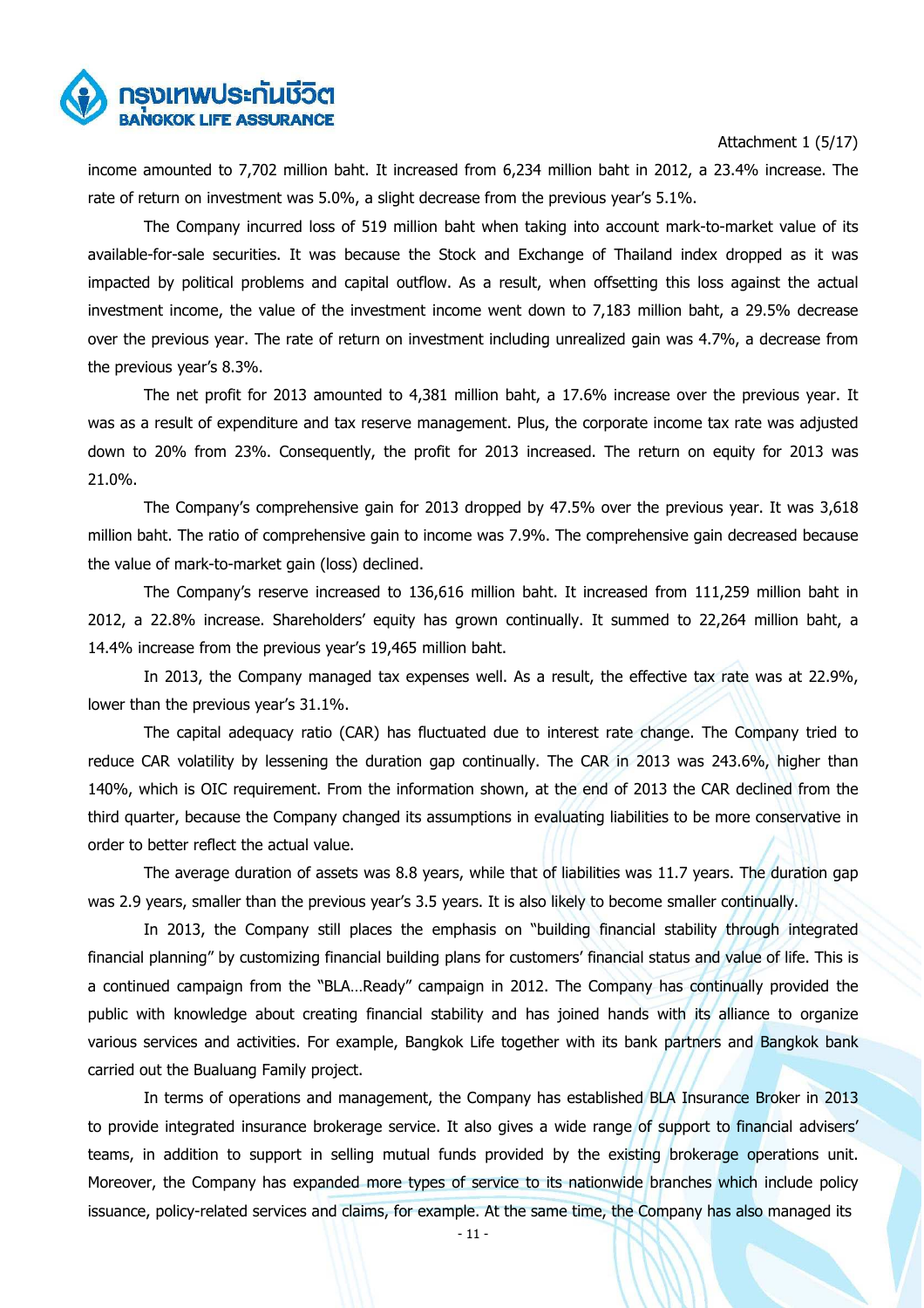

# Attachment 1 (6/17)

branches, following the universal standards. During 2013, another 11 branches have been certified by the ISO 9001:2008 standard, making the total number of certified branches to 42 branches out of 75 branches. In terms of service, the Company has a project to establish a one-stop service to enhance service efficiency and facilitate the process for walk-in customers and agents. The Company officially opens its one-stop service center at the head office in January 2014. Regarding sale channels, the Company has developed its telemarketing channel to access new customers and offer products that can meet a variety of needs.

 In 2013, the Company has further built up and strengthened its good image. The following awards were granted to the Company:

- "Thailand's Corporate Brand Rising Star 2013" for being a listed company that has the highest growth of brand value, under the category of financial business
- Rated as "excellent" for the 3<sup>rd</sup> year in quality evaluation of the 2013 Annual General Meeting of **Shareholders**
- Rated "4 stars" from previously 3 stars in corporate governance rating or CG rating With a view to enhancing brand awareness, the Company increased the budget for

advertisement through a variety of media, including organizing activities. These are the channels that the Company communicates with the public and accesses more people to enhance its brand awareness.

 Bangkok Life Assurance does not only focus on generating profit for the organization but also commits to operating on the ground of corporate social responsibility. In 2013, the Company supports organizing various activities under the two main concepts which are:

- 1. Designable Life involving various projects that provide the public with financial planning knowledge
- 2. BLA Happy Life involving projects that enhance public happiness in five aspects as follows:
	- **Education**
	- Health Promotion
	- Environmental Awareness
	- Arts & Cultural Promotion
	- Elderly Care

For 2014 the Company focuses on expanding its market share by taking an aggressive approach along with providing customers with excellent service. At the same time, the Company still puts the importance on risk management by implementing enterprise risk management (ERM) and improving effectiveness of various work systems. Such implementation and improvement are done to enhance the trust and confidence of customers. The Company sets the 2014 growth target of 49% for first year premium and 16% for renewal year premium; therefore, the total premium growth is 25%.

 Regarding risk-based capital (RBC), the Company sets the capital adequacy ratio target of not lower than 200%, higher than the RBC requirement's 140%. The Company also sets its long-term risked-base capital target of at least 300%.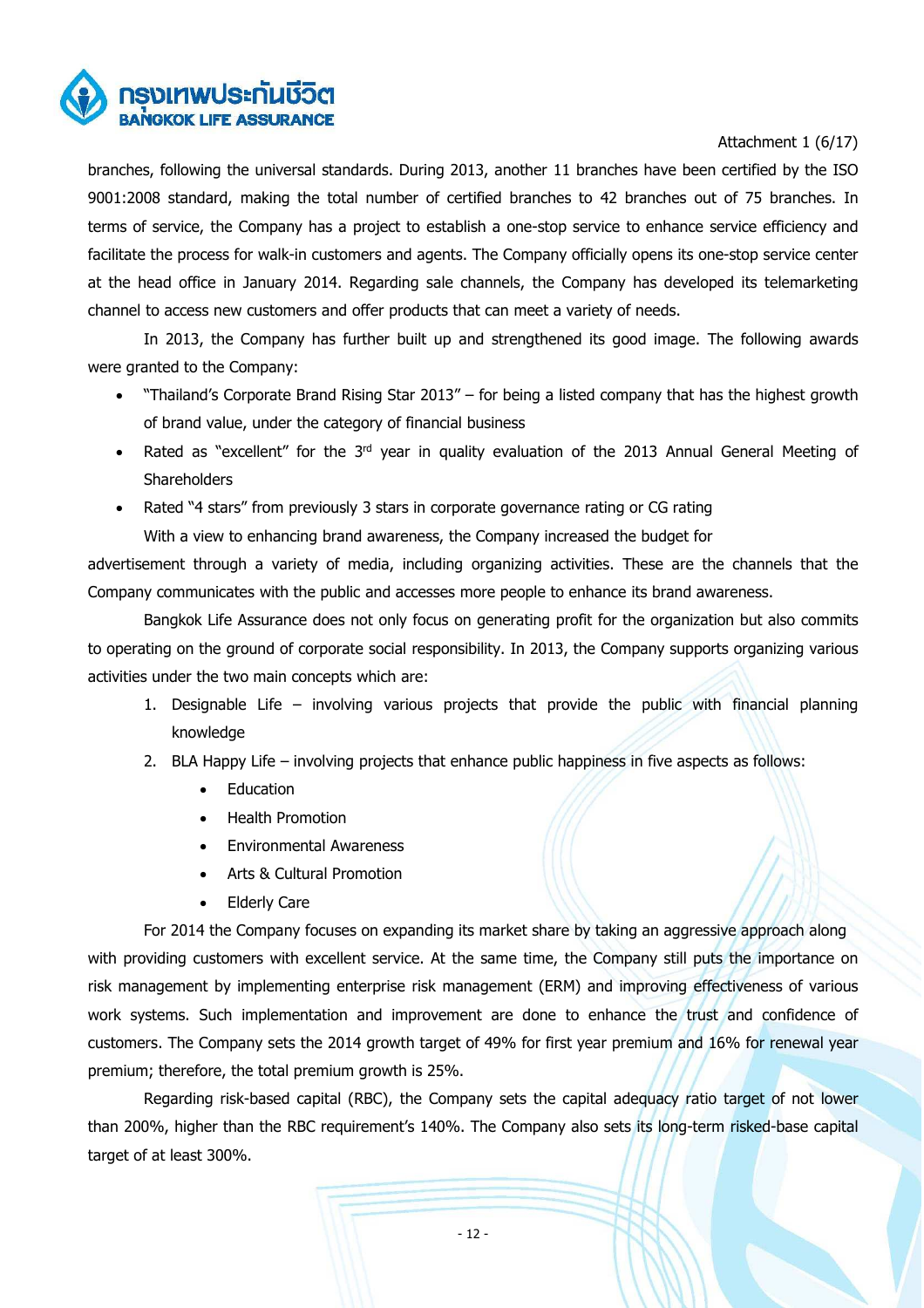

# Attachment 1 (7/17)

Bangkok Life Assurance is determined to become a leader in establishing financial security for all groups of people by protecting their value of life, providing financial planning advice and impressive service. The Company's service helps establish stability and happier life for all groups of people.

 The Chairman gave the shareholders an opportunity to ask questions and give comments which were as follows:

Khun Tanat Techalert, shareholder The shareholder would like to know the detail about BLA Insurance Broker's integrated service and office location.

- Khun Chone Sophonpanich, president The establishment of BLA Insurance Broker is the Company's strategy to develop its agents to become financial adviser. This way they can provide integrated service in connection with security and wealth building under which insurance is an important foundation. Also, it helps facilitate the process for agents in providing better service for customers. It also helps the Company's market to expand and increases the Company's income. BLA Insurance Broker's office is at BLA's head office. It currently rents the office space from BLA.
- Khun Wipa Suwanit, representative from the Thai Investors Association 1.What is 'enterprise risk management' in the annual report? 2.Consumers' confidence and the economy overall are not good. Will these factors impact renewal year premium or 2014 growth target?

Khun Chone Sophonpanich, president 1.Enterprise risk management originates from the concept that staff can see their own operational risk more clearly than others. The Company, therefore, focuses on building awareness of organizational risk management among all employees. This includes various processes of understanding risks and identifying major risks of each function. By practicing the processes, each function can consider the possibility and impact of risks on the organization, come up with preventive measures and report to the Company when the risk level deviates from the standard.

> 2.Even though the index of consumers' confidence has dropped overall, the industry's and the Company's premium collection rates for the first two months are still in a good level. There has been no significant signal so far. The Company puts the emphasis on direct and indirect communication with customers about measures to maintain policy persistency rate through agents and the bank's employees which allows customers to see the benefit of policy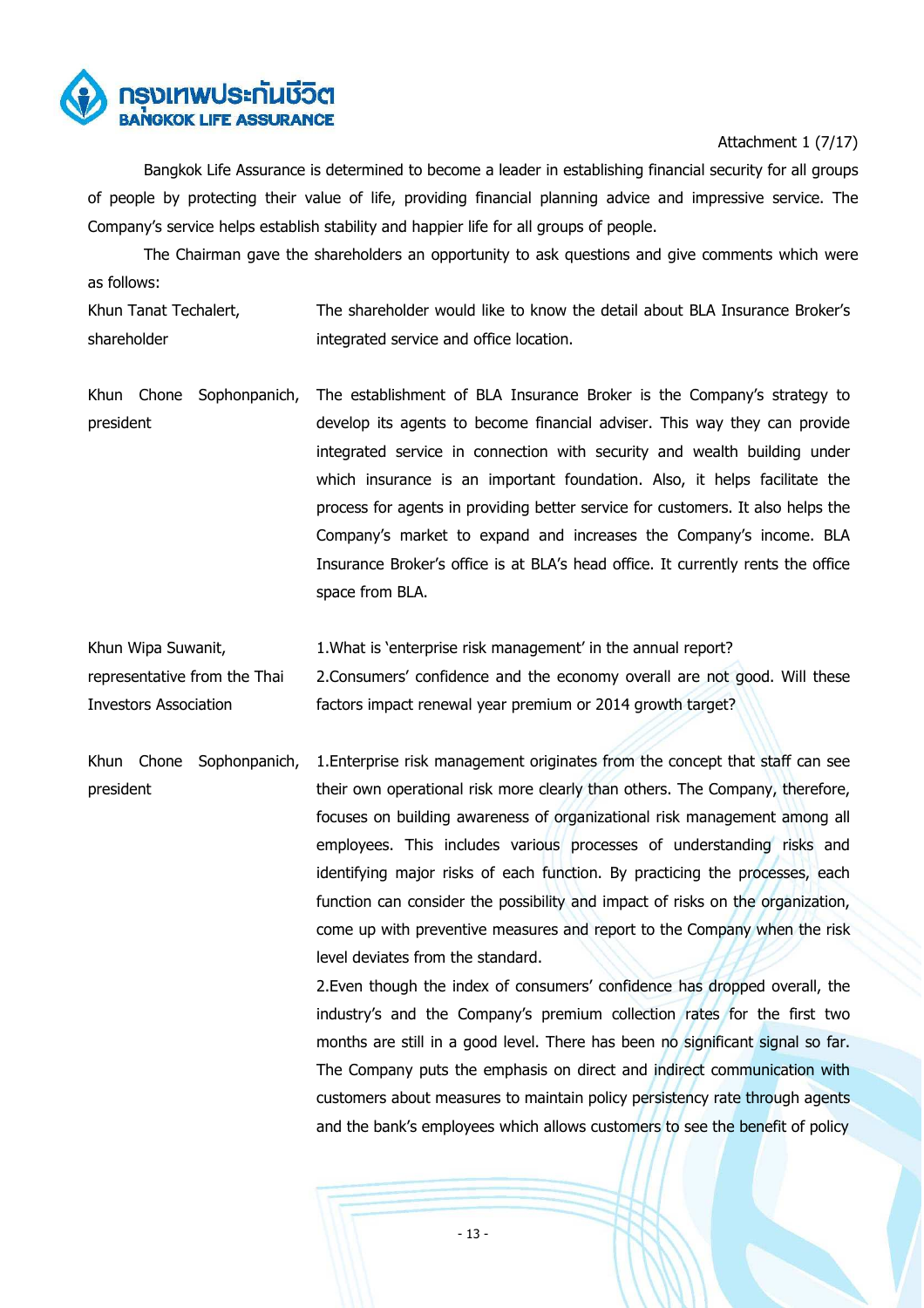

Attachment 1 (8/17)

renewal. The renewal year premium target is also challenging, because the industry's growth rate for the first two months was lower than 10%.

| Khun Tanat Techalert, | 1. The first year premium target is high. How confident is the   |
|-----------------------|------------------------------------------------------------------|
| shareholder           | Company towards the high target? Does the target have any impact |
|                       | on the Company's reserve?                                        |
|                       | 2. Will 2014 maturity benefit be as high as that of 2013?        |
|                       |                                                                  |

Chone Sophonpanich, president 1.The Company currently maintains the same first year premium target. Regarding impact on the Company's reserve, endowment products which are in demand usually require high reserve. As a result, the ratio of reserve to premium may be high. 2.Maturity benefit will still be paid continually, same as 2013.

**Resolution:** The meeting acknowledged the report on the Company's operation result for 2013.

# **Agenda 3: To Consider Approving Financial Statement Ending 31 December, 2013**

 The Chairman assigned Mr.Sunthorn Arunanondchai, Chairman of the Audit Committee to report to the meeting on the financial statement ending 31 December, 2013 for the meeting's approval.

 The Chairman of the Audit Committee proposed the financial statement ending 31 December, 2013 for the meeting to approve. The financial statement was audited by the Company's Audit Committee and certified by Ernst & Young Office Limited's certified public accountants who provided an unqualified opinion. However, there was a remark about the change in the accounting policy, because the Company implemented the accounting standard on income taxes. The detail of the financial statement ending 31 December, 2013 was given in the annual report from page 168 to 278.

 The Chairman of the Board of Directors then gave shareholders the opportunity to ask questions or provide comments. However, no questions or comments were raised. He then proposed that the meeting vote on approving the financial statement ending 31 December 2013.

**Resolution:** The meeting by the majority of the total votes casted by shareholders present and entitled to vote resolved to approve the financial statement ending 31 December 2013 which was audited by the Audit Committee and certified by Ernst & Young Office Limited's certified public accountants. The votes were as follows:

| - Approved    | 1,065,506,770 votes, or |                   | 99,9758%  |
|---------------|-------------------------|-------------------|-----------|
| - Disapproved |                         | 28,000 votes, or  | 0.0026%   |
| - Abstained   |                         | 229,500 votes, or | 0.0215%   |
| Total         | 1,065,764,270 votes, or |                   | 100.0000% |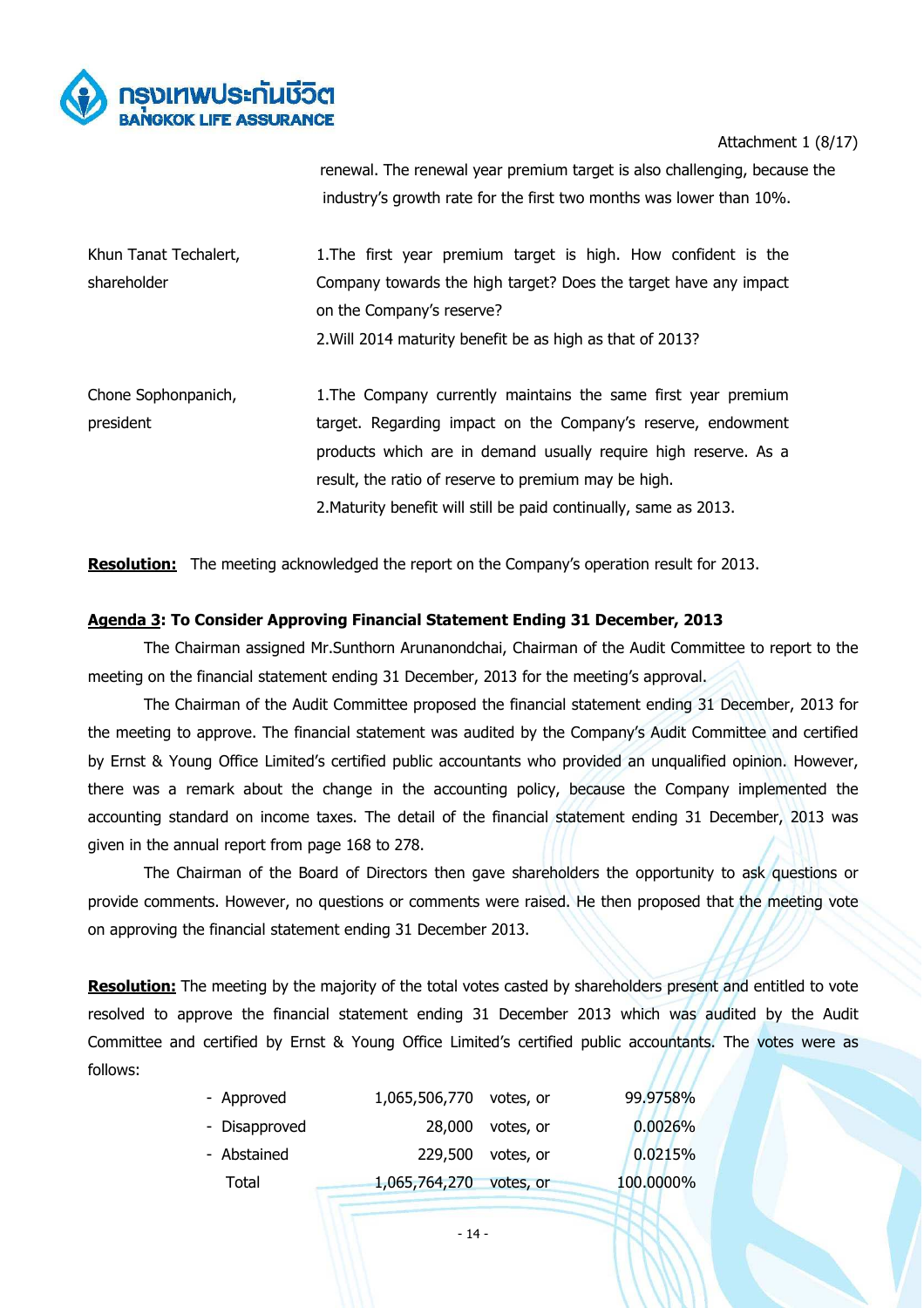

Attachment 1 (9/17)

### **Agenda 4: To Approve Asset Allocation and Dividend Payment for 2013**

The Chairman explained to the meeting that according to the Public Company Limited Act B.E.2535, Section 116 and the Articles of Association, Clause 56 the Company is required to allocate at least 5% of net profit after deducting accumulated loss (if any) as the Company's reserve until the reserve reaches 10% of the Company's registered capital. Currently, the Company's statutory reserve amounted to 122 million baht, 10% of the registered capital. As a result, the Company does not have to allocate its profit as the statutory reserve for 2013.

The Chairman referred to the Company's dividend payment policy which states that no less than 25% of the Company's net profit will be paid as dividend. Considering relevant information, the Board of Directors sought the shareholders' approval on paying dividend for 2013 at the rate of 0.91 baht per share, equaling to 25.14%. However, the Company has already paid an interim dividend on 9 September, 2013 at 0.40 baht or 484.65 million baht. As a result, the Company will pay the final dividend at 0.51 baht per share. The dividend to be paid will be taken from the portion of the Company's accumulated profit which is taxed at 30%, and the amount to be paid depends on number of shares as of 15 May, 2014, the date on which names of those entitled to receive the dividend will be listed. The book-closing date will be 16 May, 2014, and the dividend payment is scheduled on 29 May, 2014.

 The Chairman gave the opportunity for the shareholders to ask questions and provide comments which were as follows:

Khun Manit Lertsakornsiri, shareholder The figure of 2012 net profit stated in the 2013 financial statement is different from what was presented in the agenda on dividend payment.

Khun Jaruwan Limkhunnadhammo, Senior Vice President of Accounting and Finance Division

The figure has been adjusted so that it can be compared to that of 2013 due to the implementation of the new accounting standard on deferred tax asset.

**Resolution:** The meeting by the majority of the total votes casted by shareholders present and entitled to vote resolved to approve the dividend payment for 2013 at the rate of 0.91 baht per share, summing to 1,102.93 million baht or 25.18% of the net profit after deducting corporate income tax. However, the Company paid an interim dividend on 9 September 2013 at the rate of 0.40 baht or 484.65 million baht. The Company, therefore, will pay the final dividend at 0.51 baht or 618.28 million baht. The dividend to be paid will be taken from the portion of the Company's accumulated profit which is taxed at 30%. Names of those entitled to the payment will be listed on 15 May, 2014. The book-closing date will be 16 May, 2014. The dividend payment will be made on 29 May, 2014. The votes were as follows:

| - Approved    | 1,065,682,074 votes, or |                    | 99,9985%  |
|---------------|-------------------------|--------------------|-----------|
| - Disapproved |                         | $16,000$ votes, or | 0.0015%   |
| - Abstained   |                         | $0$ votes, or      | 0.0000%   |
| Total         | 1,065,698,074 votes, or |                    | 100.0000% |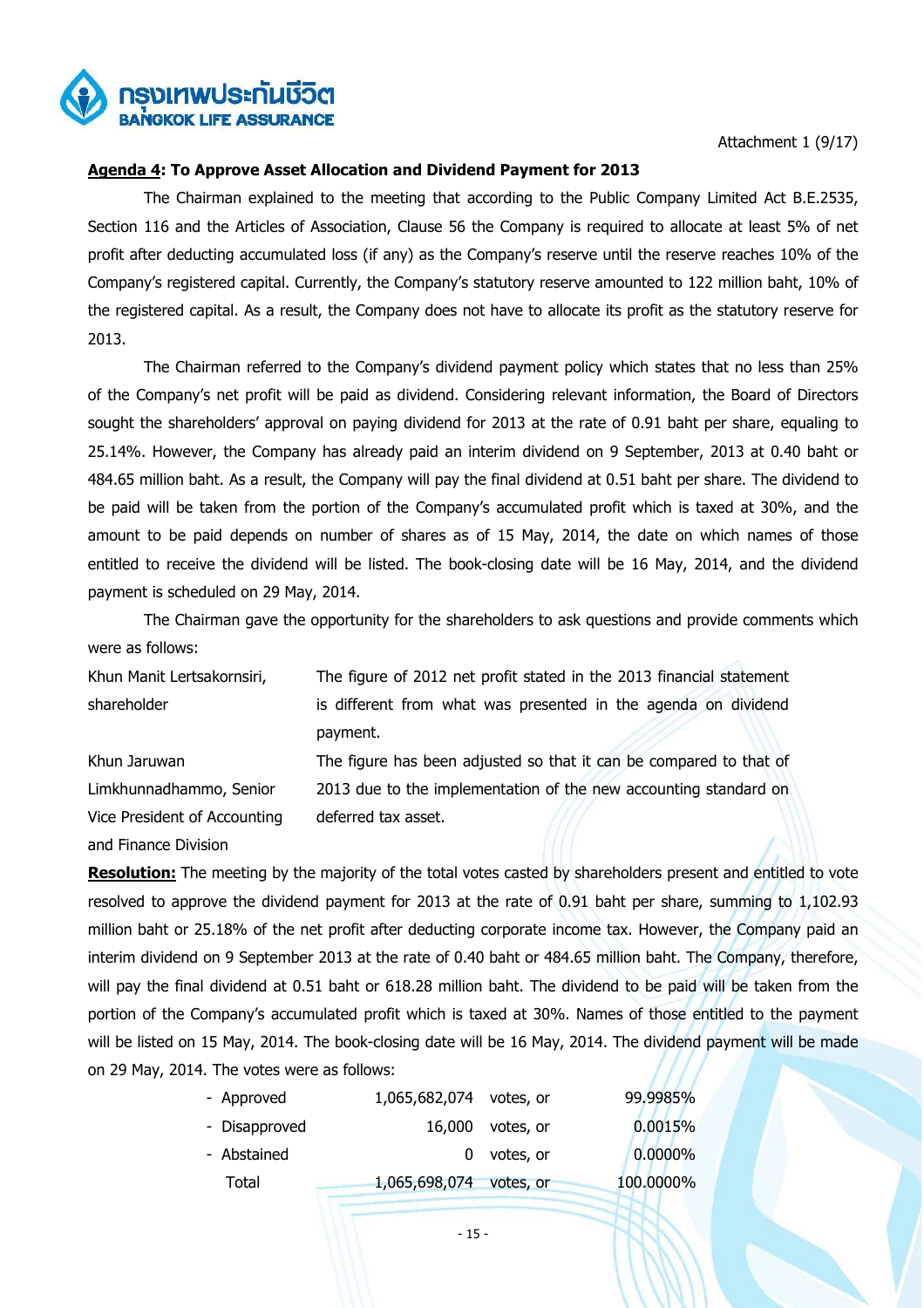

# **Agenda 5: To Appoint Directors**

 The Chairman assigned Dr. Siri Garnjarerndee, Chairman of the Nomination and Remuneration Committee to report to the meeting on the appointment of directors. The details were as follows:

 The Chairman of the Nomination and Remuneration Committee explained to the meeting that according to the Articles of Association, Clause 24, one third or nearly one third of directors have to resign from their position in each Annual General Meeting of Shareholders. This year, five directors who resigned were as follows:

- 1) Mr. Sunthorn Arunanondchai Chairman of the Audit Committee, Independent Director
- 2) Mr. Pradit Rodloytook Independent Director, Member of the Audit Committee
- 3) Mr. Pramote Pasuwat Independent Director, Member of the Audit Committee
- 4) Mrs. Prapaivan Limsong Director
- 5) Mr. Chone Sophonpanich Director, Executive Director, Member of the Investment Committee, President

The Chairman of the Nomination and Remuneration Committee further explained that in accordance with the good corporate governance principle, the Company announced on its website between 1 October and 31 December 2013 to invite the shareholders to propose candidates for the replacement of directors. However, no shareholders proposed any candidate.

 The Board of Directors considered the proposal of the Nomination and Remuneration Committee which took into account the directors' qualification, capability and experience. The Committee proposed the appointment of the three following directors for the Shareholders' Meeting's consideration:

- 1) Mr. Sunthorn Arunanondchai Chairman of the Audit Committee, Independent Director
- 2) Mrs. Prapaivan Limsong Director
- 3) Mr. Chone Sophonpanich Director, Executive Director, Member of the Investment Committee, President

 The Nomination and Remuneration Committee proposed the appointment of Assoc. Prof. Damrong Taweesangsakulthai and Mr. Praphan Asava-Aree to replace the two directors whose term had expired.

 The Chairman of the Board of Directors explained to the meeting that according to the Stock Exchange of Thailand's corporate governance principle, the Company will collect the ballot from all attending shareholders, regardless of their vote being approval, disapproval or abstention.

 The Chairman gave the opportunity for the shareholders to provide comments. There were neither questions nor comments raised; he then proposed that the meeting vote on appointing directors.

**Resolution:** The meeting by the majority of the total votes casted by shareholders present and entitled to vote resolved to approve Mr. Sunthorn Arunanondchai to resume his director position. The vote result was as follows: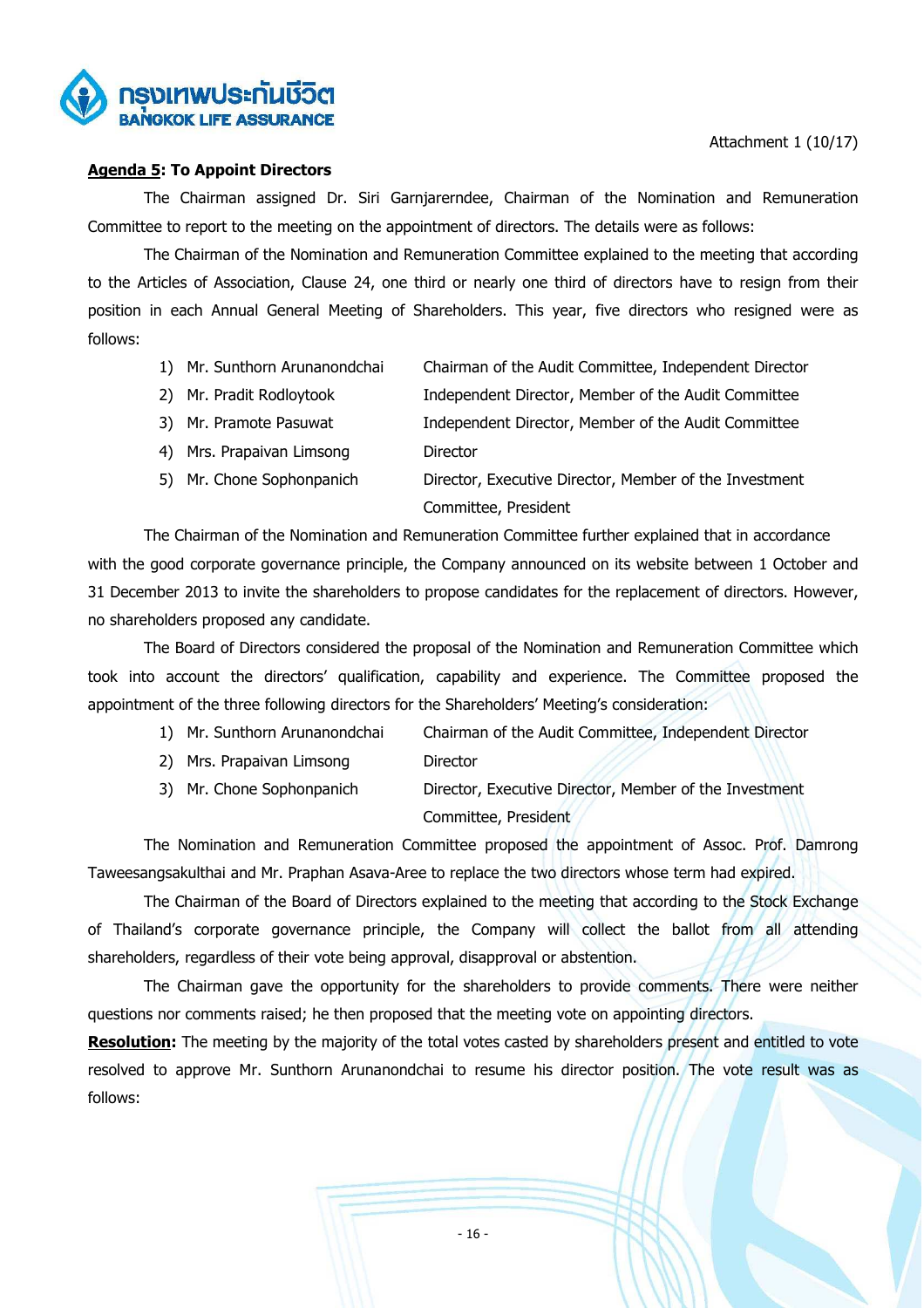

### Attachment 1 (11/17)

| - Approved    | 1,064,384,281 votes, or |                  | 99.9917%  |
|---------------|-------------------------|------------------|-----------|
| - Disapproved |                         | 53,000 votes, or | 0.0050%   |
| - Abstained   |                         | 35,700 votes, or | 0.0034%   |
| Total         | 1,064,472,981 votes, or |                  | 100.0000% |

**Resolution:** The meeting by the majority of the total votes casted by shareholders present and entitled to vote resolved to approve Mrs. Prapaivan Limsong to resume her director position. The vote result was as follows:

| - Approved    | 1,064,384,281 votes, or |                     | 99.9861%  |
|---------------|-------------------------|---------------------|-----------|
| - Disapproved |                         | $112,000$ votes, or | 0.0105%   |
| - Abstained   |                         | 35,700 votes, or    | 0.0034%   |
| Total         | 1,064,531,981 votes, or |                     | 100.0000% |

**Resolution:** The meeting by the majority of the total votes casted by shareholders present and entitled to vote resolved to approve Mr. Chone Sophonpanich to resume his director position. The vote result was as follows:

| - Approved    | 1,064,304,781 votes, or |                    | 99.9842%  |
|---------------|-------------------------|--------------------|-----------|
| - Disapproved |                         | 148,500 votes, or  | 0.0140%   |
| - Abstained   |                         | $19,700$ votes, or | 0.0019%   |
| Total         | 1,064,472,981 votes, or |                    | 100.0000% |

**Resolution:** The meeting by the majority of the total votes casted by shareholders present and entitled to vote resolved to approve Assoc. Prof. Damrong Taweesangsakulthai to replace one director whose term had expired. The vote result was as follows:

| - Approved    | 1,064,402,681 votes, or |                   | 99.9718%  |
|---------------|-------------------------|-------------------|-----------|
| - Disapproved |                         | 265,000 votes, or | 0.0249%   |
| - Abstained   |                         | 35,200 votes, or  | 0.0033%   |
| Total         | 1,064,702,881 votes, or |                   | 100.0000% |

**Resolution:** The meeting by the majority of the total votes casted by shareholders present and entitled to vote resolved to approve Mr. Praphan Asava-Aree to replace the other director whose term had expired. The vote result was as follows:

| - Approved    | 1,064,194,181 votes, or |                   | 99.9513%  |
|---------------|-------------------------|-------------------|-----------|
| - Disapproved |                         | 474,600 votes, or | 0.0446%   |
| - Abstained   |                         | 44,200 votes, or  | 0.0042%   |
| Total         | 1,064,712,981 votes, or |                   | 100.0000% |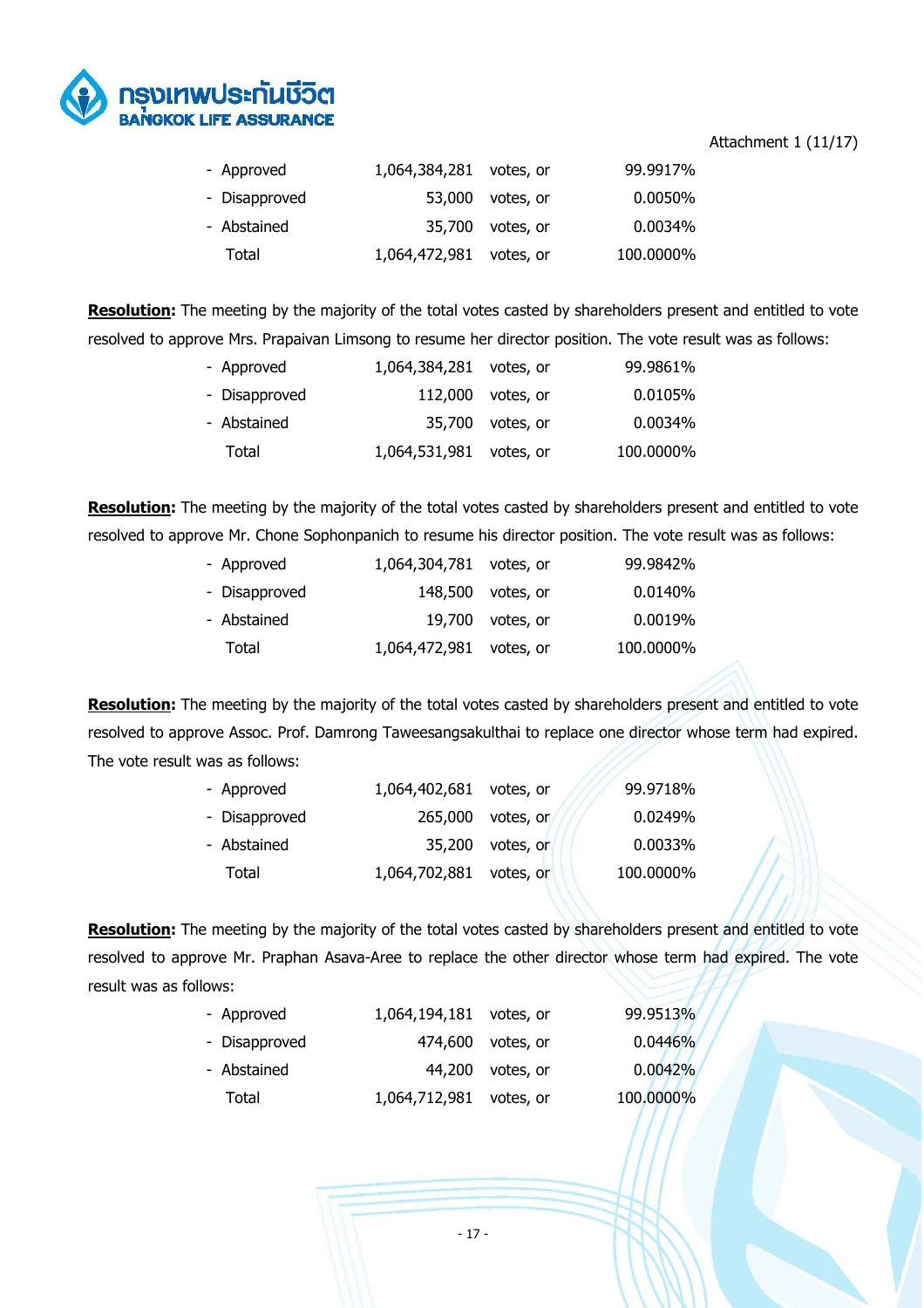

Attachment 1 (12/17)

#### **Agenda 6**: **To Approve Directors' Remuneration for 2014**

 The Chairman assigned Dr. Siri Garnrajerndee, Chairman of the Nomination and Remuneration Committee to present to the meeting the 2014 directors' remuneration the following detail:

 The Chairman of the Nomination and Remuneration Committee presented that according to the Public Company Limited B.E. 2535, Section 90 and the Article of Association, Clause 44, it is stipulated that directors' remuneration must be approved by a shareholders' meeting. The Nomination and Remuneration Committee considered remuneration for directors and sub-committees' members, taking into account directors' capability, suitability for their responsibilities and business and profit growth. The rates of directors' meeting allowance and bonus are the same as what was approved in 2013 as follows:

- 1. The rate for meeting allowance is 40,000 baht per meeting per person, same as 2013. For each committee's chairperson, the rate is double.
- 2. The rate for annual bonus is 450,000 baht per person, same as 2013. For each committee's chairperson, the rate is double.

Company Directors who are also Company executives do not receive their remuneration as director.

The Nomination and Remuneration Committee proposed that the Board of Directors seek the shareholders' meeting's approval on the limit of not exceeding 15 million baht for directors' remuneration. This amount is a 7.14% increase over that of 2013.

 The Chairman gave the shareholders the opportunity to raise questions or give comments. No questions were raised. He then proposed that the meeting cast its vote on the agenda of 2014 directors' remuneration.

**Resolution:** The meeting, greater than two third of the total votes casted by shareholders present and entitled to vote resolved to approved the amount of not exceeding 15 million baht for 2014 directors' remuneration. The vote result was as follows:

| - Approved    | 1,065,719,788 | votes, or | 99.9958%   |
|---------------|---------------|-----------|------------|
| - Disapproved |               | votes, or | $0.0000\%$ |
| - Abstained   | 44,500        | votes, or | 0.0042%    |
| Total         | 1,065,764,288 | votes, or | 100.0000%  |

# **Agenda 7**: **To Appoint Auditors and Auditors' Fees for 2014**

 The Chairman assigned Mr. Sunthorn Arunanondchai, Chairman of the Audit Committee to present to the meeting on the appointment of auditors and auditors' fees for 2014.

 The Chairman of the Audit Committee explained that in accordance with the Public Company Limited B.E.2535, Section 120 and the Articles of Association, Clause 50, it is stipulated that auditors and audit fees shall be approved by a shareholders' meeting. The Audit Committee selected the Company's auditors for the year 2014, taking into account auditors' knowledge, capability, understanding and audit experience in the life insurance business, expertise in their profession, independence and neutrality. The Audit Committee also took a shareholder's comments raised in the 2013 shareholders' meeting into consideration. The comments were about pros and cons of using the same audit firm for a long time. The Audit Committee then considered the fact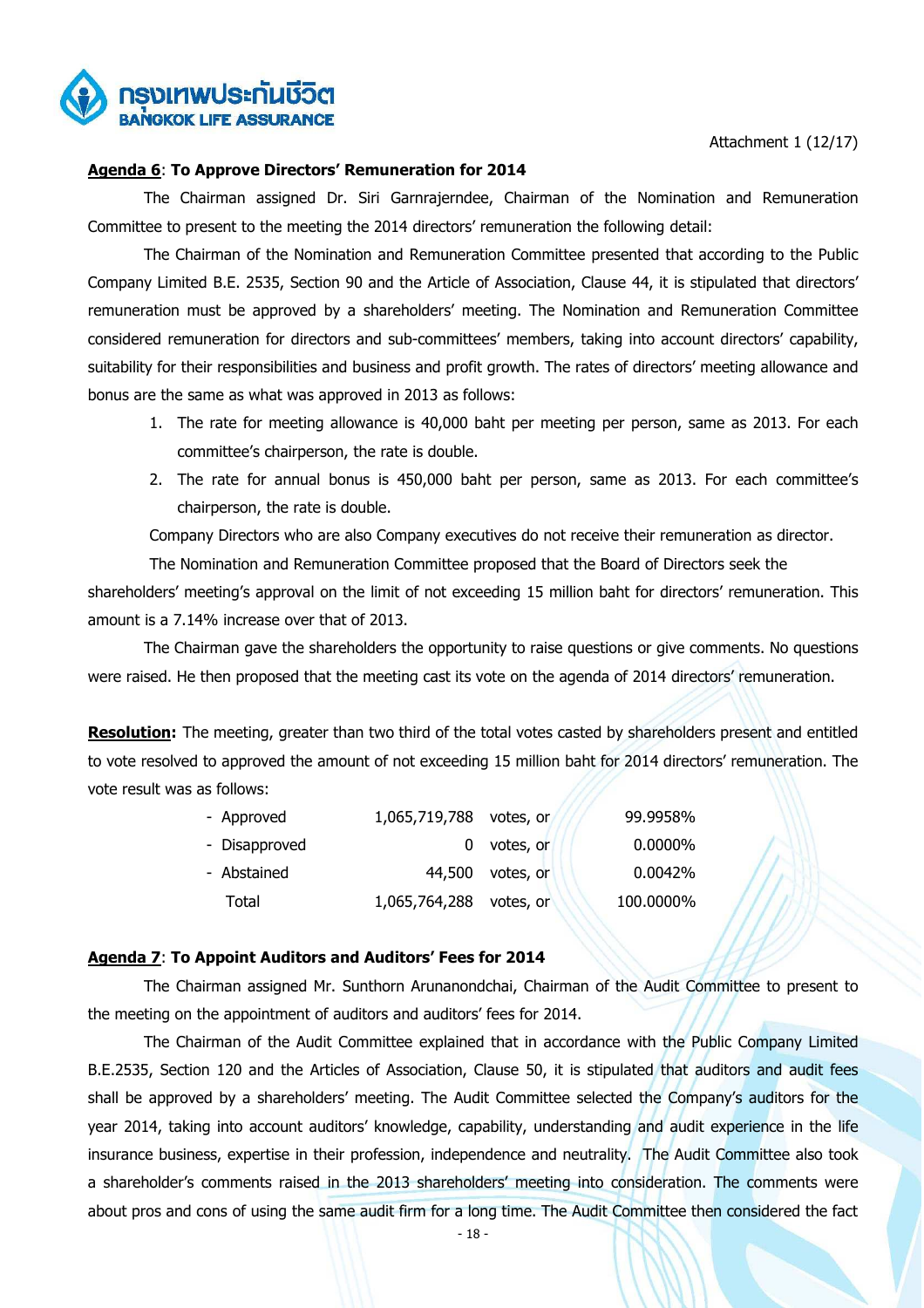

# Attachment 1 (13/17)

based on what the shareholder raised and found that Ernst & Young Office Limited had provided the Company with its audit service for more than 10 years. Consequently, changing the audit firm may help bring new and useful perspectives to the Company. Therefore, the Company selected KPMG Phoomchai Audit Limited as the Company's audit firm. It is one of the four leading audit firms at the international level and has experience in auditing six out of top-ten life insurance companies.

 The Audit Committee proposed that the Board of Directors seek the shareholders' meeting's approval on the appointment and audit fees of certified public accountants from KMPG Phoomchai Audit Limited as replacements of those from Ernst & Young Office Limited. Their names were as follows:

- (1) Mr. Chanchai Sakullertsin Certified Public Accountant, Registration No. 6827 and/or;
- (2) Mrs. Wilai Buranakittisophon Certified Public Accountant, Registration No. 3920 and/or;
- (3) Ms. Pantip Kulsantitamrong Certified Public Accountant, Registration No. 4208

One of the aforementioned certified public accountants shall audit and provide comments on the Company's financial statements. The Board of Directors also sought the meeting's approval on 2014 audit fees in a sum of 1,600,000 baht. This was a 10.57% increase over the fees approved in 2013. The detail was as follows:

|                                      | 2014      | 2013      | Variance % |
|--------------------------------------|-----------|-----------|------------|
| <b>Audit Fees</b>                    | 1,600,000 | 1,447,000 | $+10.57$   |
| Yearly Financial Statement Audit     | 1,000,000 | 962,500   | $+3.90$    |
| Quarterly Financial Statement Review | 600,000   | 484,500   | $+23.84$   |
| (Total of 3 Quarters)                |           |           |            |

The Chairman provided the opportunity for the shareholders to express their opinions which were as follows:

Khun Suriyont Jittraphan, proxy The audit fees for 2013 shown were not the same as what was approved by the 2013 shareholders' meeting.

Khun Jaruwan Limkhunnadhammo Executive of the Accounting Division In 2013, the Company had cancelled an audit on internal control adequacy which would have cost 90,000 baht. As a result, the audit fees spent in 2013 decreased to 1,447,000 baht only, compared to 1,537,000 baht which was approved by the 2013 shareholders' meeting. Khun Suriyont Jittraphan, proxy Are there any other fees that the Company pays for KPMG Phoomchai Audit Limited in addition to the proposed audit fees? If yes, please present the detail to the shareholders for acknowledgement. Khun Sunthorn Arunanondchai, Chairman of the Audit Committee In addition to the audit fees for yearly and quarterly financial statements, there are extra fees for evaluating embedded value & value of new business. In considering the fees, the Company also compares the total fees for each type of service.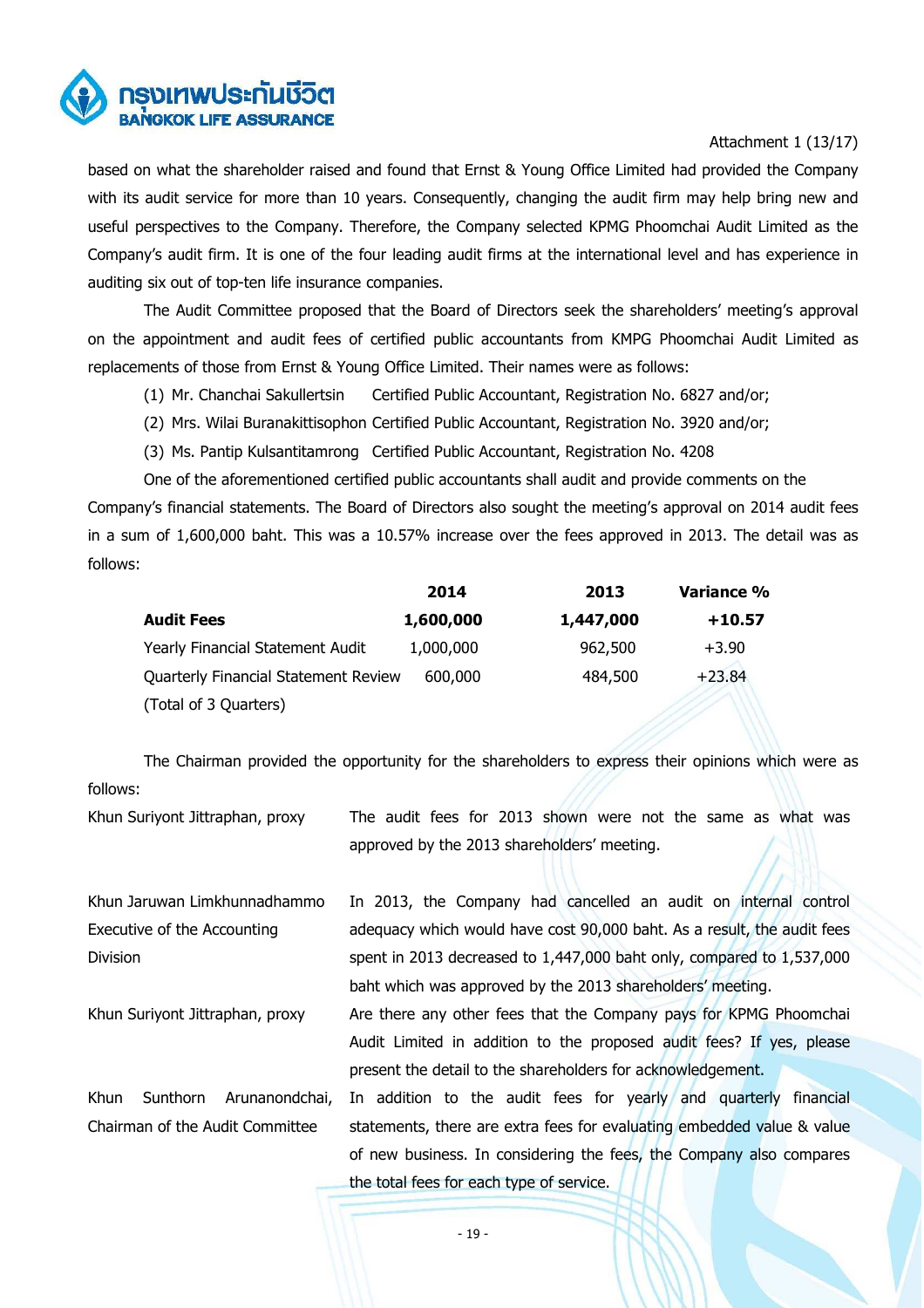

Attachment 1 (14/17)

Khun Sunthorn Arunanondchai, Chairman of the Audit Committee

Khun Tanat Techalert, shareholder Will the Company have KPMG Phoomchai Audit Limited do the valuation of embedded value and value of new business instead of PwC which did it last year?

> Last year it was Ernst & Young that did it. For this year, the Company is still under the selection process. However, the fees quoted by KPMG Phoomchai Audit Limited are not higher than what the Company paid in the previous year.

Khun Wipa Suwanit, Representative from the Thai Investors Association Khun Wipa expressed her appreciation and thanks to the Board of Directors for presenting a comparison of audit fees and changing the audit firm. She was of the opinion that using the same audit firm for a long time may be impossible for the Company to see problems on its financial statements. Instead, a new audit firm may see those problems and can help the Company solve them. She also appreciated that the Company was among the first companies that joined the Anti-Corruption Program and received a certificate from the Thai Institute of Directors. This sparked enthusiastic response among other listed companies to join the program which will be beneficial to the country.

**Resolution:** The meeting by the majority of the total votes casted by shareholders present and entitled to vote resolved to appoint auditors from KPMG Phoomchai Audit Limited as follows:

- (1) Mr. Chanchai Sakullertsin Certified Public Accountant, Registration No. 6827 and/or;
- (2) Mrs. Wilai Buranakittisophon Certified Public Accountant, Registration No. 3920 and/or;
- (3) Ms. Pantip Kulsantitamrong Certified Public Accountant, Registration No. 4208

One of the aforementioned certified public accountants shall audit and provide comments on the Company's financial statements. The meeting also resolved to approve the audit fee for 2014, amount of 1,600,000 baht. The vote result was as follows:

| - Approved    | 1,065,650,970 votes, or |                  | 99.9924%  |
|---------------|-------------------------|------------------|-----------|
| - Disapproved |                         | 40,000 votes, or | 0.0038%   |
| - Abstained   |                         | 40,500 votes, or | 0.0038%   |
| Total         | 1,065,731,470 votes, or |                  | 100.0000% |

# **Agenda 8**: **Other Matters (if any)**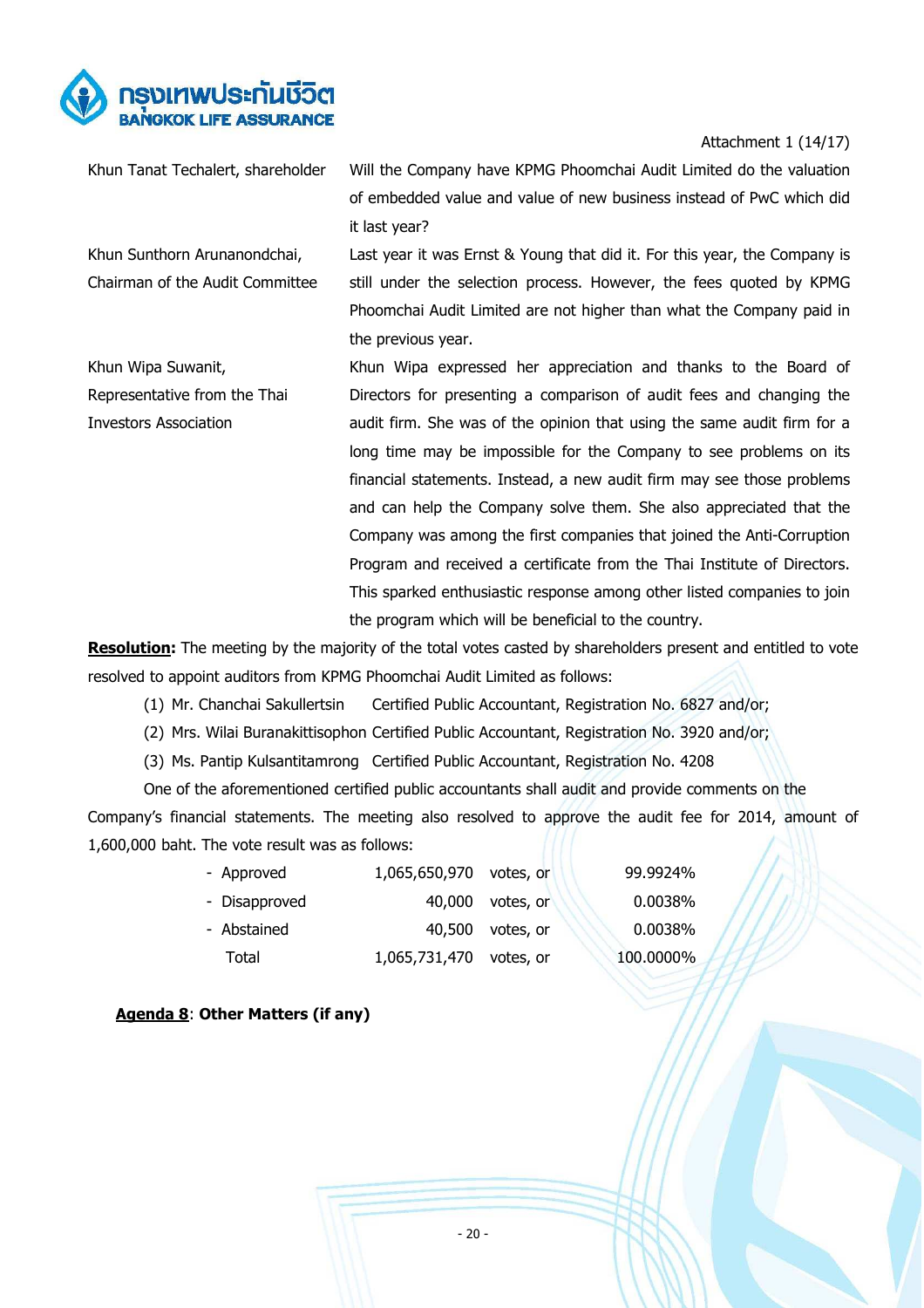

Attachment 1 (15/17)

 The Chairman gave the opportunity for the shareholders to ask questions and give comments which were as follows:

| Khun Tanaprasert Pamornpairoj,  | 1. The Company's net profit increased by about 600 million baht, but          |
|---------------------------------|-------------------------------------------------------------------------------|
| shareholder                     | why did the CAR, ROI and ROI decrease?                                        |
|                                 | 2. What is the tendency of the Company's performance in Q1/2014?              |
|                                 | 3. Does the Company invest in long-term bonds? How will the Company           |
|                                 | manage its investments as the rate of return on investment is likely to       |
|                                 | decrease in the future?                                                       |
|                                 | 4. Khun Tanaprasert suggested investing in equity mutual funds in order       |
|                                 | to increase the rate of return on investment if not prohibited by law.        |
| Khun Chone Sophonpanich,        | 1. The CAR decreased despite of the increase of profit, because there         |
| President                       | was an adjustment to actuarial assumptions to make them more suitable         |
|                                 | for the changing business base. Such adjustment resulted in higher life       |
|                                 | policy reserve which impacted the capital level. For the rate of return on    |
|                                 | investment, it decreased due to the market situation. Most of the             |
|                                 | Company's investments were long-term bonds. For the decrease of the           |
|                                 | rate of return on equity, it was because the base of shareholders' equity     |
|                                 | became larger.                                                                |
|                                 | 2. The Company cannot disclose the tendency of its performance in             |
|                                 | Q1/2014 yet.                                                                  |
|                                 | 3. Most of the Company's investments in bonds are long term so as to          |
|                                 | be in line with its long-term obligation. About 85% of the Company's          |
|                                 | investment assets are long-term bonds. 66% are government bonds.              |
|                                 | 20% are debentures. The average tenure for government and state               |
|                                 | enterprise bonds is 18 years, while that of debentures is 8 years.            |
|                                 | 4. No laws prohibit investments in mutual funds. The Company's                |
|                                 |                                                                               |
|                                 | investments in foreign common stocks are done through mutual funds.           |
|                                 | For domestic stocks, the Company, as an institutional investor, can           |
|                                 | invest directly in domestic common stocks. The proportion of this type of     |
|                                 | investment is about 8%.                                                       |
| Khun Suriyont Jittraphan, proxy | What is the Company's reinsurance policy? Which insurers does the             |
|                                 | Company use?                                                                  |
| Khun Chone Sophonpanich,        | The Company has its policy in transferring risks to reinsurers,               |
| President                       | considering insurers' financial stability rating which has to be at least A-. |
|                                 | The Company also considers other types of service of its reinsurers such      |
|                                 | as support on policy plans, underwriting and so on. Currently, the            |
|                                 | Company's reinsurers are: Hannover Re, Toa Re, Thai Re Life, Munich           |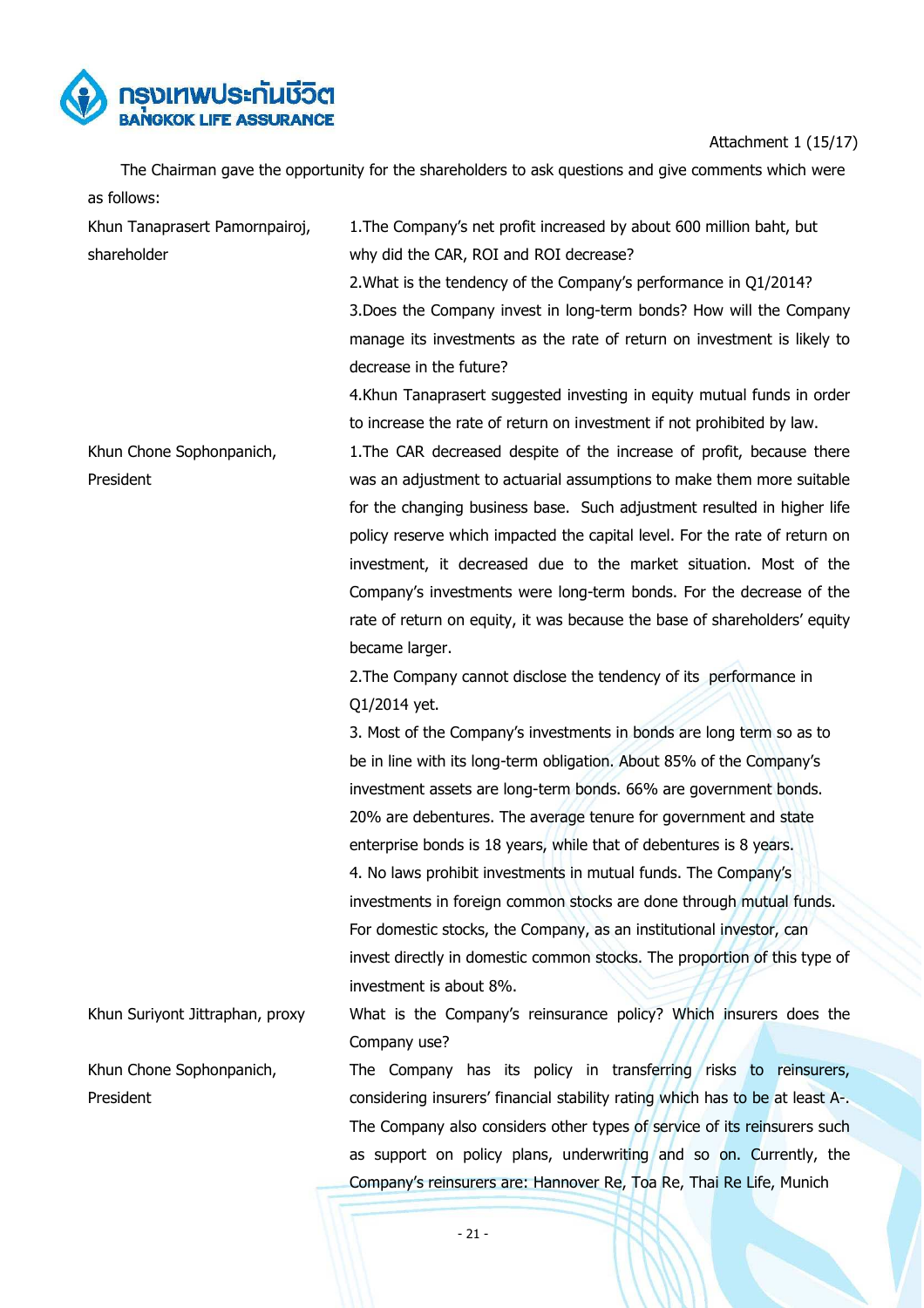

Khun Sasitorn Thitipakaikaew Vice President of the Risk Management Department

# Attachment 1 (16/17)

Re and Swiss Re. The reinsured risks are: life, dread diseases and health. However, usually if the risks are not concentrated, and the sum assured is not that high; the Company will accept those risks by itself. Only ordinary life policies are reinsured. The reinsured policies are 5% of the total number of policies, 2% of the total premium and 2% of the total sum assured.

Khun Polapat Aramruengsakul, shareholder How will the Bank of Thailand's stricter policy towards selling insurance plans through bancassurance impact the Company?

Khun Chone Sophonpanich President The Bank of Thailand tires to ensure good after-sale service provided to customers. It tries to clearly distinguish between responsibilities of commercial banks and life or non-life insurance companies. In the overall picture, the Bank of Thailand still supports this business as it is one of the major sources of income for commercial banks. Khun Suriyont Jittraphan, proxy Does the Company sell unit-linked products?

Khun Choedchu Sophonpanich Chairman Currently, the Company does not sell this type of policy. The Company is concerned about insureds' investment risks due to high volatility in the capital market in Thailand. However, the Company will closely monitor the situation in the future to see if it is feasible to sell this type of policy.

Khun Kritsada Arunwate, proxy Does the Company's high growth target rely on short-term products? How will the target affect the Company's profitability and growth in the following years?

Khun Chone Sophonpanich President The Company tries to have different groups of products to meet market needs, while at the same time considering the rate of return on investment, risks, bancassurance partner and agents. When the market situation changes, the Company's product strategy needs to be changed too in order to build up the trust of customers and partners. The Company also takes into account its short-term and long-term profitability and market share at the same time. Khun Darawan Prakaitip, proxy What is the 2014 growth target for each channel?

Khun Chone Sophonpanich President The growth targets for both agent and bancassurance channels are similarly 50% for first year premium.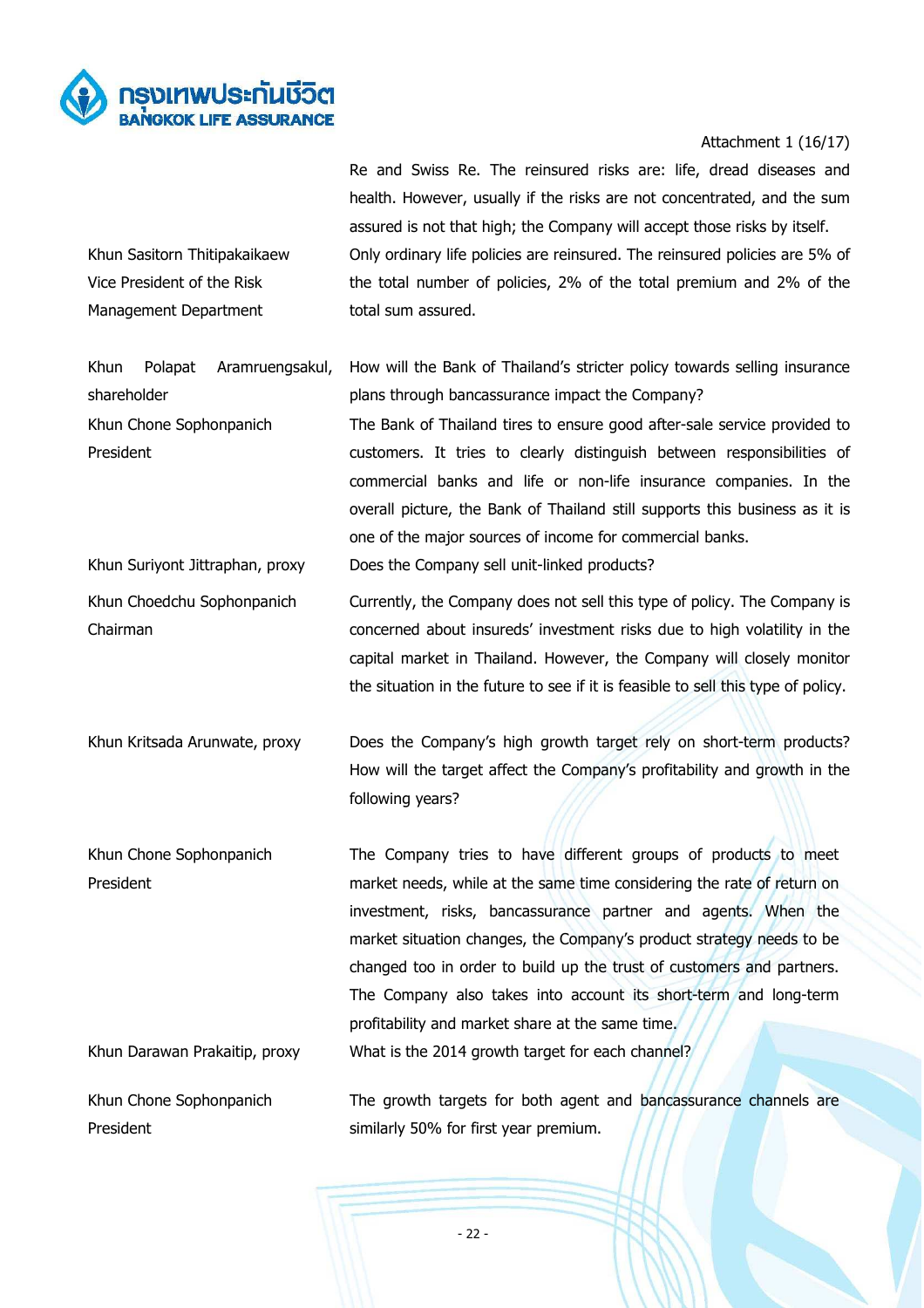

# Attachment 1 (17/17)

During the meeting more shareholders registered to attend the meeting, making the total number of 168 attending shareholders and 358 proxies, totaling 526 persons. These attendees represented 1,065,764,288 shares or 87.9484% of the total shares sold.

No other matters were proposed. The Chairman thanked all shareholders for joining the meeting and declared the meeting closed at 11.10 hrs.

 $\frac{1}{2}$   $\frac{1}{2}$   $\frac{1}{2}$   $\frac{1}{2}$   $\frac{1}{2}$   $\frac{1}{2}$   $\frac{1}{2}$   $\frac{1}{2}$   $\frac{1}{2}$   $\frac{1}{2}$   $\frac{1}{2}$   $\frac{1}{2}$   $\frac{1}{2}$   $\frac{1}{2}$   $\frac{1}{2}$   $\frac{1}{2}$   $\frac{1}{2}$   $\frac{1}{2}$   $\frac{1}{2}$   $\frac{1}{2}$   $\frac{1}{2}$   $\frac{1}{2}$ 

(Mr. Choedchu Sophonpanich) (Mr.Sanor Thampipattanakul)

Chairman Company secretary

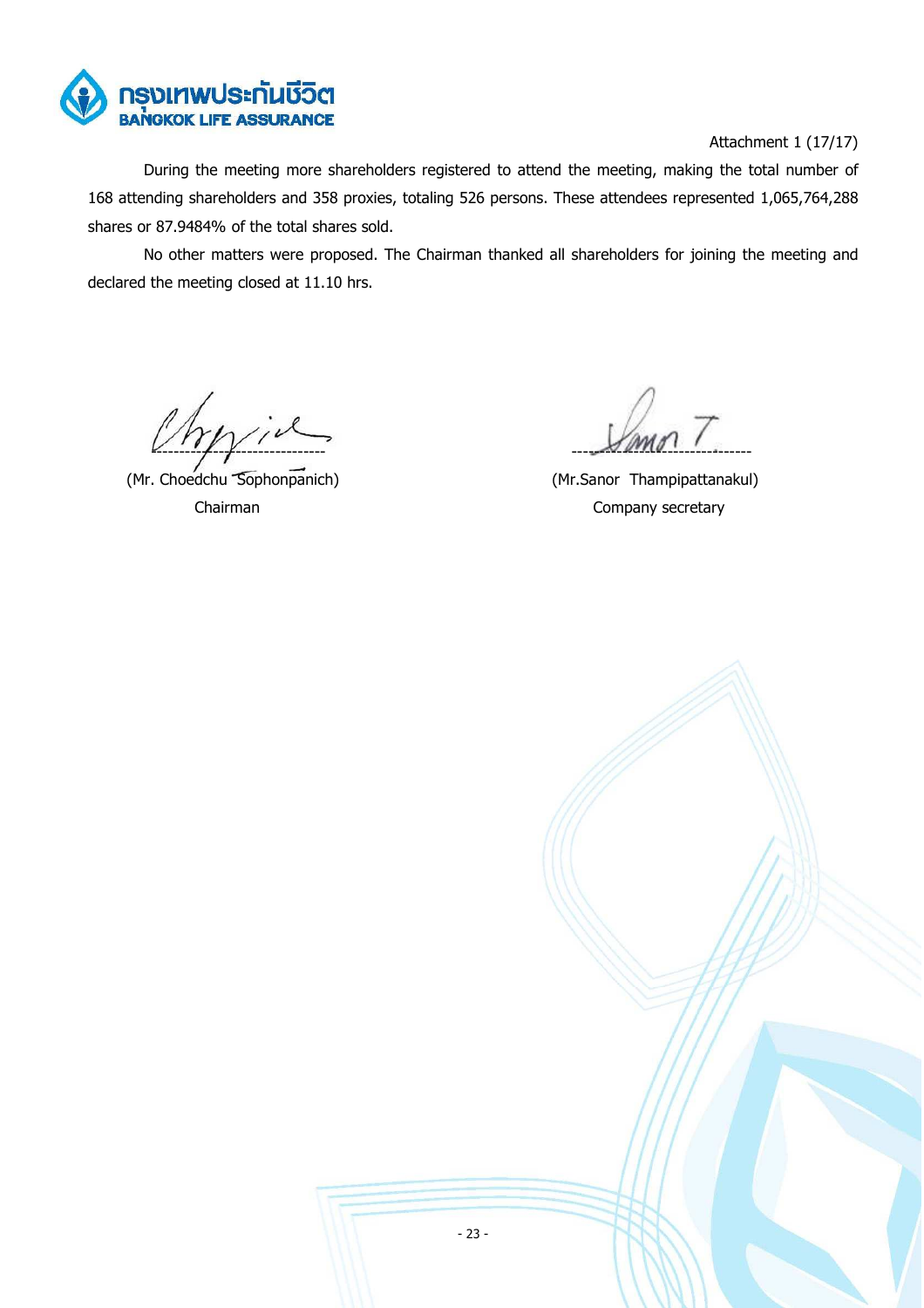(F 53-4)

# Attachment 2 (1/2)

# **Capital Increase Report Form Bangkok Life Assurance Public Company Limited Date August 8, 2014**

We Bangkok Life Assurance Public Company Limited hereby report of the resolution of the Board of Directors' Meeting no.5/2557, held on August 8, 2014 from 09.00 to 12.00 hrs. in respect of a capital increase/share allotment as follows:

# **1. Capital increase:**

 The meeting of the board of directors passed a resolution approving the increase of a registered capital of the Company from 1,220,000,000 baht to 1,708,000,000 baht by issuing 488,000,000 ordinary shares with a par value of baht 1, totaling amount of baht 488,000,000.

# **2. Allotment of new shares:**

2.1 Details of shares allotment

| <b>Allotted to</b>                                      | <b>Number</b><br>(shares) | Ratio<br>(old:new) | Sale price<br>per share<br>(Baht) | <b>Subscription</b><br>and payment<br>period | <b>Note</b>                                  |
|---------------------------------------------------------|---------------------------|--------------------|-----------------------------------|----------------------------------------------|----------------------------------------------|
| Existing<br><b>Shareholders</b>                         | 485,059,200               | 5:2                | -                                 |                                              | For the interim<br>stock dividend<br>payment |
| Reserve for the<br>exercise of<br>Company's<br>warrants | 2,940,800                 |                    | ۰                                 |                                              | $\overline{\phantom{a}}$                     |

- 2.2 The Company's plan in case there is fraction of shares remaining The company will pay dividends in cash at the rate of bath 0.40 per share
- 2.3 The number of shares remaining from the allotment Remaining shares after allocated for stock dividend (if any) will be offered to Bangkok Life Assurance Pcl. Employee Provident fund at par value.

# **3. Schedule for shareholders meeting to approve the capital increase/allotment**

 The Extraordinary Shareholders' Meeting No.1/2557 is scheduled to be held on Thursday, September 25, 2014, 09.00 a.m., at the auditorium on 7th floor, Head Office, Bangkok Life Assurance Public Company Limited No. 23/115-121, Royal City Avenue, Rama 9 Road, Huaykwang, Bangkok.

 Record date for the right to attend the meeting will be on August 22, 2014. The closing date of the register book for preparing list of the eligible shareholders under Section 225 of the Securities and Exchange Act will be on August 25, 2014.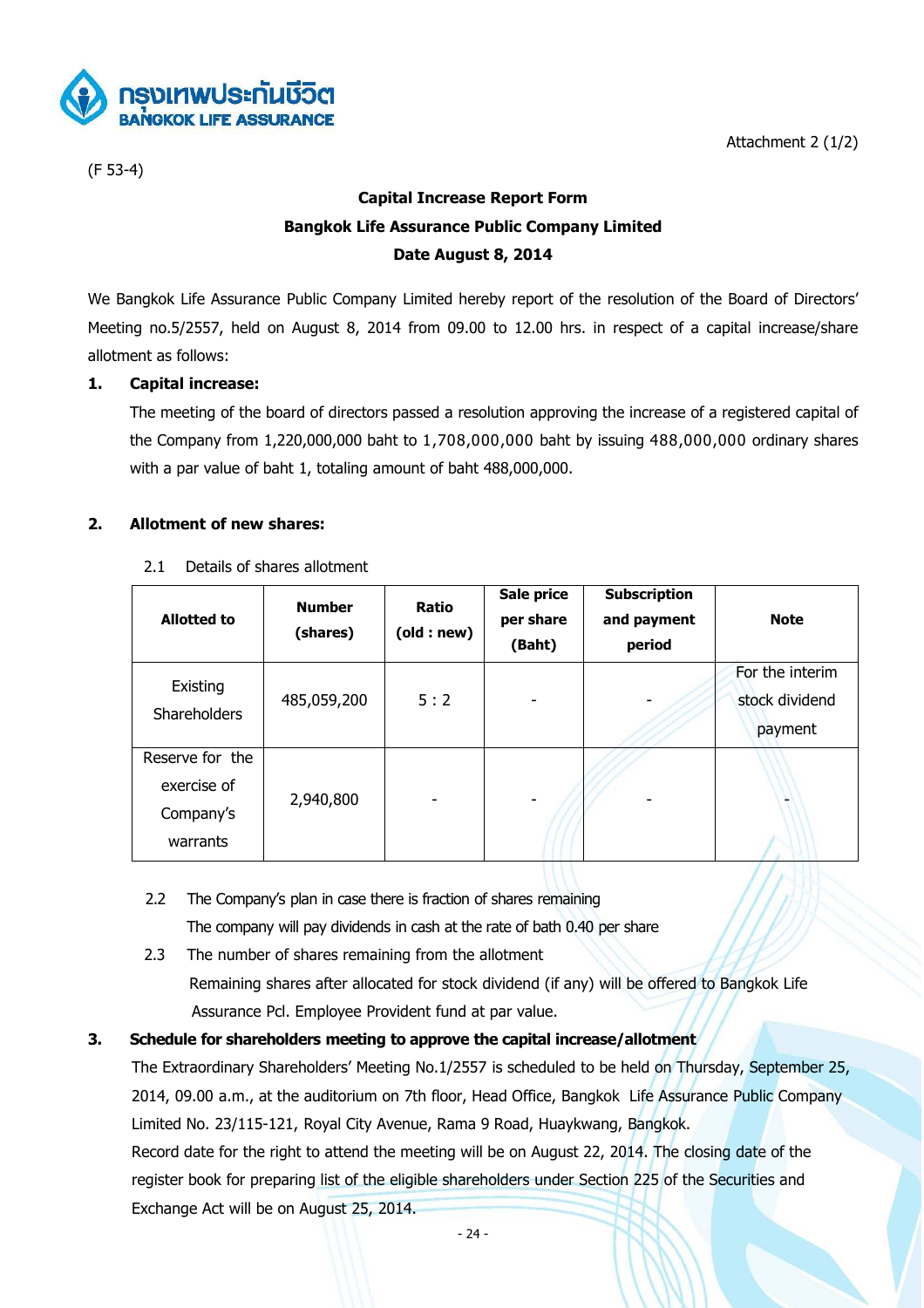

Attachment 2 (2/2)

**4. Approval of the capital increase/share allotment by relevant governmental agency and conditions thereto (if any)** 

Approval by The Office of Insurance Commission is required before the dividend payment can be paid.

**5. Objectives of the capital increase and plans for untilizing proceeds received from the capital increase** 

To distribute as the interim stock dividend payment and reserve for the exercise of Company's warrants.

- **6. Benefits which the Company will receive from the capital increase/share allotment:**  To strengthen the company's capital position.
- **7. Benefits which the shareholders will receive from the capital increase/share allotment:**  Shareholder will enjoy favorable long term operating result by means of dividend income as well as stock price appreciation.
- **8. Other details necessary for shareholders to approve the capital increase/ share allotment:**  -None-
- **9. Schedule of action where the board of directors of the Company passes a resolution approving the capital increase or allotment of new shares:**

| No. | Procedures of the capital increase                                                                                                     | Date              |
|-----|----------------------------------------------------------------------------------------------------------------------------------------|-------------------|
| 1   | Record date for the right to attend the Extraordinary Shareholders'<br>Meeting No.1/2557                                               | 22 August 2014    |
| 2   | Closing date of the register book for preparing list of the eligible<br>shareholders to attend the Extraordinary Shareholders' Meeting | 25 August 2014    |
|     | No.1/2557                                                                                                                              |                   |
| 3   | Extraordinary Shareholders' Meeting No.1/2557                                                                                          | 25 September 2014 |
| 4   | Record date for the right to receive stock and cash dividend<br>payment                                                                | 10 October 2014   |
| 5   | Closing date of the register book for preparing list of the eligible<br>shareholders to receive stock and cash dividend payment        | 13 October 2014   |

 The Company hereby certifies that the information contained in this report form is true and complete in all respects.

 $Signal \sim 1$ 

 (Mr.Sanor Thampipattanakul) Company Secretary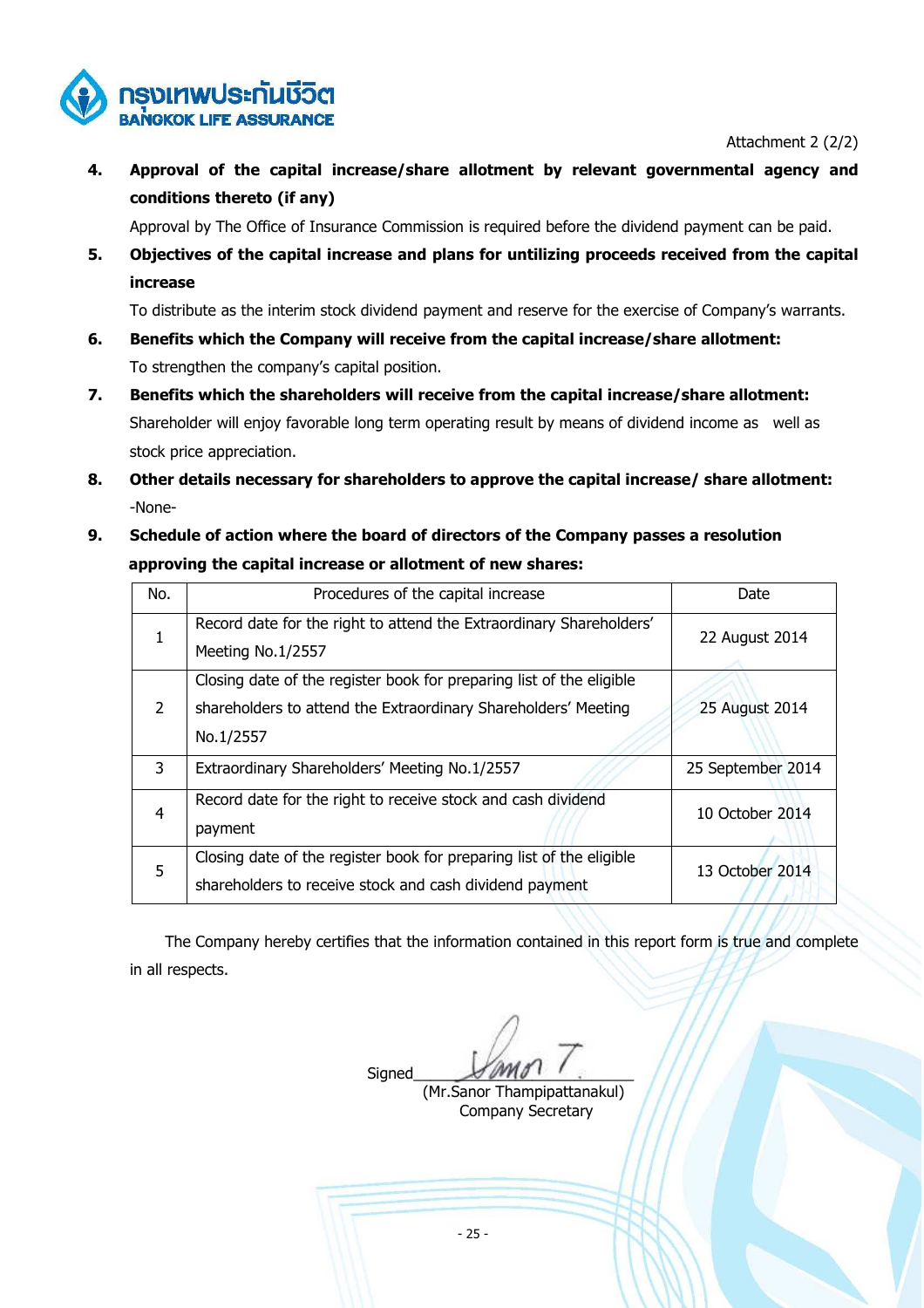

Attachment 3 (1/2)

# **Articles of association of the Company related with Shareholders' Meeting**

### **Chapter 5 : Shareholders' Meeting**

45. The board of directors shall hold an Annual Ordinary General Meeting within 4 (four) months from the end of the Company' fiscal period. Other Meetings shall be called Extra-Ordinary Shareholders' Meeting.

 The board of directors may call for an Extra Ordinary Shareholders' Meeting at any time it deems appropriate; or when there is a request by shareholders representing at least one-fifth of the total issued shares; or when at least 25 (twenty five) shareholders, holding not less than the aggregate number of one-tenth of the total issued Shares, request the board for a General Meeting. However, the reason for requesting a meeting must be specified in such written request. The board of directors shall hold a meeting within 1 (one) month from the date of request by the shareholders.

- 46. In calling for General Meetings, the board of directors shall issue a notice specifying the place, the date and the time of the meeting, the agenda and the nature of the business to be transacted together with the appropriate details. Such a notice must be given to the shareholders and the registrar not later than 7 (seven) days prior to the date of the meeting, and published in a newspaper for 3 (three) days consecutively at least 3 (three) days prior to the date of the meeting.
- 47. Any General Meeting shall require a quorum of at least 25 (twenty five) shareholders or their proxies (if any) attending the meeting or at least half of the shareholders holding at least one-third of the total issued shares.

 In the case where one hour after the meeting time has lapsed, a quorum has not been constituted, and if the meeting has been called at the shareholders' request, the meeting shall be cancelled. If the meeting has not been called for at the shareholders' request, another meeting shall be fixed and the notice of the meeting shall be sent to the shareholders 7 (seven) days prior to the meeting. A quorum at the latter meeting is not required.

48. The chairman of the board shall be chairman of the General Meeting. If the chairman is not present at the meeting or is unable to perform duties, the vice chairman shall preside at the meeting. If there is no vice chairman or he/she is unable to perform duties, the shareholders attending the meeting shall elect one of the other shareholders to be the chairman at the meeting.

Every shareholder shall have one vote for each share of which he/she is the holder.

 The voting shall take place openly, unless a secret ballot is requested by not less than 5 shareholders and it is approved at the meeting. The method of secret ballot shall be decided by the chairman of the meeting.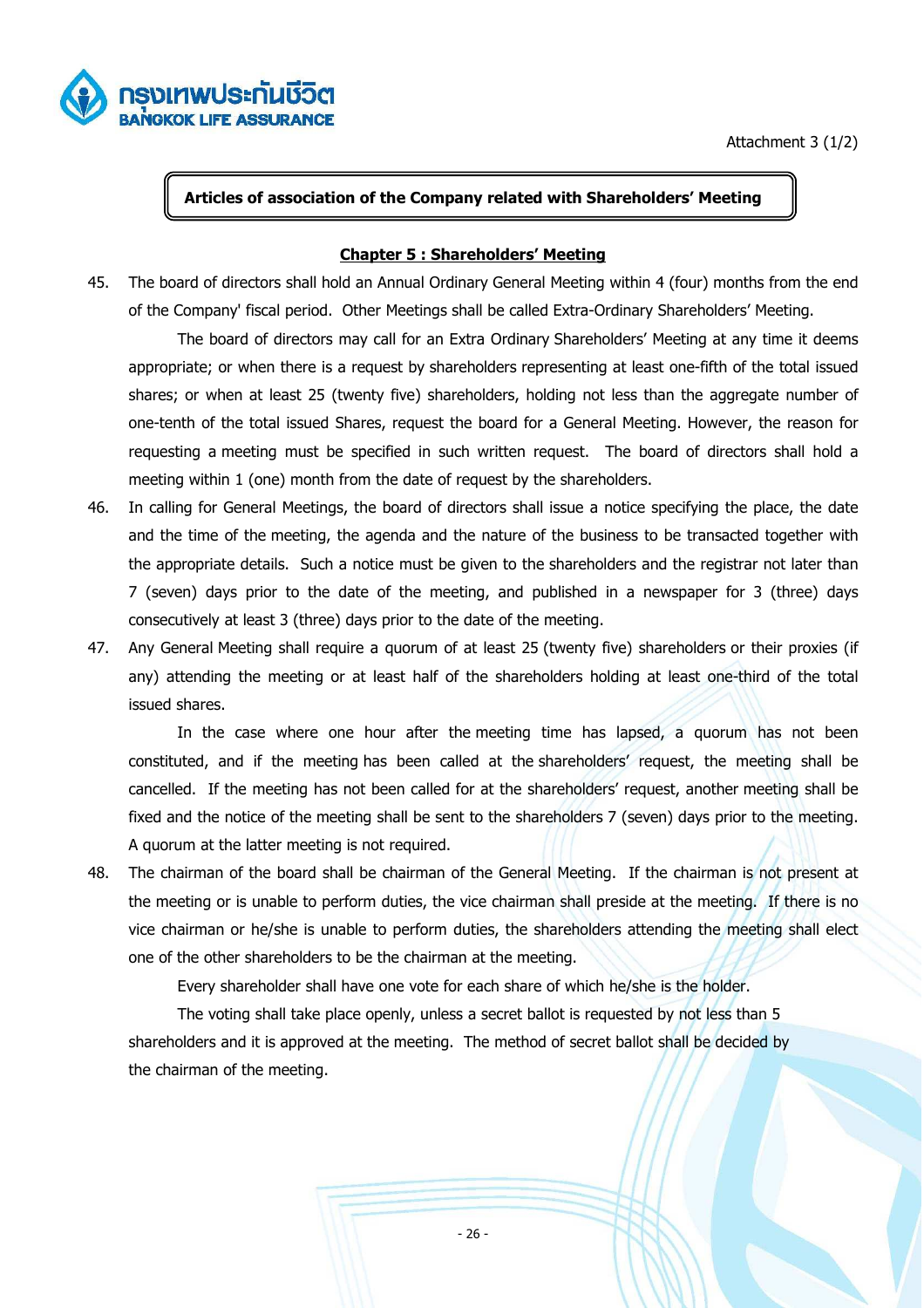Attachment 3 (2/2)



- 49. Resolutions of the shareholders shall consist of the following:
	- 49.1 In normal circumstances, a simple majority vote of the shareholders attending. In the case of a tied vote, the chairman shall have the casting vote.
	- 49.2 In the following cases, three-fourth of the total votes represented by all the shareholders attending:
		- (a) Sale or transfer of part or the whole of any essential part of the business of the Company
		- (b) Purchase or receipt of transfer of any other Company's business to the Company
		- (c) Execution, amendment or termination involving lease of part or the whole of an essential part of the business of the Company; assignment of management of the Company by third party, merger with the purpose of sharing profit and loss
		- (d) Amendment of the Company's memorandum or articles of association
		- (e) Increase or decrease the capital of the Company or issuance of the debenture or convertible debenture, issuance of preferred stock or convertible preferred stock, issuance of other securities prescribed by law relating to the securities and exchange, issuance of warrant
		- (f) Amalgamation or winding up of the Company
- 50. Ordinary meetings shall usually be summoned for the purpose of :
	- 50.1 Reviewing the report of the board of directors covering work done during the previous financial period
	- 50.2 Considering approval of the balance sheet and income statement
	- 50.3 Reviewing payment of dividend
	- 50.4 Electing new directors in place of those who must retire
	- 50.5 Appointing auditors and fix their remuneration
	- 50.6 Transacting other business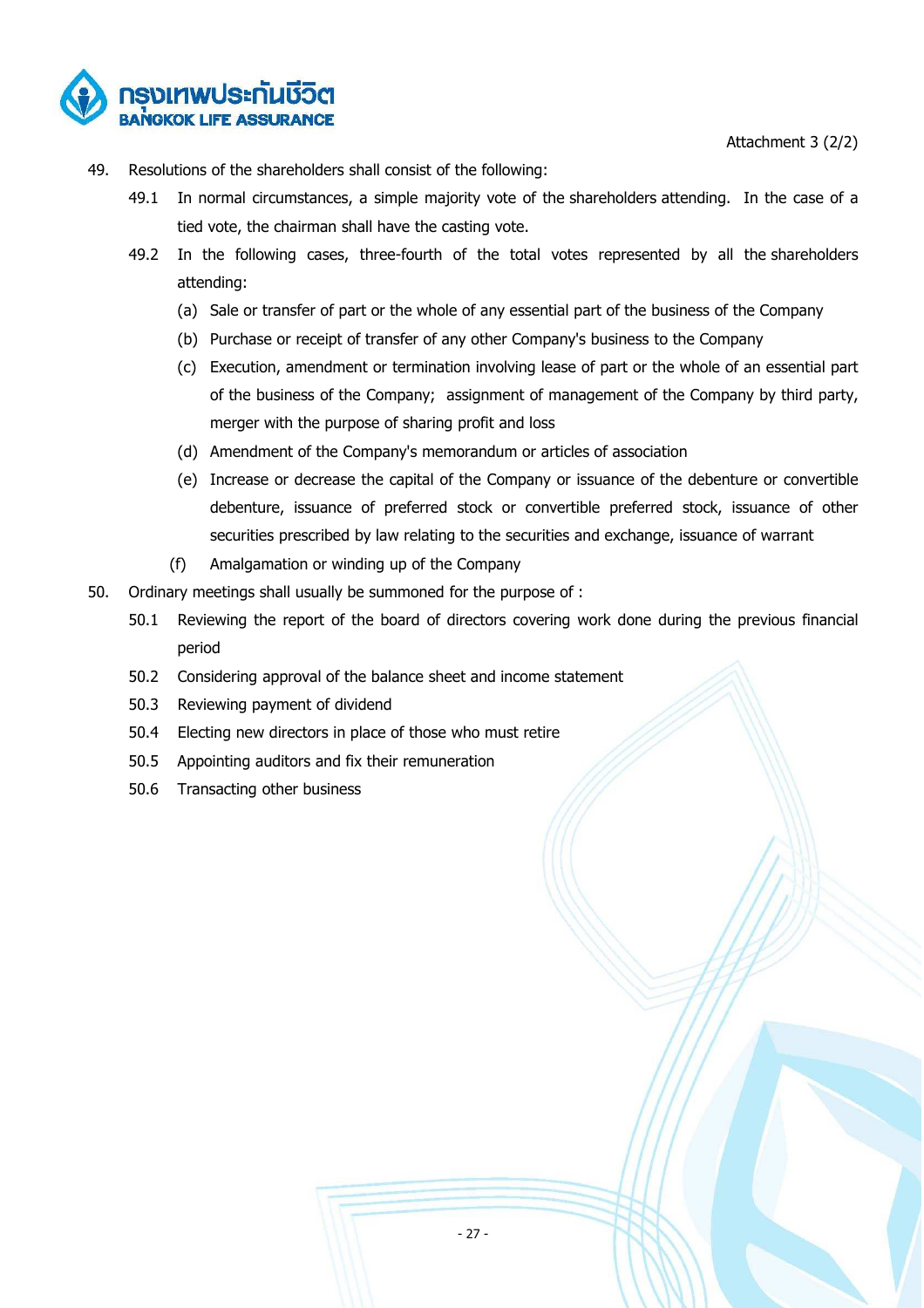



# **Conditions, Rules and Procedures in Attending the Meeting, Authorization and Voting**

# **1. Authorization**

 In case of any shareholder is unable to personally attend the Meeting, such shareholder can consider to authorize other person or independent director of the company as his proxy to attend the Meeting and vote in the Meeting on his behalf whereby the company must deliver either Power of Attorney Form "A", "B" or "C" as prescribed by Department of Business Development, Ministry of Commerce (Attachment 6).

 In this regard, in case of the shareholder who is foreign investor, has appointed the custodian in Thailand to be the depository and oversee his shares, is able to select to use either Power of Attorney Form "A", "B" or "C", For other shareholders can use only either "A" of "B" form as the company shall deliver Power of Attorney Form "A", "B" or "C" together with this notice or may be loaded at website: www.bangkoklife.com

- 1. Authorization other person to be the proxy
	- 1.1 The Authorizer must authorize only one proxy to attend the Meeting and Vote but cannot separate number of shares to several proxies to separately vote.
	- 1.2 The Authorizer is required to complete details on Power of Attorney which must be completely and correctly signed by both Authorizer and proxy.
	- 1.3 The proxy must submit Power of Attorney to the company's officer at the Meeting place before the proxy shall attend the Meeting.
	- 1.4 The shareholder shall use either only Power of Attorney Form "A" or "B".

2. Authorization the independent director to be the proxy

The Authorizer is able to authorize independent director of the company as a proxy to attend and vote in the Meeting by specifying name and details of such independent director of the company as **Dr.Siri Ganjarerndee, Chairman of the Nominating and Remuneration Committee, Independent Director and Exceutive Director, 66 years of age, residing at House No. 44/2, Moo 6, Bang Waek Road, Bang Phai Sub-district, Bang Khae District, Bangkok Metropolis 10160.** The authorizer is required to complete all details and sign on Power of Attorney, then put in the envelop of business reply service, seal and send via post with not require to affix the stamp to:-

> The Company Secretary Bangkok Life Assurance PCL. 23/115-121- Royal City Avenue, Rama 9 Road, Bangkapi Sub-district, Huay Kwang District, Bangkok 10310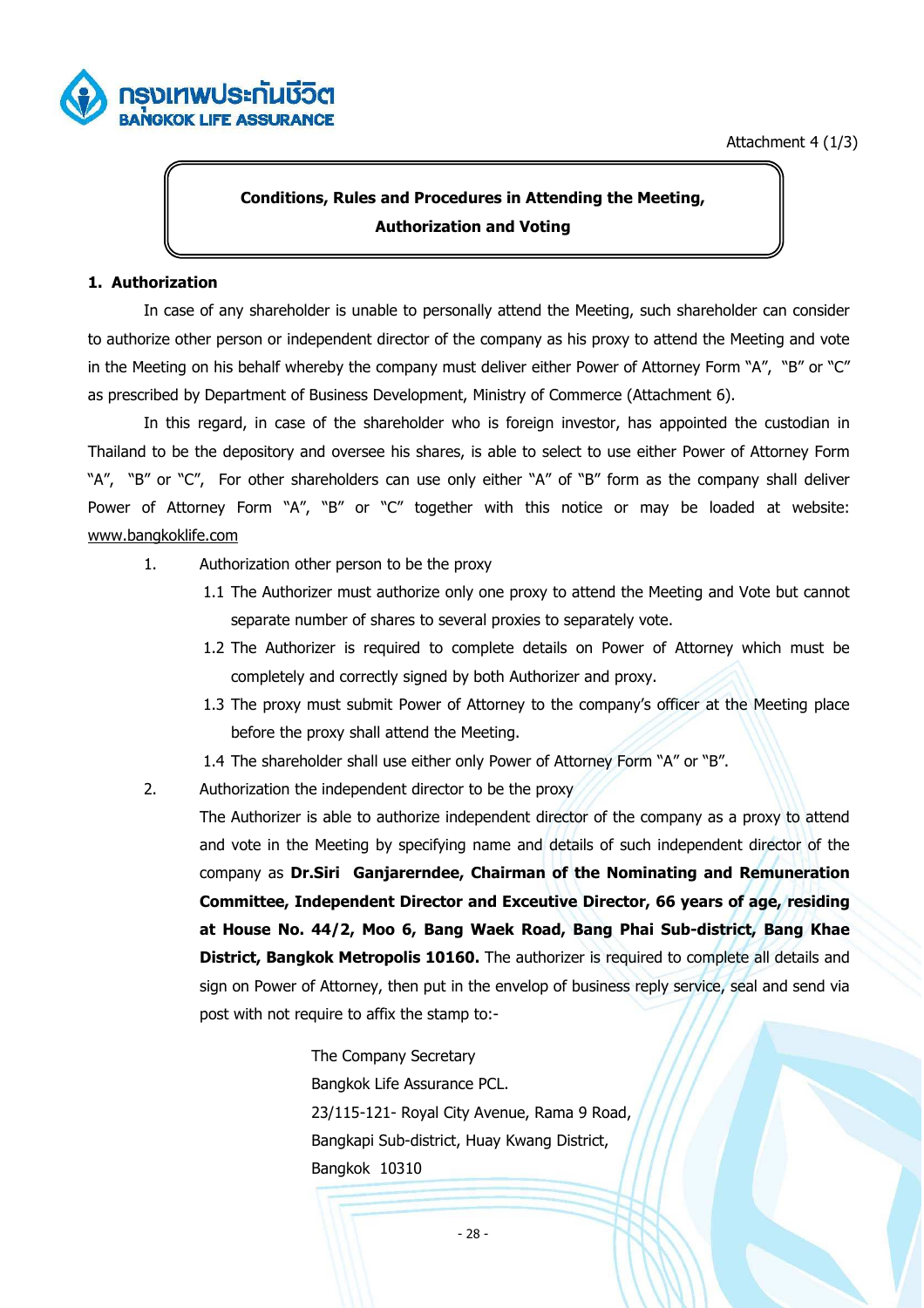

attachment 4 (2/3)

Before the Meeting date or to give to the person duly appointed by the Board before the commencement of the Meeting in order that the company can take related action as you required.

# **2. Registration and presentation of document before attending the Meeting**

 The company shall starts to examine the completeness and correctness of documents for the Meeting and open for registration since 08.00 a.m. onwards at conference room, 7<sup>th</sup> floor, of the head officeof Bangkok Life Assurance PCL. , No. 23/115-121, Royal City Avenue, Rama 9 Road, Bangkapi Sub-district, Huay Kwang District, Bangkok Metropolis, according to the location map attached herewith. (Attachment 7).

 The participants must present the following documents for registration before the Meeting (as the case may be).

# **1. In case of ordinary person**

- 1.1 In case of the shareholder personally attends the Meeting, please present document issued by government authority contained with photograph of the shareholder which is still valid, i.e. Identification Card, Driving License or Passport. In case of change of name or surname, related evidences are also required.
- 1.2 In case of the proxy authorized his proxy to attend the Meeting
	- 1. Power of Attorney only either form of attachment (Attachment 6), duly completely and correctly completed and signature of the Authorizer and proxy with 20 baht duty stamp affixed.
	- 2. Photocopy of documents issued by government authority containing details as mentioned in 1.1 above and signed to certify true copy by the Authorizer.
	- 3. Document issued by government authority of the proxy duly contained with details according to clause 1.1 above.

# **2. In case of shareholder who is juristic person**

- 2.1 In case of the shareholder's authorized person shall personally attend the Meeting.
	- 1. Document issued by government authority of the Agent according to the details in clause 1.1 above.
	- 2. Photocopy of juristic person registration certificate of the shareholders duly signed to certify true cop by representative of juristic person which its contents to illustrated that the proxy is authorized to act on behalf of juristic person who is shareholder.
- 2.2 In case of the shareholder had assigned the proxy to attend the Meeting
	- 1. Power of Attorney (Attachment 6) either type, fully and correctly complete and signed by the Authorizer and proxy with 20 bath duty stamp affixed.
	- 2. Certificate of juristic person registration certificate duly certified true copy by the representative with statement that the juristic person representative who singed in Power of Attorney is authorized to act on behalf of juristic person who is the shareholder.
	- 3. Document issued by government authority of the proxy duly contained with details according to clause 1.1 above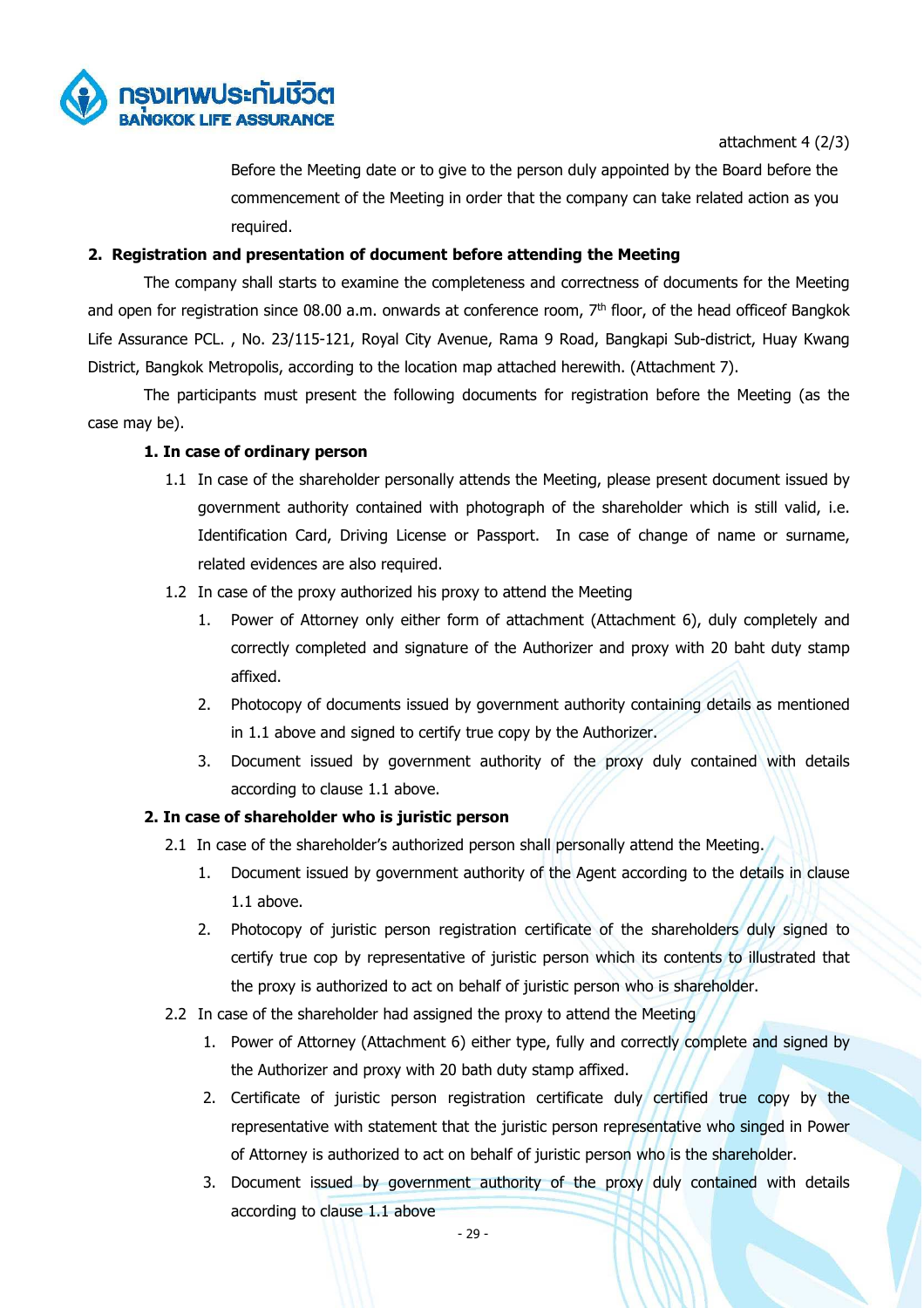

attachment 4 (3/3)

# **3. The non-Thai shareholders or juristic person duly organized according to foreign law.**

Document in clause 1 and clause 2 must be prepared and presented in case of being Non-Thai shareholder or participant of the Meeting or juristic person duly organized according to foreign law, as the case may be, as follows:-

- 3.1 Such juristic person certificate may be document issued by the government in the country where such juristic person is located or by officer of such juristic person. In this regard, the certificate must contain details about name of juristic person, name of person duly authorized to sign on behalf of the juristic person or condition or restriction of power in signing document and address of the head office.
- 3.2 Document in any language other than Thai must be attached with Thai translation duly signed to certify correct translation by the representative of such juristic person.

# **3. Voting and vote counting**

 The Chairman notifies voting and vote counting method for the Meeting before enter into the Meeting agenda.

# **3.1 Voting**

- 3.1.1 Unless otherwise stipulated herein by law, vote counting is based on 1 share 1 vote. In case of equal votes, the Chairman shall have separate 1 final vote.
- 3.1.2 Voting could not be separated nor partial votes.
- 3.1.3 Voting in each agenda, the Chairman shall ask member in the Meeting to hand up that whether there is any object nor suspend vote.
- 3.1.4 Any shareholder who had authorized the proxy to attend the Meeting on his behalf and the Proxy shall vote according to the intention of the shareholder who register to attend the Meeting who disagrees or suspends vote to deduct from total number of share of the attendant entitled to join and vote in each agenda.

# **3.2 Vote counting**

- 3.2.1 Vote counting in each agenda, the company shall count vote of shareholders in the Meeting and shareholders who appointed the proxy as recorded by the company in advance. While the proxy who registered to attend the Meeting votes to disagree and suspends vote were deducted from total number of shares of the person who attend and is entitled to vote in each agenda.
- 3.2.2 The Chairman shall inform the Meeting about result of vote in each agenda after voting in each agenda were completed by separating the vote to agreed, disagreed and suspension of vote and calculate as percentage.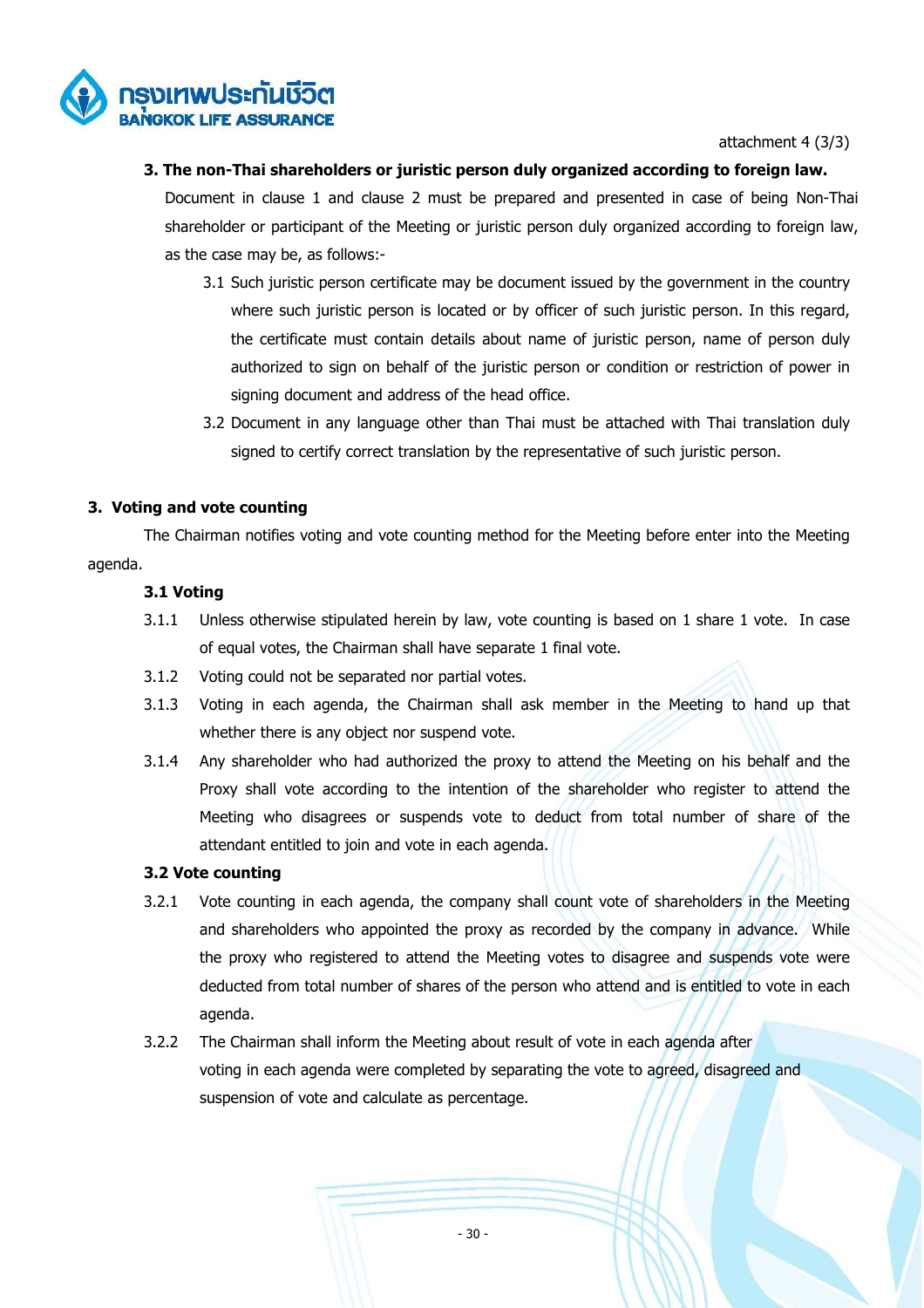

# **Profile of Independent Director Appointed to be Proxy of Shareholders not available to be present in the Meeting**

| Name – Surname             | Dr. Siri Ganjarerndee |                                                                                                          |                    |                                                                  |  |
|----------------------------|-----------------------|----------------------------------------------------------------------------------------------------------|--------------------|------------------------------------------------------------------|--|
|                            | Age                   | Years<br>66                                                                                              | <b>Nationality</b> | Thai                                                             |  |
| <b>Address:</b>            |                       | No. 44/2, Moo 6, Bang Waek Road, Bang Phai Sub-district,<br>Bang Khae District, Bangkok Metropolis 10160 |                    |                                                                  |  |
| <b>Position in Company</b> |                       | Chairman of Nominating and Remuneration Committee /                                                      |                    |                                                                  |  |
|                            |                       |                                                                                                          |                    | Independent Director / Executive Director / Investment Committee |  |

# **Educational background**

| 1975 | Ph.D., Monetary Economics and Econometrics & Operations Research, Monash University, |
|------|--------------------------------------------------------------------------------------|
|      | Australia                                                                            |
| 1972 | M.Ec., Economic Statistics and Monetary Economics, University of Sydney, Australia   |
| 1970 | B.Ec. (Hons.), Economic Statistics, University of Sydney, Australia                  |

# **Training of the Director Program**

| 2007 | Certificate of Executive Program, Capital Market Academy, Class 5/2007              |
|------|-------------------------------------------------------------------------------------|
| 2005 | Certificate of Audit Committee Program (ACP), Class of 6/2005,                      |
|      | Thai Institute of Directors Association                                             |
| 2005 | Certificate of Directors Accreditation Program (DAP), Class 4/2003,                 |
|      | Thai Institute of Directors Association                                             |
| 2003 | Certificate of Directors Accreditation Program (DAP), Class of 4/2003,              |
|      | Thai Institute of Directors Association                                             |
| 1995 | Certificate of Advanced Management Program, Class 113/1995, Harvard Business School |

# **Work Experiences in present**

|                  | August 2013 - Present Member of the Investment Committee, Bangkok Life Assurance Public Company Limited |  |  |  |  |
|------------------|---------------------------------------------------------------------------------------------------------|--|--|--|--|
| $2010$ - present | Chairman of the Nominating and Remuneration Committee,                                                  |  |  |  |  |
|                  | Bangkok Life Assurance Public Company Limited                                                           |  |  |  |  |
| $2003$ - present | Executive Director, Bangkok Life Assurance Public Company Limited                                       |  |  |  |  |
| 1999 - present   | Independent Director, Bangkok Life Assurance Public Company Limited                                     |  |  |  |  |
| $2011$ - present | Chairman of the Risk Management Committee, Bank of Thailand                                             |  |  |  |  |
| $2010$ - present | Member of the Public Sector Development Sub-Commission in Public Finance and                            |  |  |  |  |
|                  | Budgeting System Improvement, Bank of Thailand                                                          |  |  |  |  |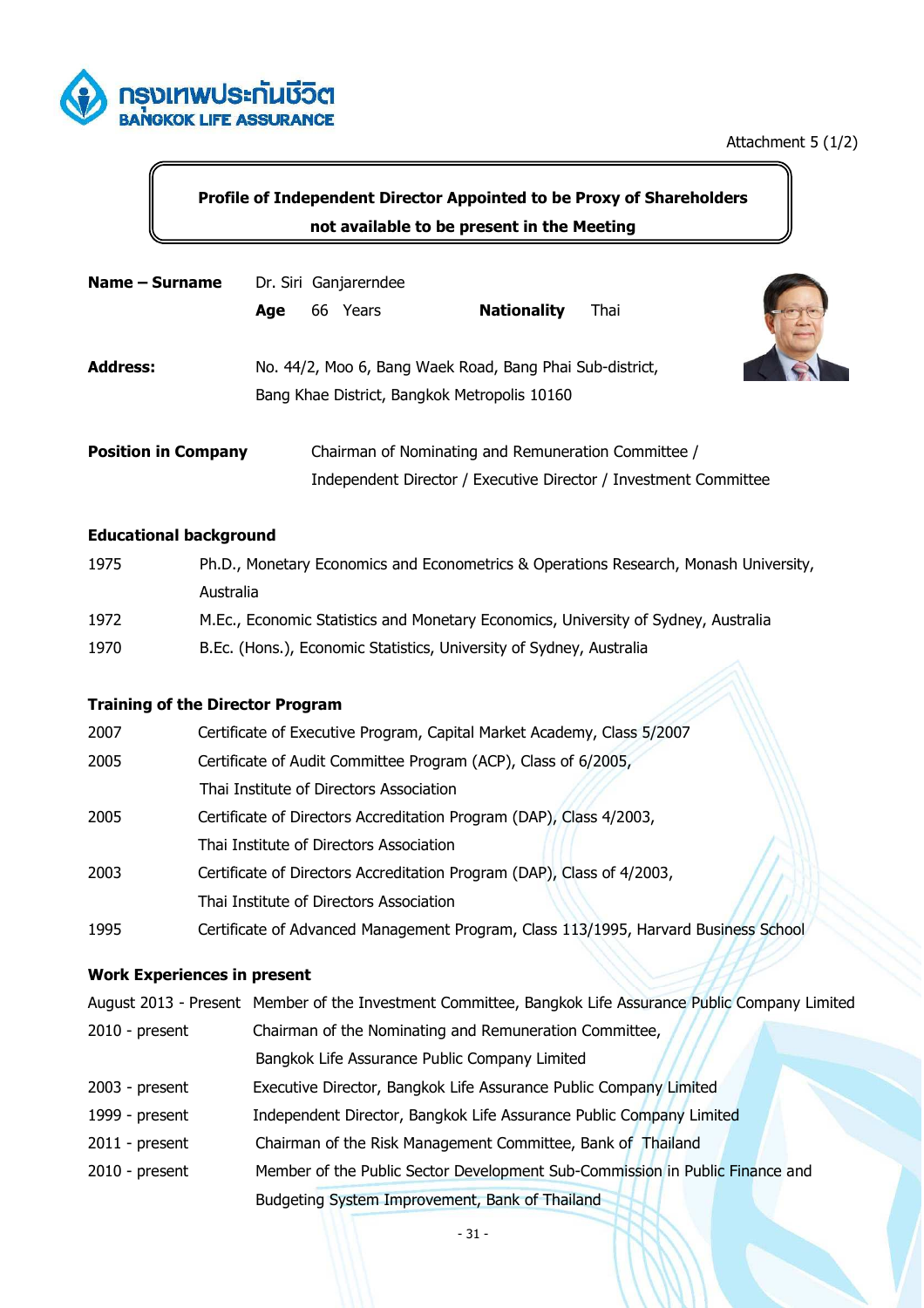

Attachment 7 (2/2)

| $2010$ - present                  |                                                                                 |                               |                             |  |                                             | Independent Director and Member of Nomination, Compensation and Corporate           |  |
|-----------------------------------|---------------------------------------------------------------------------------|-------------------------------|-----------------------------|--|---------------------------------------------|-------------------------------------------------------------------------------------|--|
|                                   | Governance Committee, Indorama Ventures Public Company Limited                  |                               |                             |  |                                             |                                                                                     |  |
| $2009$ - present                  | Expert Director, Bank of Thailand                                               |                               |                             |  |                                             |                                                                                     |  |
| $2009$ - present                  |                                                                                 |                               |                             |  |                                             | Member, Financial Institutions Policy Committee (FIPC), Bank of Thailand            |  |
| 2007 - present                    |                                                                                 |                               |                             |  |                                             | Director, Member of the Audit Committee, Nominating Committee and Compensation      |  |
|                                   | Committee, Thoresen Thai Agencies Public Company Limited                        |                               |                             |  |                                             |                                                                                     |  |
| $2003$ - present                  |                                                                                 |                               |                             |  |                                             | Member of the subcommittee for agreement drafting and evaluating state enterprises, |  |
|                                   | State Enterprise Policy Office, Ministry of Finance                             |                               |                             |  |                                             |                                                                                     |  |
| $2003$ - present                  | Director, Member of the Audit Committee and Compensation Committee, Chairman of |                               |                             |  |                                             |                                                                                     |  |
|                                   | the Board of Investments, TRIS Corporation Ltd.                                 |                               |                             |  |                                             |                                                                                     |  |
| $2000 - present$                  | Independent Director and Chairman of the Audit Committee, Member of Nominating  |                               |                             |  |                                             |                                                                                     |  |
|                                   | and Remuneration Committee, Post Publishing Public Company Limited              |                               |                             |  |                                             |                                                                                     |  |
| $2000 - present$                  |                                                                                 |                               |                             |  |                                             | Vice President and Chairman of the Audit Committee, Thai Vegetable Oil Public       |  |
|                                   | Company Limited                                                                 |                               |                             |  |                                             |                                                                                     |  |
| <b>Share Holding</b>              |                                                                                 | $-$ None $-$                  |                             |  |                                             |                                                                                     |  |
| <b>Meeting Attendance in 2013</b> |                                                                                 | - Board of Directors' Meeting |                             |  | 6/6                                         |                                                                                     |  |
|                                   |                                                                                 | - Executive Board Meeting     |                             |  |                                             | 11/11                                                                               |  |
|                                   |                                                                                 |                               |                             |  | - Nominating and Remuneration Committee 4/4 |                                                                                     |  |
|                                   |                                                                                 |                               | <b>Investment Commiitee</b> |  | 3/4                                         |                                                                                     |  |
|                                   |                                                                                 |                               |                             |  |                                             |                                                                                     |  |

**The interest in the agenda** - None -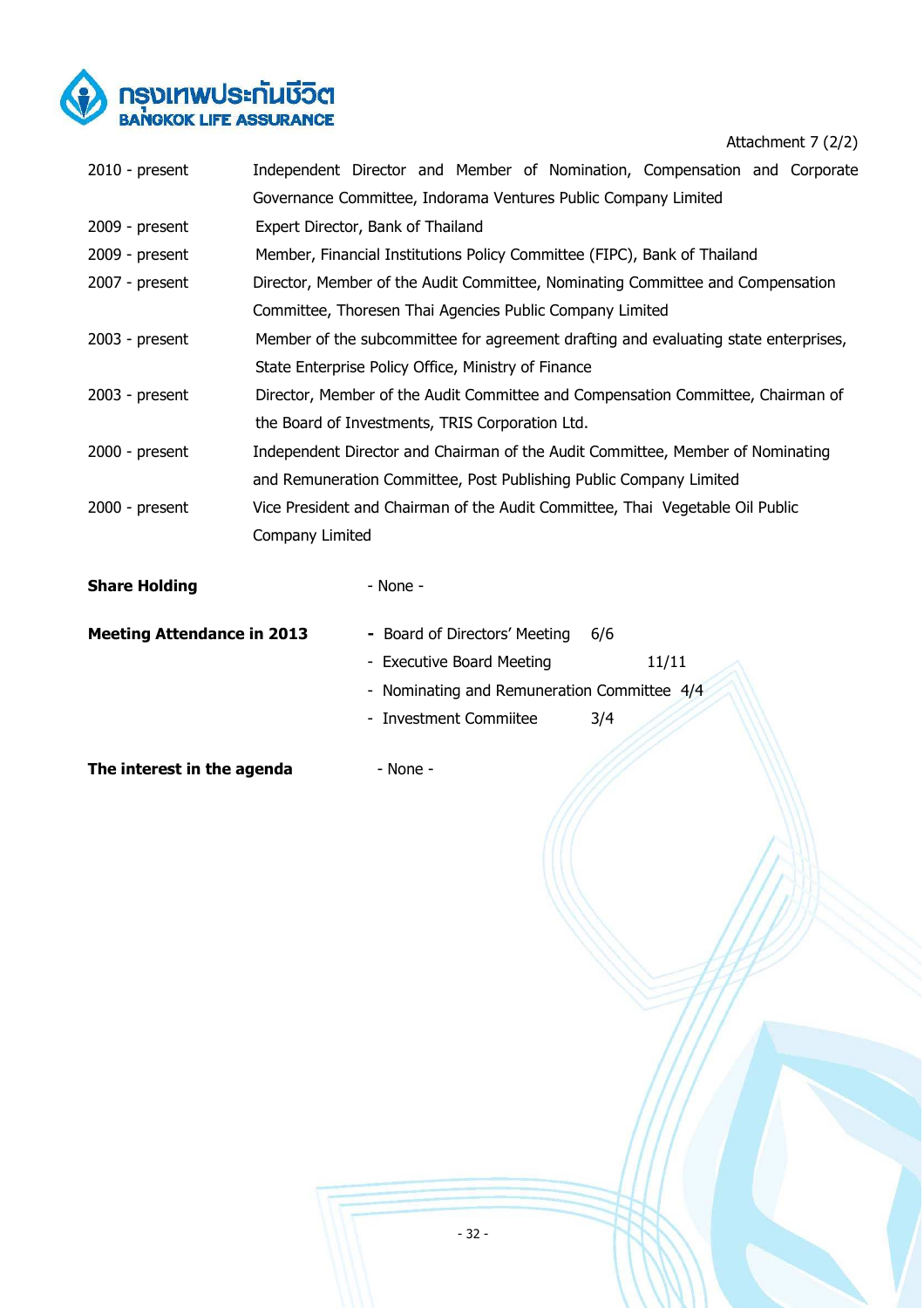

Attachment 6

**Proxy Form** 

# **Proxy Assignment**

If shareholders are unable to attend the Extraordinary Shareholders' Meeting No.1/2557, the shareholder may assign the Independent Director of the Company, profile as shown in Attachment 5, or an individual as the proxy to attend the meeting and cast vote by choosing one of the following three proxy forms;

- 1. Form A: General Proxy Form
- 2. Form B: Specific Proxy Form
- 3. Form C: Partial Proxy Form (for foreign shareholders who authorize the Custodian in Thailand)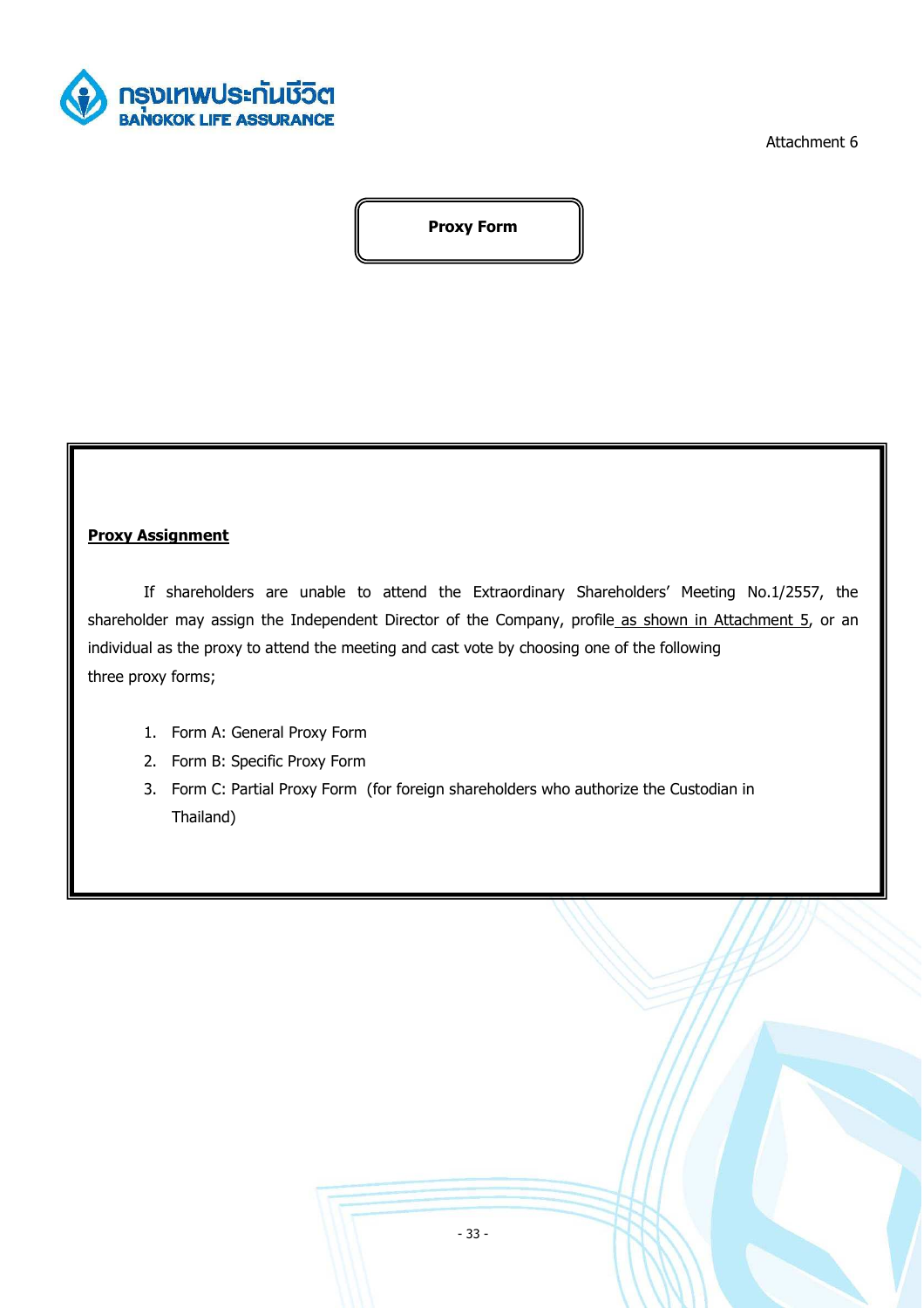

# **Proxy form (A)**

Duty stamp

20 Baht

(General Proxy Form)

| (2) as a shareholder of <b>Bangkok Life Assurance Public Company Limited</b> |  |                                                |
|------------------------------------------------------------------------------|--|------------------------------------------------|
|                                                                              |  |                                                |
|                                                                              |  |                                                |
|                                                                              |  |                                                |
| (3) hereby appoint                                                           |  |                                                |
|                                                                              |  |                                                |
|                                                                              |  | Sub districtDistrict  Province  Postal Code or |
|                                                                              |  |                                                |
|                                                                              |  | Sub districtDistrict  Province  Postal Code or |
|                                                                              |  |                                                |
|                                                                              |  | Sub districtDistrict  Province  Postal Code or |

Only one of above is assigned as my/our proxy to attend and vote in the Extraordinary Shareholders' Meeting No.1/2557 On Thursday, September 25, 2014 at 09.00 a.m. at the auditorium on the 7<sup>th</sup> floor, Head Office, Bangkok Life Assurance Public Company Limited No.23/115-121 Royal City Avenue, Rama 9 Road, Bangkapi, Huay kwang, Bangkok or at any adjournment thereof to any other date, time and venue.

Any act (s) undertaken by the Proxy at such meeting shall be deemed as my/our own act (s) in every respect.

|  | $\frac{1}{2}$                                                                                 | .Proxy |
|--|-----------------------------------------------------------------------------------------------|--------|
|  | $(\dots, \dots, \dots, \dots, \dots, \dots, \dots, \dots, \dots, \dots, \dots, \dots, \dots)$ | .Proxy |
|  |                                                                                               | .Proxy |
|  |                                                                                               |        |

**Remarks:** A shareholder assigning a proxy can authorize only on proxy to attend the meeting and cast the votes on his/her/their behalf and all votes of a shareholder cannot be split for more than one proxy.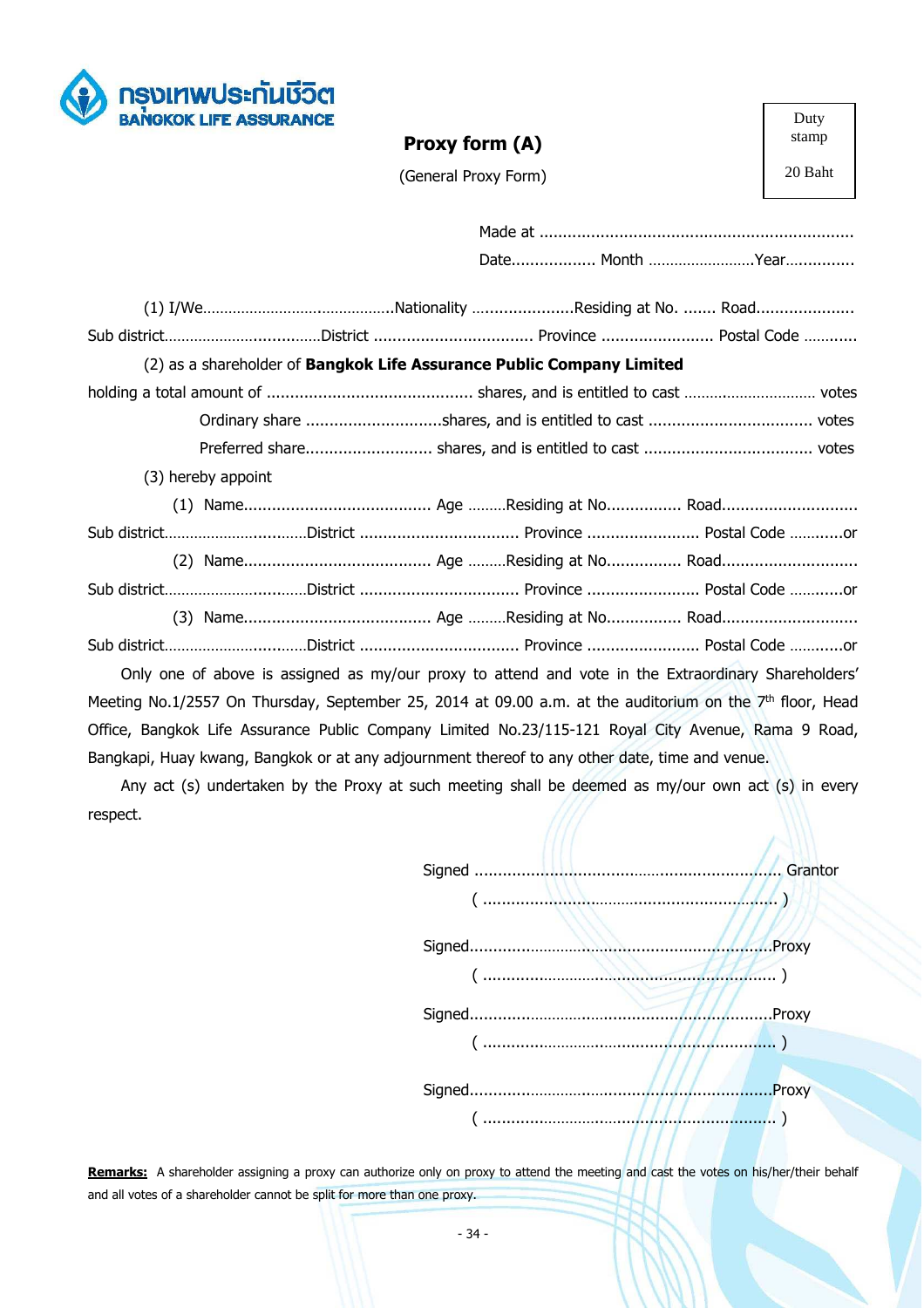

# **Proxy form (B)**

Duty stamp

20 Baht

(Specific Proxy Form)

|        |                    |                             |               | (2) as a shareholder of Bangkok Life Assurance Public Company Limited                     |                                                                                                                      |
|--------|--------------------|-----------------------------|---------------|-------------------------------------------------------------------------------------------|----------------------------------------------------------------------------------------------------------------------|
|        |                    |                             |               |                                                                                           |                                                                                                                      |
|        |                    |                             |               |                                                                                           |                                                                                                                      |
|        |                    |                             |               |                                                                                           |                                                                                                                      |
|        | (3) hereby appoint |                             |               |                                                                                           |                                                                                                                      |
|        |                    |                             |               |                                                                                           |                                                                                                                      |
|        |                    |                             |               |                                                                                           | Sub district……………………………District ……………………………… Province …………………… Postal Code …………or                                    |
|        |                    |                             |               |                                                                                           |                                                                                                                      |
|        |                    |                             |               |                                                                                           |                                                                                                                      |
|        |                    |                             |               |                                                                                           |                                                                                                                      |
|        |                    |                             |               |                                                                                           | Sub districtDistrict  Province  Postal Code or                                                                       |
|        |                    |                             |               |                                                                                           | Only one of above is assigned as my/our proxy to attend and vote in the Extraordinary Shareholders'                  |
|        |                    |                             |               |                                                                                           | Meeting No.1/2557 on Thursday, September 25, 2014 at 09.00 a.m. at the auditorium on the 7 <sup>th</sup> floor, Head |
|        |                    |                             |               |                                                                                           | Office, Bangkok Life Assurance Public Company Limited No.23/115-121 Royal City Avenue, Rama 9 Road,                  |
|        |                    |                             |               |                                                                                           | Bangkapi, Huay kwang, Bangkok or at any adjournment thereof to any other date, time and venue.                       |
|        |                    |                             |               | (4) I/We, hereby authorize the Proxy to vote on my/our behalf in this meeting as follows: |                                                                                                                      |
|        |                    |                             |               |                                                                                           | Agenda 1 To certify the Minutes of the 2014 Annual General Meeting of Shareholders                                   |
| □      |                    |                             |               |                                                                                           | (a) The Proxy may consider the matter and vote on my/our behalf as the proxy deems                                   |
|        |                    |                             |               |                                                                                           |                                                                                                                      |
|        |                    | appropriate in all respects |               |                                                                                           |                                                                                                                      |
| $\Box$ |                    |                             |               | (b) The Proxy may consider the matters and vote on my/our behalf as follows:              |                                                                                                                      |
|        | □                  | Approve                     | □ Not Approve | $\square$ Abstain                                                                         |                                                                                                                      |
|        |                    |                             |               |                                                                                           | Agenda 2 To approve the interim dividend payment by means of stock and cash                                          |
|        |                    | dividend                    |               |                                                                                           |                                                                                                                      |
| □      |                    |                             |               |                                                                                           | (a) The Proxy may consider the matter and vote on my/our behalf as the proxy deems                                   |
|        |                    | appropriate in all respects |               |                                                                                           |                                                                                                                      |
| □      |                    |                             |               | (b) The Proxy may consider the matters and vote on my/our behalf as follows:              |                                                                                                                      |
|        | □                  | Approve                     | □ Not Approve | $\square$ Abstain                                                                         |                                                                                                                      |
|        |                    |                             |               |                                                                                           |                                                                                                                      |
|        |                    |                             |               |                                                                                           |                                                                                                                      |
|        |                    |                             |               |                                                                                           |                                                                                                                      |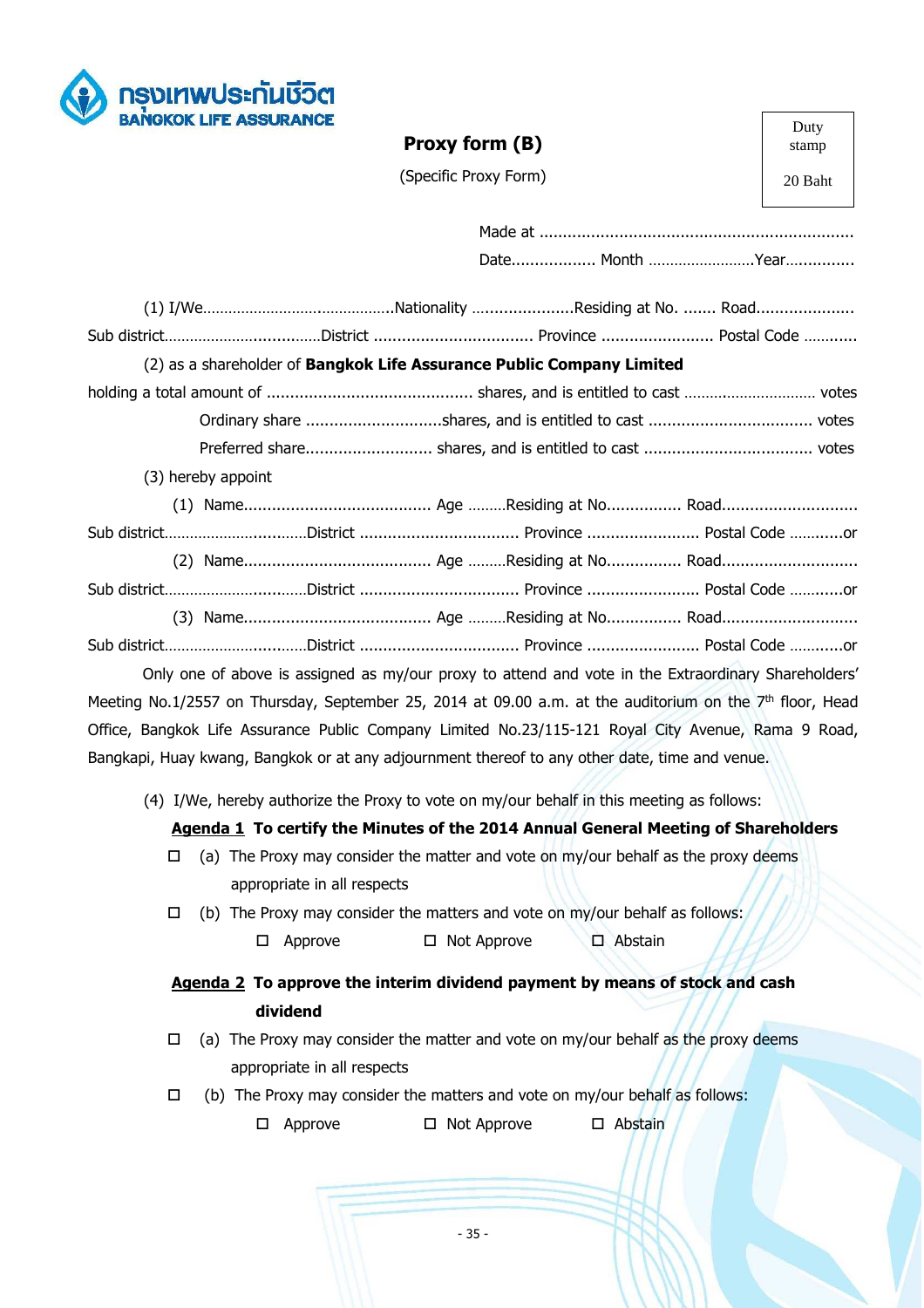

# **Agenda 3 To approve the increase of registered capital**

- $\Box$  (a) The Proxy may consider the matter and vote on my/our behalf as the proxy deems appropriate in all respects
- $\Box$  (b) The Proxy may consider the matters and vote on my/our behalf as follows:
	- $\Box$  Approve  $\Box$  Not Approve  $\Box$  Abstain

# **Agenda 4 To approve the amendment of Company's memorandum**

- $\Box$  (a) The Proxy may consider the matter and vote on my/our behalf as the proxy deems appropriate in all respects
- $\Box$  (b) The Proxy may consider the matters and vote on my/our behalf as follows:

 $\Box$  Approve  $\Box$  Not Approve  $\Box$  Abstain

# **Agenda 5 Others (if any)**

- $\Box$  (a) The Proxy may consider the matter and vote on my/our behalf as the proxy deems appropriate in all respects
- $\Box$  (b) The Proxy may consider the matters and vote on my/our behalf as follows:
	- $\Box$  Approve  $\Box$  Not Approve  $\Box$  Abstain

(5) The Proxy's voting on any matters that are not pursuant to what is specified in this Proxy Form is considered invalid and would not be regarded as a shareholders voting.

 (6) In case that I/we do not express my/our intention to vote on a particular matter, or do not express my/our intention clearly, or in case that the Meeting considers and resolves matters other than those specified above, as well as the case that there is any amendment made or provision of additional facts, the Proxy is entitled to consider and vote on my/our behalf as the Proxy deems appropriate in all respects.

 Any act (s) undertaken by the Proxy at such meting shall be deemed as my/our own act (s) in every respect.

> Signed ..................................…….......................... Grantor  $\sum_{i=1}^{n}$

 Signed.............…………..…....................................Proxy ( .............…………..….................................. )

 Signed.............…………..…....................................Proxy ( .............…………..….................................. )

**Remarks** 

- 1. A shareholder assigning a proxy can authorize only on proxy to attend the meeting and cast the votes on his/her/their behalf and all votes of a shareholder cannot be split for more than one proxy.
- 2. Should the provisions prescribed above are not sufficient to cover all the Proxy's intentions; the Proxy may use the attached Annex to the Proxy Form B.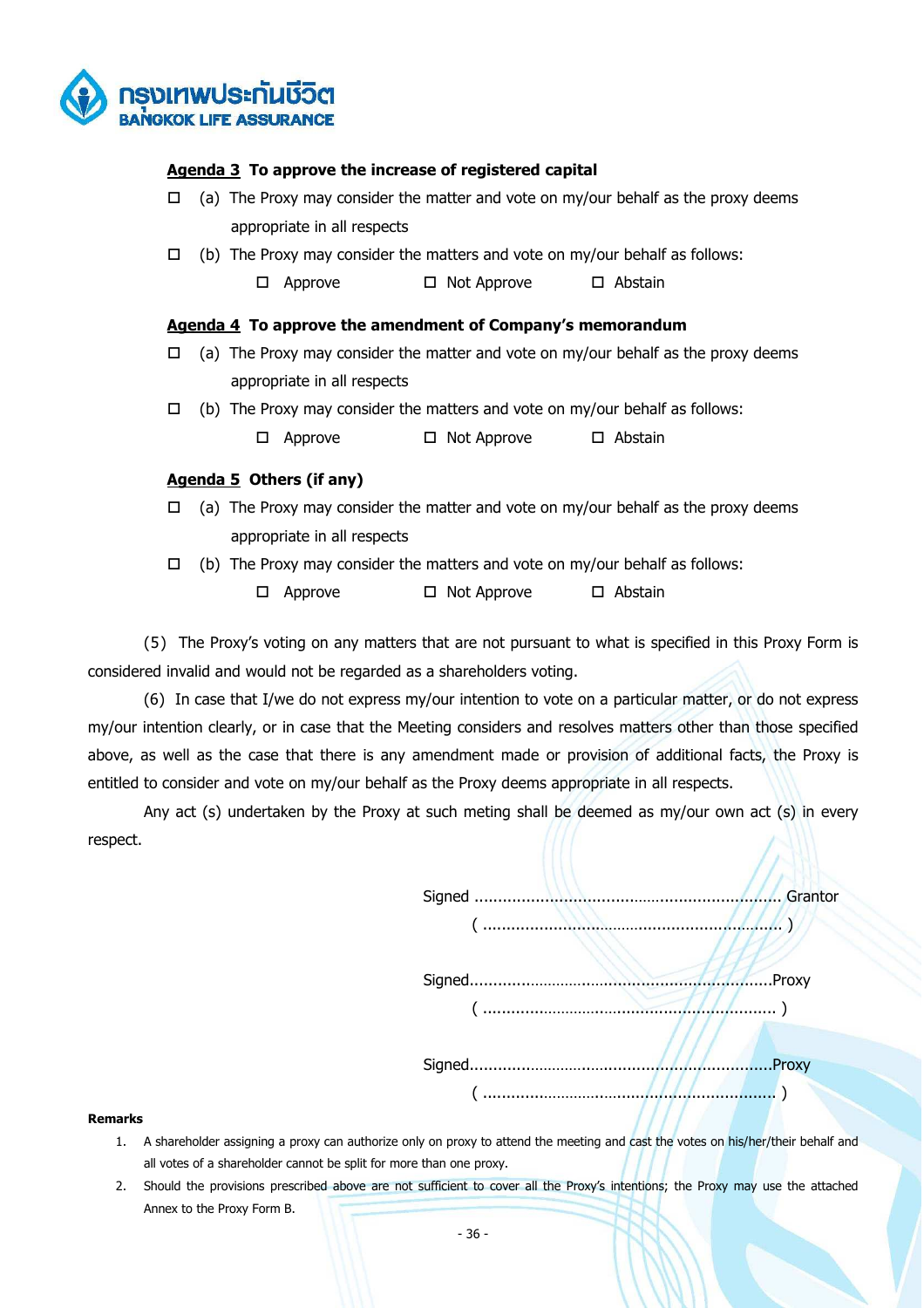

# **Annex to the Form of Proxy (Form B)**

 Grant of proxy as a shareholder of Bangkok Life Assurance Public Company Limited. At the Extraordinary Shareholders' Meeting No.1/2557 on Thursday, September 25, 2014 at 09.00 a.m. at the auditorium on the 7<sup>th</sup> floor, Head Office, Bangkok Life Assurance Public Company Limited No.23/115-121 Royal City Avenue, Rama 9 Road, Bangkapi, Huaykwang, Bangkok or at any adjournment thereof to any other date, time and venue.

| □      |   |                             |                                                                              | (a) The Proxy may consider the matter and vote on my/our behalf as the proxy deems |
|--------|---|-----------------------------|------------------------------------------------------------------------------|------------------------------------------------------------------------------------|
|        |   | appropriate in all respects |                                                                              |                                                                                    |
| □      |   |                             | (b) The Proxy may consider the matters and vote on my/our behalf as follows: |                                                                                    |
|        | □ | Approve                     | $\Box$ Not Approve                                                           | $\Box$ Abstain                                                                     |
|        |   |                             |                                                                              |                                                                                    |
| □      |   |                             |                                                                              | (a) The Proxy may consider the matter and vote on my/our behalf as the proxy deems |
|        |   | appropriate in all respects |                                                                              |                                                                                    |
| □      |   |                             | (b) The Proxy may consider the matters and vote on my/our behalf as follows: |                                                                                    |
|        | □ | Approve                     | $\Box$ Not Approve                                                           | $\square$ Abstain                                                                  |
|        |   |                             |                                                                              |                                                                                    |
| □      |   |                             |                                                                              | (a) The Proxy may consider the matter and vote on my/our behalf as the proxy deems |
|        |   | appropriate in all respects |                                                                              |                                                                                    |
| □      |   |                             | (b) The Proxy may consider the matters and vote on my/our behalf as follows: |                                                                                    |
|        | □ | Approve                     | $\Box$ Not Approve                                                           | $\square$ Abstain                                                                  |
|        |   |                             |                                                                              |                                                                                    |
| $\Box$ |   |                             |                                                                              | (a) The Proxy may consider the matter and vote on my/our behalf as the proxy deems |
|        |   | appropriate in all respects |                                                                              |                                                                                    |
| □      |   |                             | (b) The Proxy may consider the matters and vote on my/our behalf as follows: |                                                                                    |
|        | □ | Approve                     | □ Not Approve                                                                | $\Box$ Abstain                                                                     |
|        |   |                             |                                                                              |                                                                                    |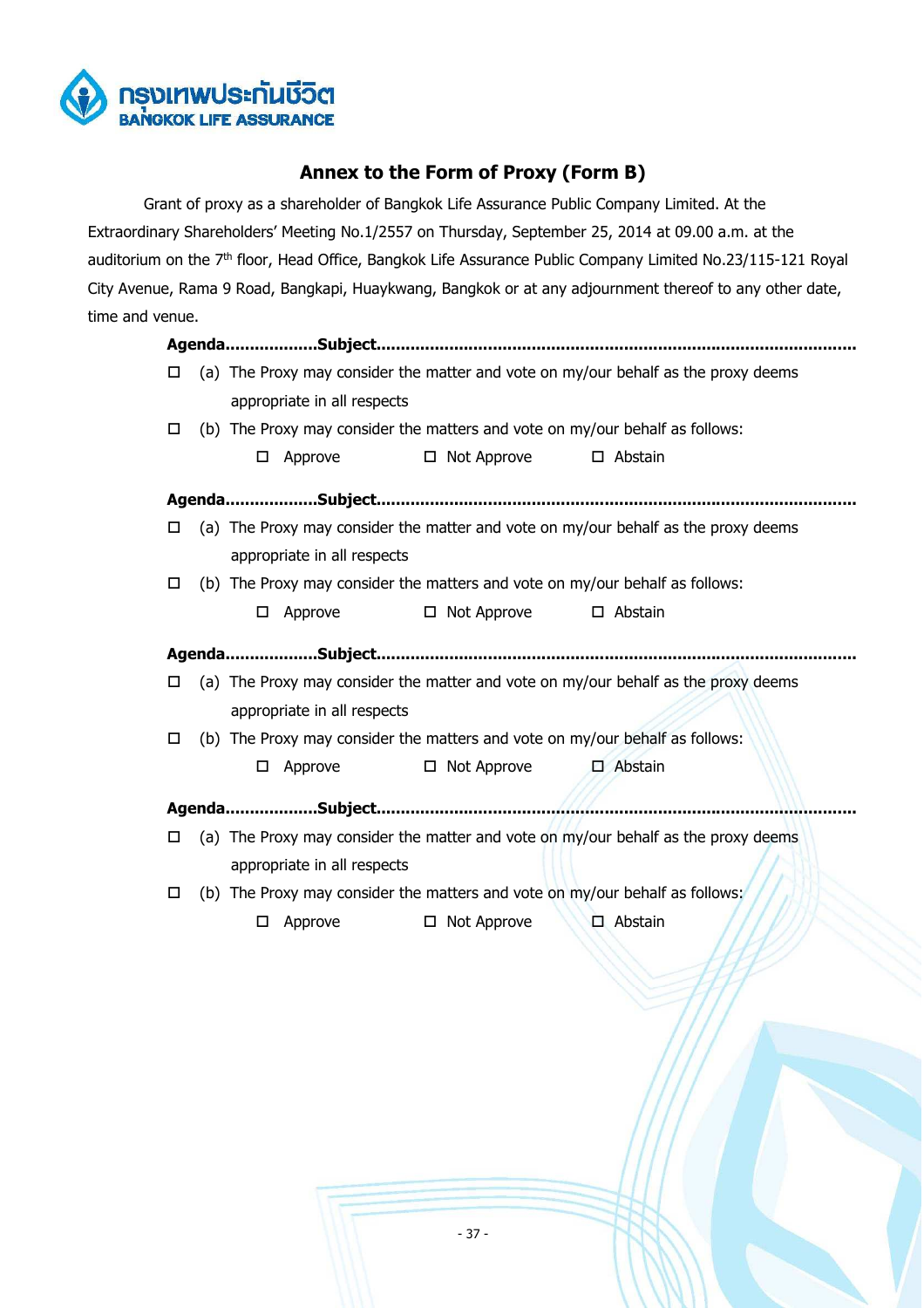

|                                                                    | Proxy form (C)                                                     | машр    |
|--------------------------------------------------------------------|--------------------------------------------------------------------|---------|
|                                                                    | (for foreign shareholders who authorize the Custodian in Thailand) | 20 Baht |
|                                                                    |                                                                    |         |
|                                                                    |                                                                    |         |
|                                                                    |                                                                    |         |
| Sub districtDistrict  Province  Postal Code                        |                                                                    |         |
|                                                                    |                                                                    |         |
| As a shareholder of Bangkok Life Assurance Public Company Limited, |                                                                    |         |
|                                                                    |                                                                    |         |
|                                                                    |                                                                    |         |
|                                                                    |                                                                    |         |
| (2) hereby appoint                                                 |                                                                    |         |
|                                                                    |                                                                    |         |
| Sub districtDistrict  Province  Postal Code or                     |                                                                    |         |
|                                                                    |                                                                    |         |
| Sub districtDistrict  Province  Postal Code or                     |                                                                    |         |
|                                                                    |                                                                    |         |
| Sub districtDistrict  Province  Postal Code or                     |                                                                    |         |

Duty stamp

Only one of above is assigned as my/our proxy to attend and vote in the Extraordinary Shareholders' Meeting No.1/2557 on Thursday, September 25, 2014 at 09.00 a.m. at the auditorium on the 7<sup>th</sup> floor, Head Office, Bangkok Life Assurance Public Company Limited No.23/115-121 Royal City Avenue, Rama 9 Road, Bangkapi, Huay kwang, Bangkok or at any adjournment thereof to any other date, time and venue.

(3) The number of votes for which I/We authorize the Proxy to vote in this meeting is

- $\Box$  To authorize the Proxy to cast the votes pursuant to the total number of shares
- $\Box$  To authorize the Proxy to cast the votes less than the total number of shares
	- □ Ordinary Share .......................shares, and is entitled to cast............................votes
		- □ Preference Share…………………shares, and is entitled to cast………………………votes Total ...................................................... votes
- (4) I/We, hereby authorize the Proxy to vote on my/our behalf in this meeting as follows:

# **Agenda 1 To certify the Minutes of the 2014 Annual General Meeting of Shareholders**

- $\Box$  (a) The Proxy may consider the matter and vote on my/our behalf as the proxy deems appropriate in all respects
- $\Box$  (b) The Proxy may consider the matters and vote on my/our behalf as follows:
	- $\Box$  Approve  $\Box$  Not Approve  $\Box$  Abstain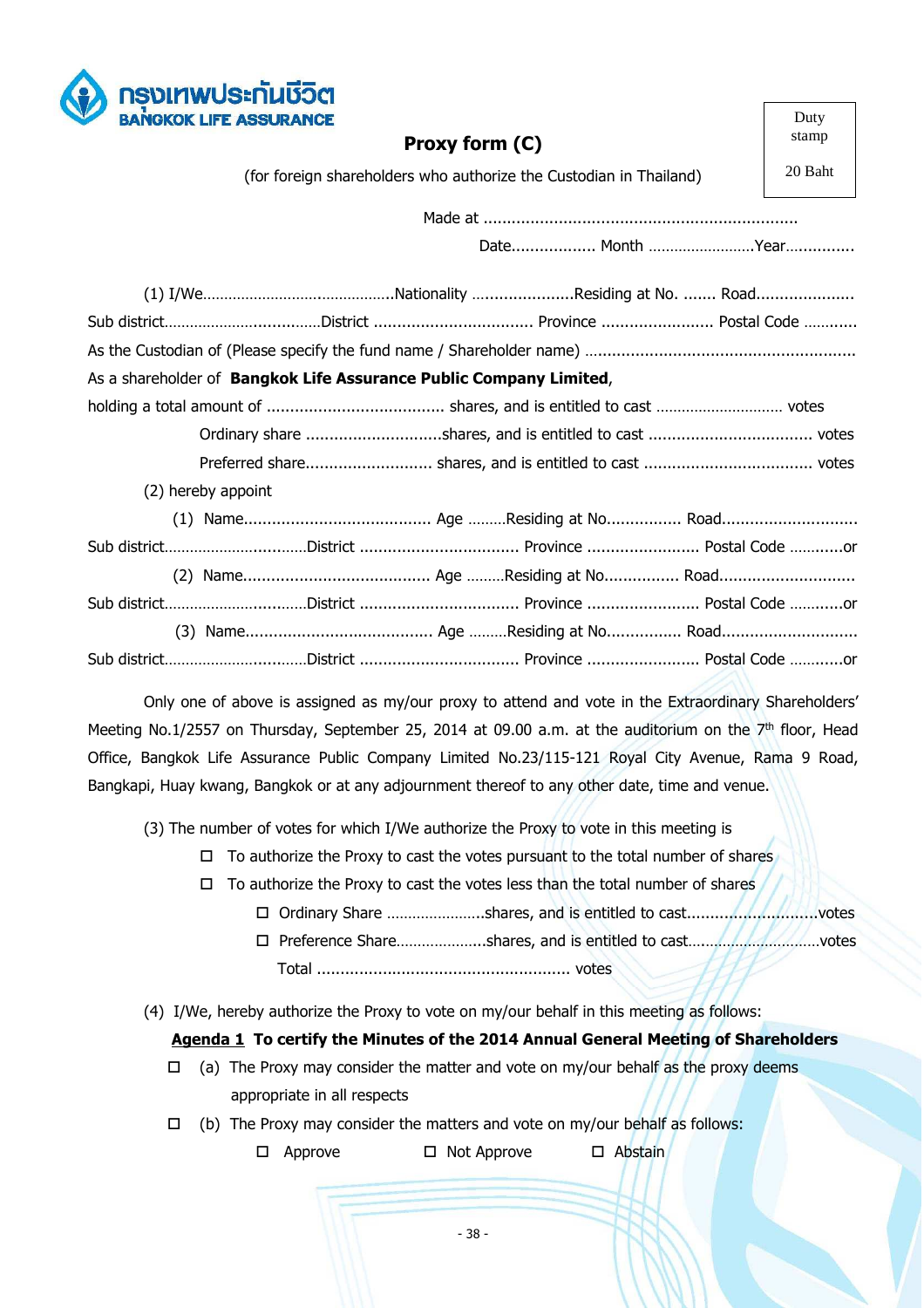

# **Agenda 2 To approve the interim dividend payment by means of stock and cash dividend**

- $\Box$  (a) The Proxy may consider the matter and vote on my/our behalf as the proxy deems appropriate in all respects
- $\Box$  (b) The Proxy may consider the matters and vote on my/our behalf as follows:
	- $\Box$  Approve  $\Box$  Not Approve  $\Box$  Abstain

### **Agenda 3 To approve the increase of registered capital**

- $\Box$  (a) The Proxy may consider the matter and vote on my/our behalf as the proxy deems appropriate in all respects
- $\Box$  (b) The Proxy may consider the matters and vote on my/our behalf as follows:
	- $\Box$  Approve  $\Box$  Not Approve  $\Box$  Abstain

# **Agenda 4 To approve the amendment of Company's memorandum**

- $\Box$  (a) The Proxy may consider the matter and vote on my/our behalf as the proxy deems appropriate in all respects
- $\Box$  (b) The Proxy may consider the matters and vote on my/our behalf as follows:
	- $\Box$  Approve  $\Box$  Not Approve  $\Box$  Abstain

# **Agenda 5 Others (if any)**

- $\Box$  (a) The Proxy may consider the matter and vote on my/our behalf as the proxy deems appropriate in all respects
- $\Box$  (b) The Proxy may consider the matters and vote on my/our behalf as follows:

 $\Box$  Approve  $\Box$  Not Approve  $\Box$  Abstain

 (5) The Proxy's voting on any matters that are not pursuant to what is specified in this Proxy Form is considered invalid and would not be regarded as a shareholders voting.

 (6) In case that I/we do not express my/our intention to vote on a particular matter, or do not express my/our intention clearly, or in case that the Meeting considers and resolves matters other than those specified above, as well as the case that there is any amendment made or provision of additional facts, the Proxy is entitled to consider and vote on my/our behalf as the Proxy deems appropriate in all respects.

Any act (s) undertaken by the Proxy at such meting shall be deemed as my/our own act (s) in every respect.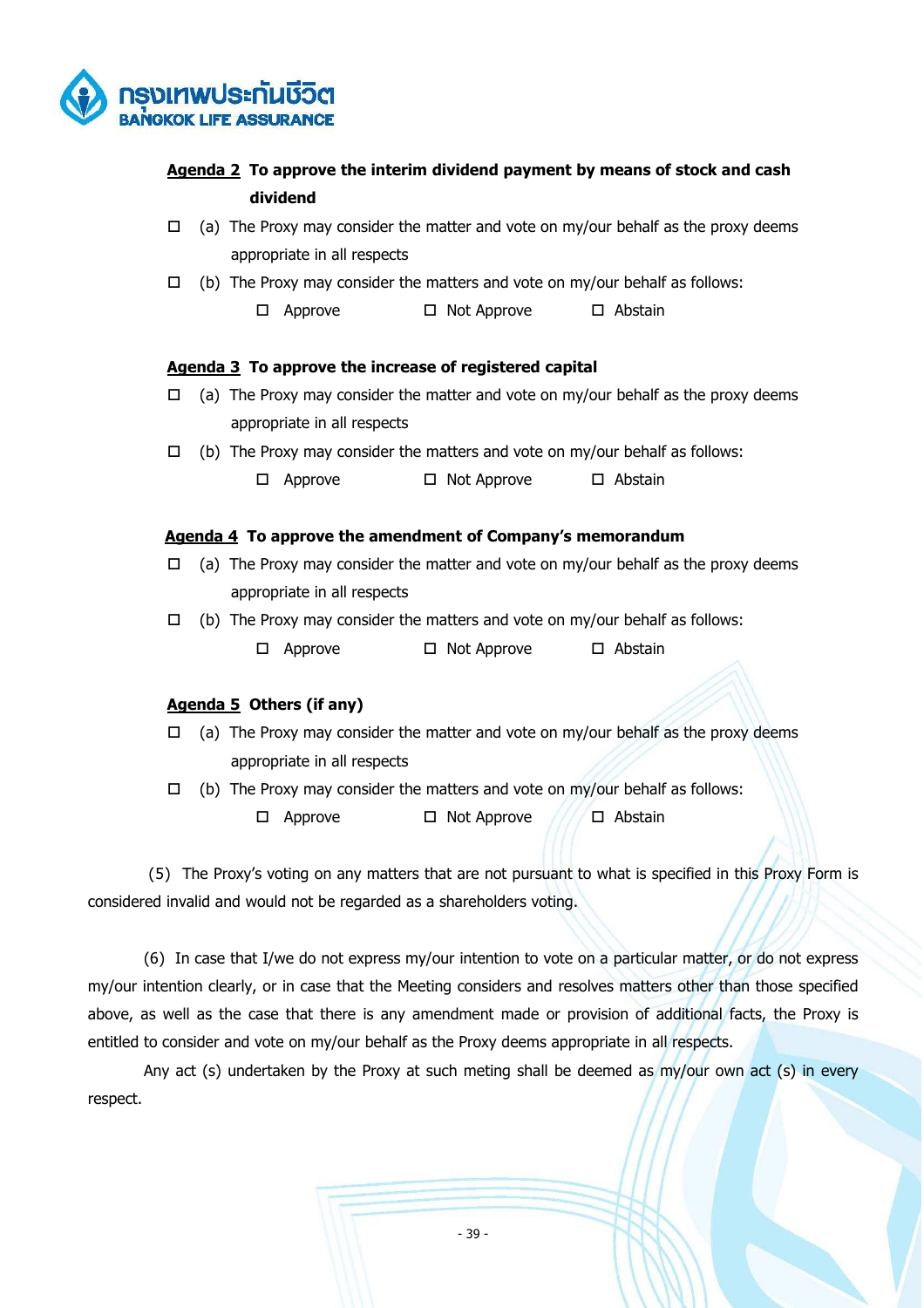

#### **Remarks**

- 1. Only foreign shareholders as registered in the registration book who authorize the Custodian in Thailand use the Proxy form C.
- 2. Evidences to be enclosed with the proxy form are :
	- (1) Letter of attorney form shareholder authorizes a custodian to sign the Proxy Form on behalf of the shareholder.
	- (2) Letter of certification to certify that the signer in the Proxy Form have a permit to act as a Custodian.
- 3. The shareholder assigning a proxy must authorize only one proxy to attend the meeting and cast the votes on his/her/their behalf and all votes of such shareholder cannot be split for more than one proxy.
- 4. Should the provisions prescribed above are not sufficient to cover all the Proxy's intentions; the Proxy may use the attached Annex to the Proxy Form C.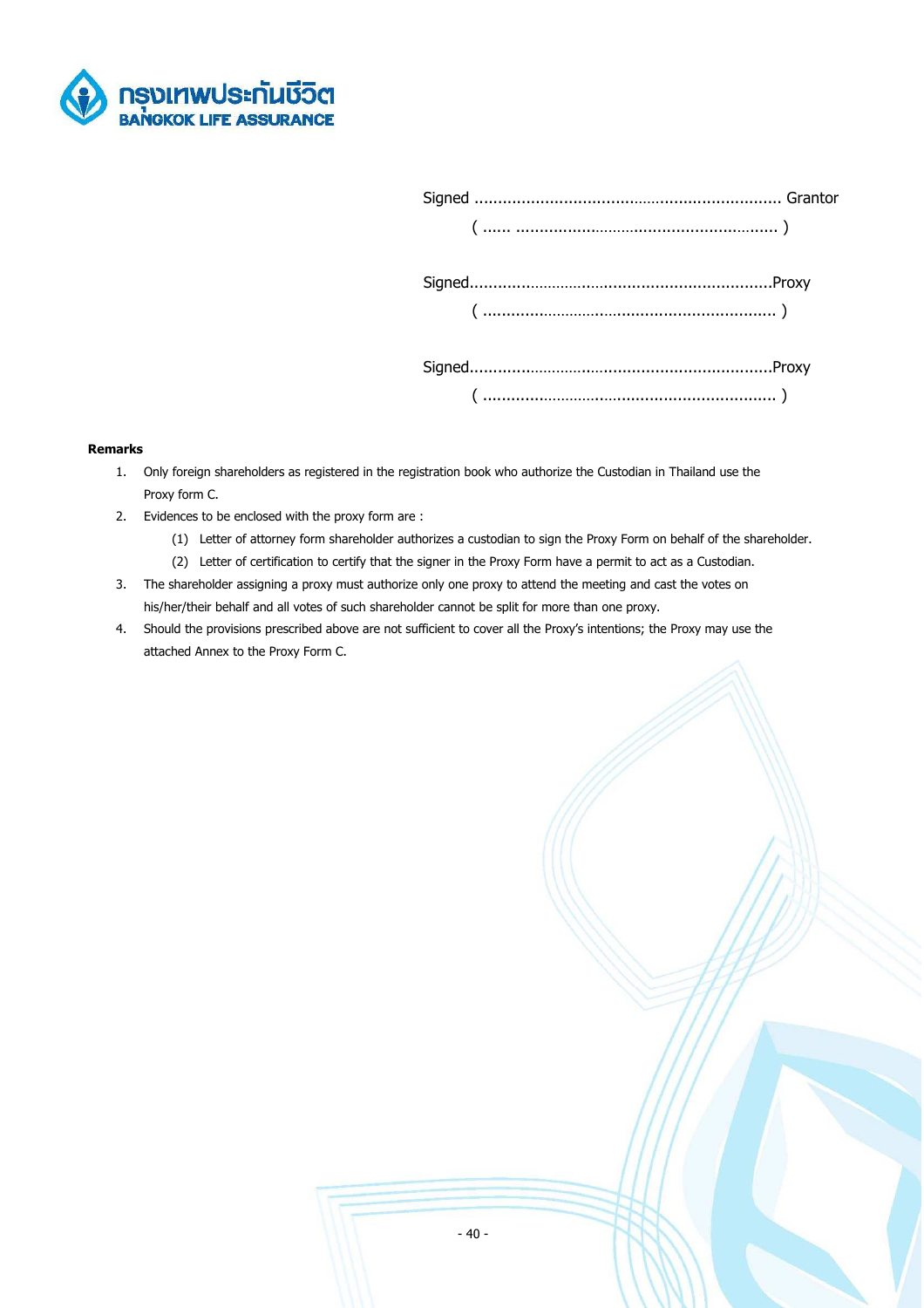

# **Annex to the Form of Proxy (Form C)**

 Grant of proxy as a shareholder of Bangkok Life Assurance Public Company Limited. At the Extraordinary Shareholders' Meeting No.1/2557 on Thursday, September 25, 2014 at 09.00 a.m. at the auditorium on the 7<sup>th</sup> floor, Head Office, Bangkok Life Assurance Public Company Limited No.23/115-121 Royal City Avenue, Rama 9 Road, Bangkapi, Huaykwang, Bangkok or at any adjournment thereof to any other date, time and venue.

|   |   |                             | AgendaSubject                                                                |                                                                                    |  |
|---|---|-----------------------------|------------------------------------------------------------------------------|------------------------------------------------------------------------------------|--|
| □ |   |                             |                                                                              | (a) The Proxy may consider the matter and vote on my/our behalf as the proxy deems |  |
|   |   | appropriate in all respects |                                                                              |                                                                                    |  |
| □ |   |                             | (b) The Proxy may consider the matters and vote on my/our behalf as follows: |                                                                                    |  |
|   | □ | Approve                     | □ Not Approve                                                                | $\square$ Abstain                                                                  |  |
|   |   |                             |                                                                              |                                                                                    |  |
| □ |   |                             |                                                                              | (a) The Proxy may consider the matter and vote on my/our behalf as the proxy deems |  |
|   |   | appropriate in all respects |                                                                              |                                                                                    |  |
| □ |   |                             | (b) The Proxy may consider the matters and vote on my/our behalf as follows: |                                                                                    |  |
|   | □ | Approve                     | □ Not Approve                                                                | $\Box$ Abstain                                                                     |  |
|   |   |                             |                                                                              |                                                                                    |  |
| □ |   |                             |                                                                              | (a) The Proxy may consider the matter and vote on my/our behalf as the proxy deems |  |
|   |   | appropriate in all respects |                                                                              |                                                                                    |  |
| □ |   |                             | (b) The Proxy may consider the matters and vote on my/our behalf as follows: |                                                                                    |  |
|   | □ | Approve                     | □ Not Approve                                                                | □ Abstain                                                                          |  |
|   |   |                             |                                                                              |                                                                                    |  |
| □ |   |                             |                                                                              | (a) The Proxy may consider the matter and vote on my/our behalf as the proxy deems |  |
|   |   | appropriate in all respects |                                                                              |                                                                                    |  |
| □ |   |                             | (b) The Proxy may consider the matters and vote on my/our behalf as follows: |                                                                                    |  |
|   | □ | Approve                     | Not Approve                                                                  | $\square$ Abstain                                                                  |  |
|   |   |                             |                                                                              |                                                                                    |  |